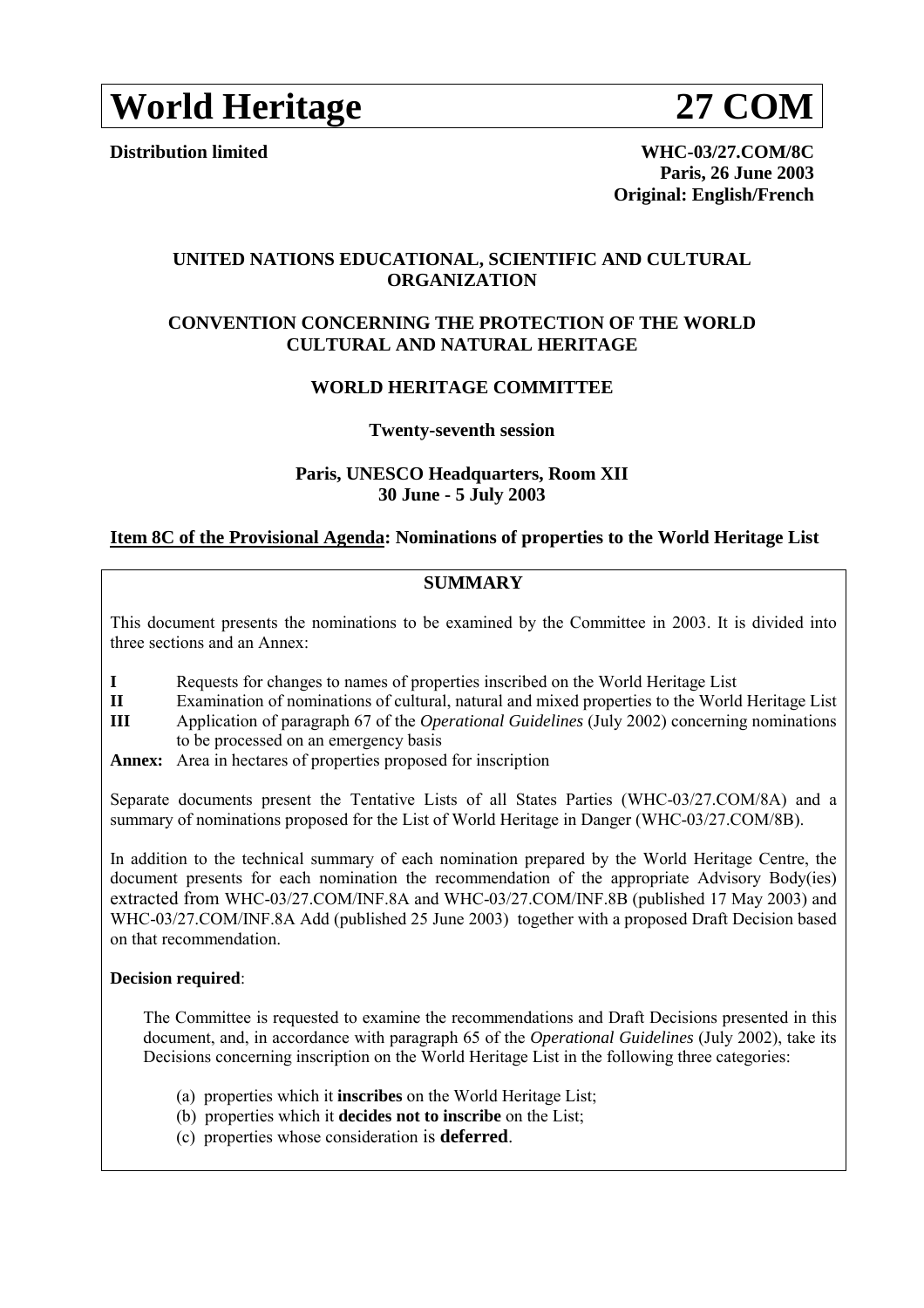# **I. Changes to names of properties inscribed on the World Heritage List**

At the request of the Hungarian authorities the Committee is asked to approve changes to the names of the following properties included on the World Heritage List:

# *Draft Decision:*

*27 COM 8C.1 The World Heritage Committee,* 

*Approves the proposed name changes to existing properties on the World Heritage List as proposed by the authorities of Austria, Hungary, and Slovakia*:

| <b>Existing Name (English / French)</b>                | Name change requested (English / French)                      |  |  |  |
|--------------------------------------------------------|---------------------------------------------------------------|--|--|--|
| Budapest, the Banks of the Danube and the Buda Castle  | Budapest, including the Banks of the Danube, the Buda Castle  |  |  |  |
| Ouarter /                                              | Quarter and Andrássy Avenue /                                 |  |  |  |
| Budapest : le panorama des deux bords du Danube et le  | Budapest, avec les rives du Danube, le quartier du château de |  |  |  |
| quartier du château de Buda                            | Buda et l'avenue Andrássy                                     |  |  |  |
| Hollokö/                                               | Old Village of Hollókő and its surroundings /                 |  |  |  |
| Hollokö                                                | Hollókő, le vieux village et son environnement                |  |  |  |
| Millenary Benedictine Monastery of Pannonhalma and its | Millenary Benedictine Abbey of Pannonhalma and its Natural    |  |  |  |
| Natural Environment /                                  | Environment /                                                 |  |  |  |
| Monastère bénédictin millénaire de Pannonhalma et son  | Abbaye bénédictine millénaire de Pannonhalma et son           |  |  |  |
| environnement naturel                                  | environnement naturel                                         |  |  |  |
| Hortobágy National Park /                              | Hortobágy National Park - the Puszta /                        |  |  |  |
| Parc national de l'Hortobágy                           | Parc national de Hortobágy - la Puszta                        |  |  |  |
| Pécs (Sopianae) Early Christian Cemetery /             | Early Christian Necropolis of Pécs (Sopianae) /               |  |  |  |
| Cimetière paléochrétien de Pécs (Sopianae)             | Nécropole paléochrétienne de Pécs (Sopianae)                  |  |  |  |
| Tokaji Wine Region Cultural Landscape /                | Tokaj Wine Region Historic Cultural Landscape /               |  |  |  |
| Paysage culturel de la région viticole de Tokaji       | Paysage culturel historique de la région viticole de Tokaj    |  |  |  |

The following changes were requested to the names of transboundary properties by Hungary and Slovakia.

| <b>State Parties</b> | <b>Existing Name (English / French)</b>        | Name change requested <i>(English / French)</i>      |
|----------------------|------------------------------------------------|------------------------------------------------------|
| Hungary/             | Caves of the Aggtelek Karst and Slovak Karst   | Caves of Aggtelek Karst and Slovak Karst /           |
| Slovakia             | Grottes du karst aggtelek et du karst slovaque | Grottes du karst d'Aggtelek et du karst de Slovaquie |

The following changes were requested to the name of a transboundary property by Hungary. As of the date of the preparation of this document, no reply had been received from Austriaian authorities.

| <b>State Parties</b> | <b>Existing Name (English / French)</b>     | Name change requested <i>(English / French)</i>     |
|----------------------|---------------------------------------------|-----------------------------------------------------|
| Hungary/             | Cultural Landscape of Fertö/Neusiedlersee / | Fertö/Neusiedlersee Cultural Landscape /            |
| Austria              | Paysage culturel de Fertö/Neusiedlersee     | Paysage culturel de Fertö/Neusiedlersee (no change) |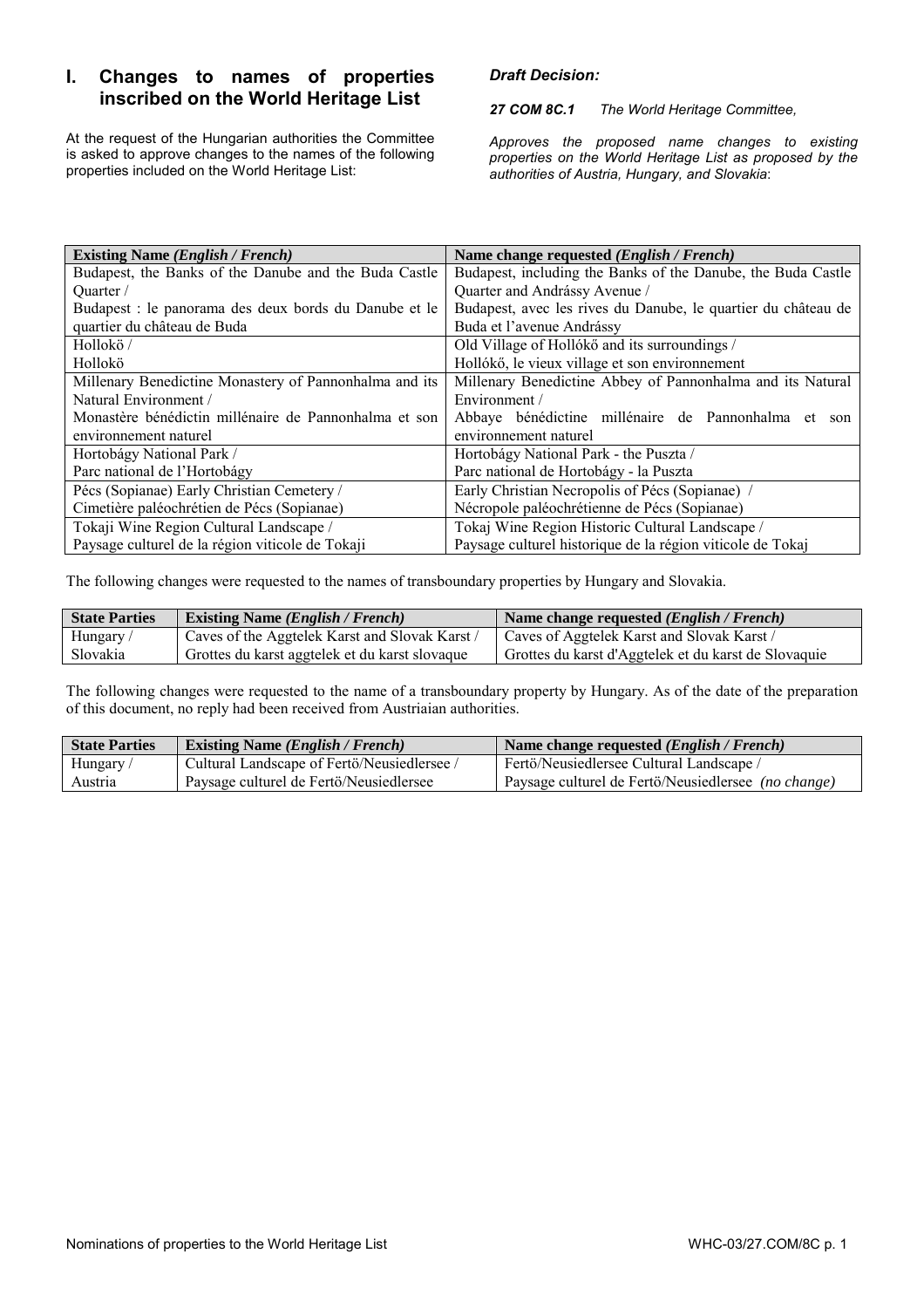# **II. Examination of nominations of cultural, natural, and mixed properties to the World Heritage List**

### **Summary**

The Committee at its 26th session (Budapest, 2002) decided that it would examine a total of 28 new nominations in 2003 (Decision **26 COM 14**). Of these, 4 are natural properties, 4 are mixed cultural and natural properties, and 20 are cultural properties. In addition, 7 nominations referred or deferred by previous sessions of the Committee and proposals for the extension of 7 properties will be reviewed.

Of the 28 new nominations, ICOMOS and IUCN recommend 13 for inscription and 11 for deferral. Four nominations are not recommended. Four nominations previously deferred by the Committee are also recommended for inscription. Three extensions are recommended for approval by the Committee. This information is summarized in the table on the following page.

The distinction between **deferred** and **referred** is used in this document, and in both the current and proposed revision of the *Operational Guidelines.* Minor "clarifications", that can be easily addressed by the State Party, do not require a re-convocation of the Advisory Body World Heritage panel, and can consequently be acted on by the Committee at the same session are treated as **referrals**. **Deferrals** are required when more substantial clarification and information is sought that would also necessitate re-convocation of the Advisory Body World Heritage Panel and reconsideration by the World Heritage Committee at a subsequent session.

# **Area in hectares of properties proposed for inscription**

This year for the first time it has been possible to compare the size of each of the properties being proposed for inscription (see Annex). Of the total of 7.8 million hectares being proposed for inscription (including extensions to existing properties), 91 percent (7.1 million ha) are proposed for natural properties; while only 5 percent (418,000 ha) are proposed for cultural properties and 4 percent (285,000 ha) for mixed properties. The average size of a natural property nominated is over 792,000 ha, compared to the 14,000 ha average size of a cultural property. Four natural properties are over 500,000 ha in size, whereas the largest cultural property proposed is 205,000 ha. On the basis of area proposed, Europe and

North America propose only 21.4 percent of the total, while Latin America and the Caribbean account for 52 percent. Asia and the Pacific account for 22 percent, and Africa and the Arab States each have under 5 percent (see table annexed to this document).

Of the 45 nominations and extensions being examined by the Committee, 19 have multiple nominated areas or "core zones." These nominations are defined for the purposes of the nomination registration process as **serial nominations** even if the separate elements may share a common buffer zone. The distinction is important because in most cases, the level of protection afforded the core zones is greater than in the surrounding buffer zones. The precise delineation of serial nominations, as for all nominated properties, is consequently of great importance to the longterm protection and monitoring of the property.

#### **Nominations to be processed on an Emergency Basis**

For the first time, the application of paragraph 67 of the *Operational Guidelines* (July 2002) concerning the processing of nominations for inscription on the World Heritage List on an emergency basis is being applied to two properties. The Committee will be asked to review "emergency nominations" for the **Ashur (Qala'at at Sherqat) (Iraq)**, threatened by the construction of a new dam on the Tigris River; and of the **First Railway Bridge over the Yenisei River (Russian Federation),** threatened with demolition. (See section III.)

In addition, following a request by the Committee at its 26th session (Budapest, 2002), a previously deferred nomination from Afghanistan, **The Cultural Landscape and Archaeological Remains of the Bamiyan Valley,** has been submitted for the Committee's examination. (See section C.5.)

#### **Nominations withdrawn at the request of the State Party**

Concerning natural heritage, by fax received 26 June 2003, the authorities of the United Kingdom requested that the examination of the extension of **Gough Island Wildlife Reserve** (United Kingdom) be postponed until the 28th session of the Committee (June 2004).

Concerning cultural heritage, by fax received 11 June 2003, the Turkish authorities have requested that the **Historic City of Mardin (Turkey)** not be examined by the 27th session of the World Heritage Committee.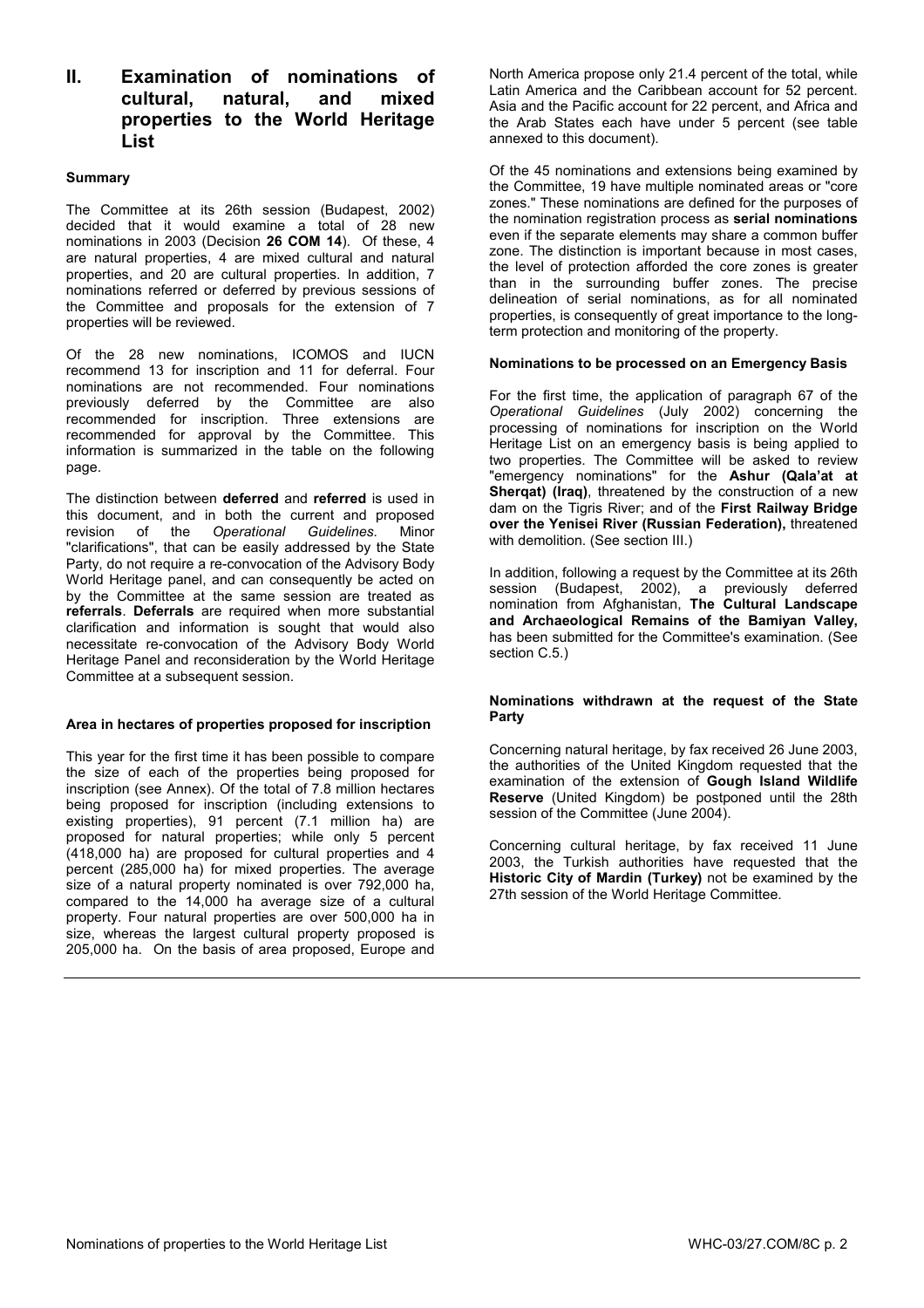# **Alphabetical Summary Table of Recommendations by IUCN and ICOMOS to the 27th session of the World Heritage Committee (30 June - 5 July 2003)1**

| <b>State Party</b>                             | <b>World Heritage nomination</b>                                                                                                                          | ID No.         |             | <b>Recomme</b><br>ndation | <b>Criteria</b><br>proposed     | pg               |
|------------------------------------------------|-----------------------------------------------------------------------------------------------------------------------------------------------------------|----------------|-------------|---------------------------|---------------------------------|------------------|
|                                                |                                                                                                                                                           |                |             |                           |                                 |                  |
| <b>Brazil</b>                                  | <b>Natural Properties</b><br>Jaú National Park (extension to form the Central                                                                             | 998 Bis        |             | <b>OK</b>                 | $N$ (ii) (iv)                   | 10               |
|                                                | Amazon Protected Areas)                                                                                                                                   |                |             |                           |                                 |                  |
| China                                          | Three Parallel Rivers of Yunnan Protected Areas                                                                                                           | 1083           |             | ı                         | N (i) (ii) (iii) (iv)           | 5                |
| Egypt                                          | Ras Mohammed                                                                                                                                              | 1086           |             | D                         |                                 | $\,6\,$          |
| Kazakhstan                                     | Saryarka - Steppe and Lakes of Northern Kazakhstan                                                                                                        | 1102           |             | D                         |                                 | $\,6$            |
| Mongolia/<br>Russian<br>Federation             | Uvs Nuur Basin                                                                                                                                            | 769 Rev        |             | Т                         | $N$ (ii) (iv)                   | $\boldsymbol{9}$ |
| Russian<br>Federation                          | Natural System of "Wrangel Island" Sanctuary                                                                                                              | 1023           |             | ı                         | $N$ (ii) (iv)                   | 7                |
| Switzerland                                    | Monte San Giorgio                                                                                                                                         | 1090           |             | ı                         | N(i)                            | 8                |
| United Kingdom                                 | Gough Island Wildlife Reserve (extension to include<br>Inaccessible Island)<br>Postponed until the 28th session at the request of<br>the State Party      | 740 Bis        |             |                           | $N$ (iii) (iv)                  | 11               |
| Viet Nam                                       | Phong Nha-Ke Bang National Park                                                                                                                           | 951 Rev        |             | D                         |                                 | 8                |
|                                                | <b>Mixed Properties</b>                                                                                                                                   |                | <b>IUCN</b> | <b>ICOMOS</b>             |                                 |                  |
| Australia                                      | Purnululu National Park                                                                                                                                   | 1094           | L           | D                         | $N$ (i) (iii)                   | 14               |
| <b>Brazil</b>                                  | Rio de Janeiro: Sugar Loaf, Tijuca Forest and the<br><b>Botanical Gardens</b>                                                                             | 1100           | N           | D                         |                                 | 12               |
| <b>Brazil</b>                                  | Serra da Capivara National Park                                                                                                                           | 606 Bis        | N           | *                         | $C$ (iii)                       | 14               |
| Dominican<br>Republic                          | Parque Nacional del Este and its buffer zone                                                                                                              | 1080           | N           | D                         |                                 | 13               |
| Egypt                                          | Saint Catherine Area                                                                                                                                      | 954 Bis        | N           |                           | $C$ (i) (iii) (iv) (vi)         | 15               |
| Portugal                                       | Landscape of the Pico Island Vineyard Culture                                                                                                             | 1117           | N           | D                         |                                 | 14               |
|                                                | <b>Cultural properties</b>                                                                                                                                |                |             |                           |                                 |                  |
| Afghanistan                                    | Cultural Landscape and Archaeological Remains of the<br><b>Bamiyan Valley</b><br>Reactivation of a deferred nomination at the request<br>of the Committee | <b>208 Rev</b> |             | ı                         | $C$ (i) (ii) (iii) (iv)<br>(vi) | 28               |
| Argentina                                      | Quebrada de Humahuaca                                                                                                                                     | 1116           |             | I                         | $C$ (ii)(iv)(v)                 | 15               |
| Bosnia and<br>Herzegovina                      | The Old City of Mostar                                                                                                                                    | 946            |             | D                         |                                 | 23               |
| Canada                                         | Historic District of Québec                                                                                                                               | 300 Bis        |             | D                         | $C$ (iv) (vi)                   | 26               |
| Chile                                          | Sector of the Historical Area of Valparaíso                                                                                                               | 959 Rev        |             | ı                         | $C$ (iii)                       | 27               |
| China                                          | Imperial Tombs of the Ming and Qing Dynasties<br>(extension to include the Ming Dynasty Xiaoling Tomb<br>and the 13 tombs north of Beijing)               | 1004 Bis       | OK<br>(vi)  |                           | $C$ (i) (ii) (iii) (iv)         | 26               |
| <b>Czech Republic</b>                          | The Jewish Quarter and St Procopius' Basilica in Třebíč                                                                                                   | 1078           |             | L                         | $C$ (ii) (iii)                  | 16               |
| Democratic<br>People's<br>Republic of<br>Korea | Nominated Complex of Koguryo Tombs                                                                                                                        | 1091           |             | D                         |                                 | 16               |
| Gambia                                         | James Island and Related Sites                                                                                                                            | 761 Rev        |             | L                         | $C$ (iii)(vi)                   | 24               |
| Germany                                        | The Town Hall and Roland on the Marketplace of<br><b>Bremen</b>                                                                                           | 1087           |             | N                         |                                 | 17               |
| India                                          | Rock Shelters of Bhimbetka                                                                                                                                | 925            |             | D                         |                                 | 17               |
| Iran                                           | Takht-e Soleyman                                                                                                                                          | 1077           |             | $\mathbf{I}$              | $C$ (i) (ii) (iii) (iv)<br>(vi) | 17               |
| Iraq                                           | Ashur (Qala'at at Shergat)<br>Proposed Emergency inscription under para. 67                                                                               | 1130           |             | ı                         | $C$ (iii) (iv)                  | 30               |
| Israel                                         | The White City of Tel-Aviv                                                                                                                                | 1096           |             | L                         | $C$ (ii) (iv)                   | 18               |

 $\mathbf{1}$ <sup>1</sup> On the recommendation of the Committee's Task Force on the Implementation of the Convention (1999-2000), and of the Bureau at its 24th session (2000), a single summary table records the recommendation of the Advisory Bodies for inscription (I), deferral (D), non-inscription (N), or approval of an Extension (OK). The recommendations of both ICOMOS and IUCN are shown for Mixed properties<br>or approval of an Extension (OK). The recommendations of both ICOMOS and IUCN are shown for Mixed properties<br>\* Th

These two properties, already inscribed on the World Heritage List for cultural values, were not further examined by ICOMOS.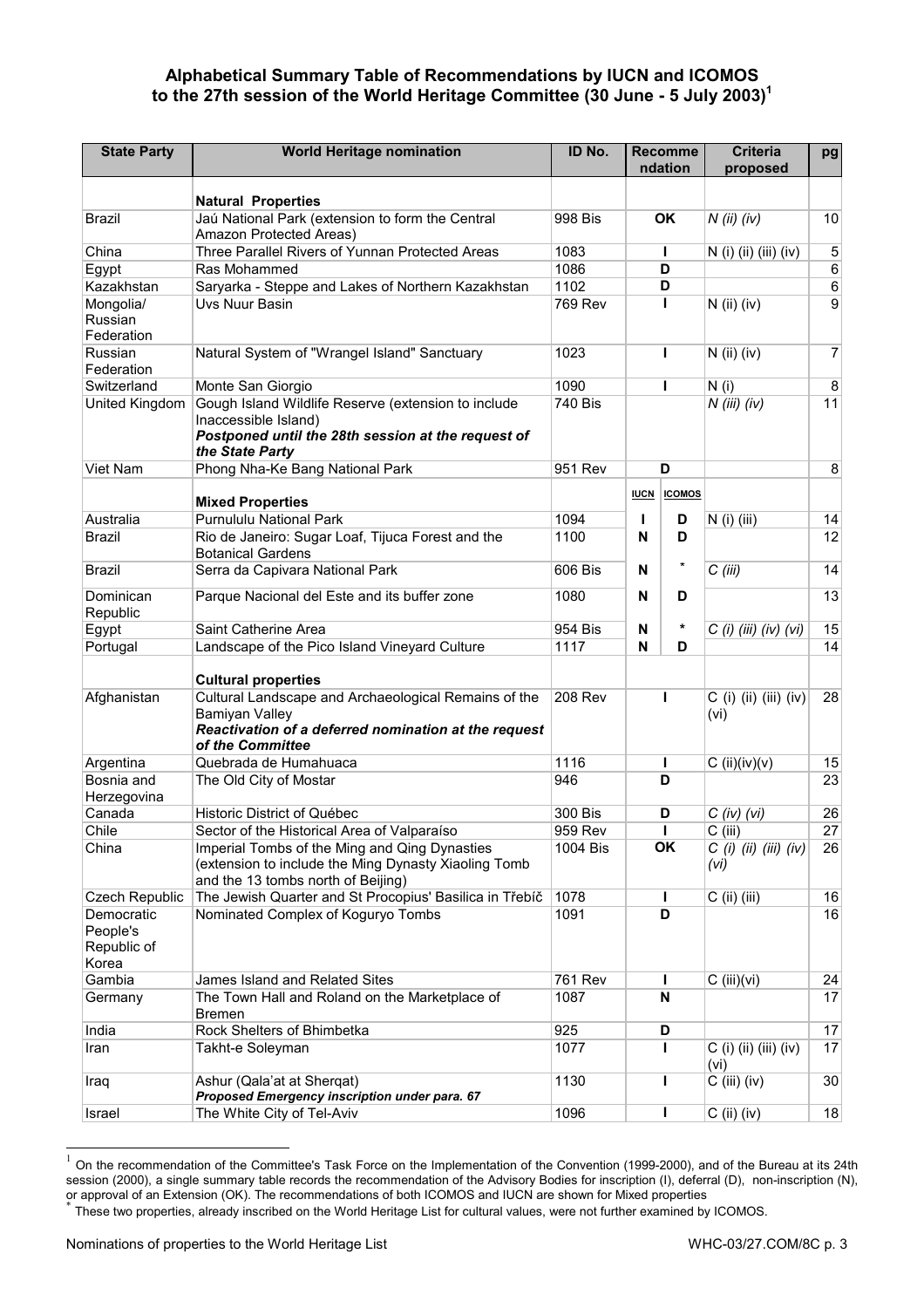| <b>State Party</b>    | <b>World Heritage nomination</b>                                                                                         | ID No.  | <b>Recomme</b><br>ndation | <b>Criteria</b>                         | pg |
|-----------------------|--------------------------------------------------------------------------------------------------------------------------|---------|---------------------------|-----------------------------------------|----|
| Italy                 | Sacri Monti of Piedmont and Lombardy                                                                                     | 1068    |                           | proposed                                | 24 |
|                       |                                                                                                                          |         |                           | $C$ (ii)(iv)                            |    |
| Kazakhstan            | The Mausoleum of Khoja Ahmed Yasawi                                                                                      | 1103    |                           | $C$ (i)(iii)(iv)                        | 19 |
| Mexico                | Franciscan Missions in the Sierra Gorda of Queretaro                                                                     | 1079    |                           | $C$ (ii)(iii)                           | 19 |
| Mongolia              | Orkhon Valley Cultural Landscape                                                                                         | 1081    | D                         |                                         | 20 |
| Panama                | Historic District of Panamá, with the Salón Bolivar<br>(extension to include the Archaeological Site of Panamá<br>Viejo) | 790 Bis | <b>OK</b>                 | $C$ (i) (ii) (iii) (iv)<br>$(V)$ $(Vi)$ | 27 |
| Poland                | Wooden Churches of Southern Little Poland                                                                                | 1053    |                           | $C$ (iii) (iv)                          | 25 |
| Poland                | The Valley of the Pradnik River in the Ojcowski National<br>Park                                                         | 1085    | N                         |                                         | 20 |
| Russian<br>Federation | Citadel, Ancient City and Fortress Buildings of Derbent                                                                  | 1070    |                           | $C$ (iii) (iv)                          | 21 |
| Russian<br>Federation | The First Railway Bridge over the Yenisei River<br>Proposed Emergency inscription under para. 67                         | 1071    | N/A                       |                                         | 31 |
| Slovenia              | Franja Partisan Hospital                                                                                                 | 1088    | N                         |                                         | 21 |
| South Africa          | Mapungubwe Cultural Landscape                                                                                            | 1099    | D                         |                                         | 21 |
| Spain                 | Ubeda-Baeza: Urban duality, cultural unity                                                                               | 522 Rev | D                         |                                         | 28 |
| Sudan                 | Gebel Barkal and the Sites of the Napatan Region                                                                         | 1073    |                           | $C$ (i) (ii) (iii) (iv)                 | 22 |
| Turkey                | Historic City of Mardin<br>Nomination withdrawn by the State Party                                                       | 1098    |                           |                                         | 23 |
| United Kingdom        | Royal Botanic Gardens, Kew                                                                                               | 1084    |                           | $C$ (ii)(iii)(iv)                       | 23 |
| Zimbabwe              | Matobo Hills                                                                                                             | 306 Rev | D                         |                                         | 26 |

# **KEY**

|    | Recommended for inscription          |
|----|--------------------------------------|
| D  | Recommended for deferral             |
| R  | Recommended for referral             |
| OK | Approval Recommended of an extension |
| N  | Not recommended for inscription      |
|    |                                      |

C/N (i) (ii) etc Cultural or Natural criteria recommended. *Italicized C/N indicates that the original property has already been inscribed on the World Heritage List*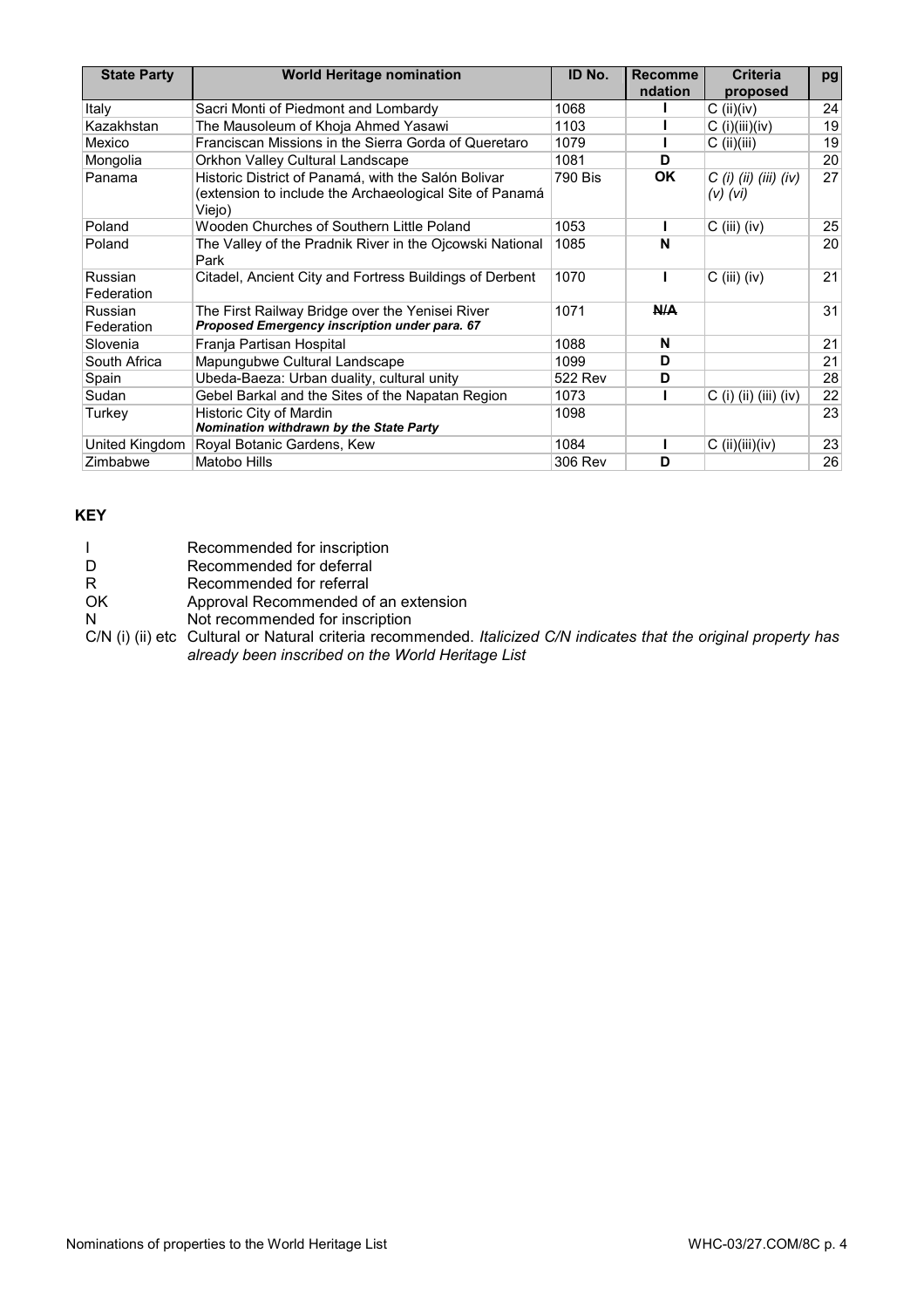In the document below, **IUCN Recommendations** are abstracted from WHC-03/27.COM/INF.8B; **ICOMOS Recommendations** are abstracted from WHC-03/ 27.COM/INF.8A. Both documents were distributed to Committee members and announced to States Parties on 17 May 2003. An addendum to the ICOMOS Recommendations, WHC-03/27.COM/INF.8A Add, was published 25 June 2003.

Draft Decisions were prepared in consultation with both IUCN and ICOMOS.

# **A. NATURAL PROPERTIES**

### **A.1 New nominations**

| Property           | Three Parallel Rivers of Yunnan<br><b>Protected Areas</b> |
|--------------------|-----------------------------------------------------------|
| $Id. N^\circ$      | 1083                                                      |
| <b>State Party</b> | China                                                     |
| Criteria           | $N$ (i) (ii) (iii) (iv)                                   |

#### **Technical Summary:**

The original nomination received on 14 January 2002 was a proposal for multiple protected areas in Yunnan National Park, in the mountainous northwest of Yunnan Province. In consultation between local authorities and IUCN, the original name of the proposed property, "Three Parallel Rivers National Park" was modified to the name given above. After further discussions with IUCN and the Centre, the Chinese authorities provided revised figures for 15 protected areas in the eight clusters, received on 6 January 2003. The total area proposed for inscription is 939,441.4 ha, with buffer zones totalling 758,977.9 ha.

# **IUCN Recommendation:**

IUCN recommends that the Committee inscribe the Three Parallel Rivers of Yunnan Protected Areas on the World Heritage List on the basis of natural criteria (i), (ii), (iii) and (iv).

The Committee is also advised, based on the above discussion on integrity issues, to make the following recommendations:

- Commend the authorities for the planning initiatives made to date and encourage completion of the remaining six protected area management plans and a revision of the General Management Plan,
- Note concerns over the nature and extent of future tourism (section 4.5 above), resident human population (section 4.4 above) and hydro development (section 4.3 above) that may affect the nominated property.
- Encourage the continued refinement of the boundaries of the property, including the addition of other areas of equally high natural value, expansion of core zones, controls over extent of resident populations and discussion of transboundary issues with neighbouring jurisdictions.
- Request the Chinese authorities to invite a mission in 3-4 years time to: (1) review progress with implementation of management plans and, (2) to assess revisions to the boundaries of the property.
- Confirm the revised name of the property with the Chinese authorities,
- Commend the cooperative efforts of The Nature Conservancy, WWF, the GEF and others for their assistance in strengthening the efforts of the Chinese authorities.

# *Draft Decision:*

*27 COM 8C.2 The World Heritage Committee,* 

*Inscribes the Three Parallel Rivers of Yunnan Protected Areas, China on the World Heritage List on the basis of natural criteria (i), (ii), (iii) and (iv):* 

*Criterion (i): The property is of outstanding value for displaying the geological history of the last 50 million years associated with the collision of the Indian Plate with the Eurasian Plate, the closure of the ancient Tethys Sea, and the uplifting of the Himalaya Range and the Tibetan Plateau. These were major geological events in the evolution of the land surface of Asia and they are on-going. The diverse rock types within the site record this history and, in addition, the range of karst, granite monolith, and Danxia sandstone landforms in the alpine zone include some of the best of their type in the mountains of the world.* 

*Criterion (ii): The dramatic expression of ecological processes in the Three Parallel Rivers site has resulted from a mix of geological, climatic and topographical effects. First, the location of the area within an active orographic belt has resulted in a wide range of rock substrates from igneous (four types) through to various sedimentary types including limestones, sandstones and conglomerates. An exceptional range of topographical features - from gorges to karst to glaciated peaks -- is associated with the site being at a "collision point" of tectonic plates. Add the fact that the area was a Pleistocene refugium and is located at a biogeographical convergence zone (i.e. with temperate and tropical elements) and the physical foundations for evolution of its high biodiversity are all present. Along with the landscape diversity with a steep gradient of almost 6000m vertical, a monsoon climate affects most of the area and provides another favourable ecological stimulus that has allowed the full range of temperate Palearctic biomes to develop.* 

*Criterion (iii): The deep, parallel gorges of the Jinsha, Lancang and Nu Jiang are the outstanding natural feature of the site; while large sections of the three rivers lie just outside the site boundaries, the river gorges are nevertheless the dominant scenic element in the area. High mountains are everywhere, with the glaciated peaks of the Meili, Baima and Haba Snow Mountains providing a spectacular scenic skyline. The Mingyongqia Glacier is a notable natural phemonenon, descending to 2700 m altitude from Mt Kawagebo (6740 m), and is claimed to be the glacier descending to the lowest altitude for such a low latitude (28° N) in the northern hemisphere. Other outstanding scenic landforms are the alpine karst (especially the 'stone moon' in the Moon Mountain Scenic Area above the Nu Jiang Gorge) and the 'tortoise shell' weathering of the alpine Danxia.* 

*Criterion (iv): Northwest Yunnan is the area of richest biodiversity in China and may be the most biologically diverse temperate region on earth. The property encompasses most of the natural habitats in the Hengduan Mountains, one of the world's most important remaining areas for the conservation of the earth's biodiversity. The outstanding topographic and climatic diversity of the property, coupled with its location at the juncture of the East Asia, Southeast Asia, and Tibetan Plateau biogeographical realms and its function as a N-S corridor for the movement of plants and animals (especially during the ice ages), marks it as a truly unique landscape, which still retains a high degree of natural character despite thousands of years of human habitation. As the last*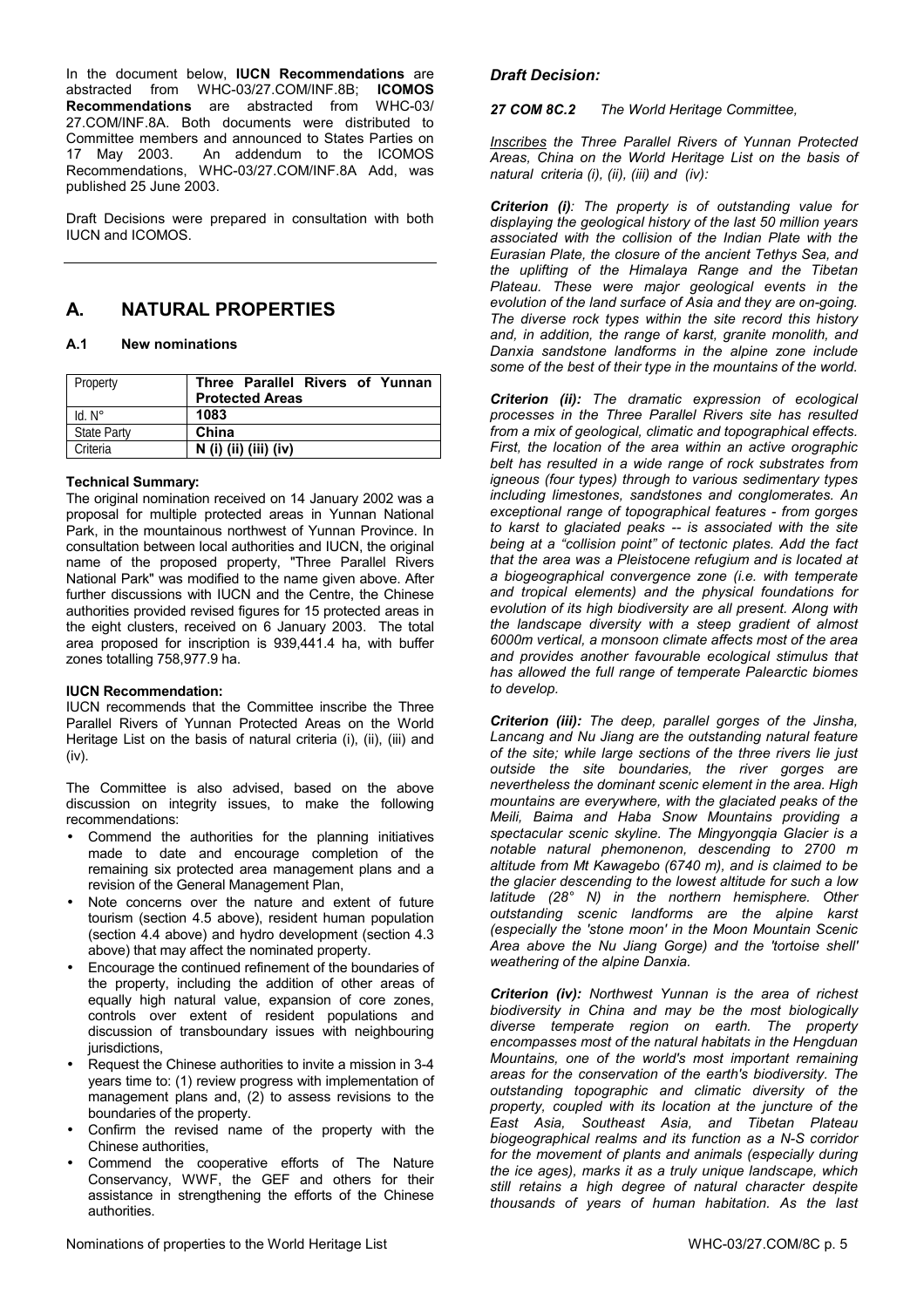*remaining stronghold for an extensive suite of rare and endangered plants and animals, the property is of outstanding universal value.* 

*The inscription is for fifteen protected areas in eight clusters:* 

| <b>Name of Protected Area</b> | Area (ha) | Buffer (ha) |
|-------------------------------|-----------|-------------|
| Gaoligong Mountain            | 305,306.1 | 208,716.3   |
| Baimang-Meili Snow Mountain   | 267,507.8 | 81.511.0    |
| Laowoshan                     | 17,426.1  | 31,735.0    |
| Yunling Mountain              | 31.346.0  | 58,441.4    |
| Laojunshan                    | 44.265.7  | 87,161.0    |
| Haba Snow Mountain            | 28.356.3  | 73.419.1    |
| <b>Red Mountain</b>           | 205,603.8 | 159.083.6   |
| Qianhu Mountain               | 39.629.6  | 58,910.4    |
| <b>Total</b>                  | 939.441.4 | 758,977.9   |

*27 COM 8C.3 With regard to Three Parallel Rivers of Yunnan Protected Areas, China, the World Heritage Committee,* 

- *1. Commends the Chinese authorities for the planning initiatives made to date and encourages completion of the remaining six protected area management plans and a revision of the General Management Plan;*
- *2. Notes concerns over the nature and extent of future tourism, resident human population and hydro development that may affect the nominated property;*
- *3. Encourages the continued refinement of the boundaries of the property, including the addition of other areas of equally high natural value, expansion of core zones, controls over extent of resident populations and discussion of transboundary issues with neighbouring jurisdictions;*
- *4. Requests the Chinese authorities to invite a mission in 3- 4 years time to: (1) review progress with implementation of management plans and, (2) to assess revisions to the boundaries of the property and;*
- *5. Commends the cooperative efforts of The Nature Conservancy, WWF, the GEF and others for their assistance in strengthening the efforts of the Chinese authorities.*

| Property           | <b>Ras Mohammed</b> |
|--------------------|---------------------|
| . N°               | 1086                |
| <b>State Party</b> | Eavpt               |
| Criteria           |                     |

#### **Technical Summary:**

Ras Mohammed is a headland at the southernmost tip of the Sinai Peninsula at the juncture of the Gulfs of Suez and Aqaba. The nominated area is a 40,110 ha portion of the larger Ras Mohammed National Park. No buffer zone is proposed.

#### **IUCN Recommendation:**

Egypt should be commended for leading the way in the region in the establishment of marine protected areas and for initiating the nomination of a marine site in the Red Sea. IUCN believes there may be a potential case for RMNP under criteria (ii), (iii), and (iv). However, ... the very small size of the site would suggest that the conditions of integrity as defined in the *Operational Guidelines* are not met. Consistent with (1) suggestions made in the 1999 report to the WH Centre on "Potential Natural Heritage Sites in the Arab Region" and (2) findings of the 2002 WH Marine Biodiversity Workshop, IUCN concludes that:

- As an immediate step, the State Party should be asked to consider extending the boundaries of the nomination to include the eastern portion of RMNP as well as appropriate sectors of the adjoining protected marine areas in the coastal zone of the Gulf of Aqaba;
- In the longer term (i.e. Phase 2), the State Party should be encouraged to consider, with neighbouring countries surrounding the Red Sea, a serial coral reef nomination.

### *Draft Decision:*

#### *27 COM 8C.4 The World Heritage Committee,*

*Defers the nomination of Ras Mohammed, Egypt, to allow the State Party to consider extending the boundaries of the nomination to include the eastern portion of the Ras Mohammed National Park as well as appropriate sectors of the adjoining protected marine areas in the coastal zone of the Gulf of Aqaba.* 

| Property           | Saryarka - Steppe and Lakes of<br>Northern Kazakhstan |
|--------------------|-------------------------------------------------------|
| $Id. N^\circ$      | 1102                                                  |
| <b>State Party</b> | Kazakhstan                                            |
| Criteria           |                                                       |

#### **Technical Summary:**

This serial nomination is for three fresh and salt water lakes on the watershed between rivers flowing north to the Arctic and south into the Turgai Depression of the Aral-Irtysh Basin. By letter received 14 April 2003, the Kazakh authorities requested that the Kazakh name for the region, "Saryarka" be added to the name of the property.

| Reserve                                       | Oblast                         | Area (ha) | <b>Buffer</b><br>(ha) |
|-----------------------------------------------|--------------------------------|-----------|-----------------------|
| Naurzum State<br>Nature Reserve<br>$(NSNR)$ * | Kostanay                       | 87,700    | 116.550               |
| Sarykopa Wildlife<br>Reserve                  | Kostanay                       | 82.500    | none                  |
| Korgalzhyn State<br>Nature Reserve<br>(KSNR)  | <b>Akmola and</b><br>Karaganda | 258.947   | 94.421                |
|                                               |                                | 429.147   | 210,971               |

**\*** (includes three separate protected areas: Tersek-Karagay, Sypsyn-Aebu, and Narusum-Karagay)

#### **IUCN Recommendation:**

IUCN recommends that the Committee defer the inscription of Saryarka - Steppe and Lakes of Northern Kazakhstan. This recommendation is based on:

1. The need for the State Party to fulfil its commitments noted in the letter from the Permanent Delegation of the Republic of Kazakhstan to IUCN dated 20 February 2003, addressing a number of integrity issues. It is suggested that the Committee recommend that the State Party prepare and make available a detailed action plan, supported by an implementation programme, to realize these commitments, in particular in relation to: (a) maintaining the existing natural flows in the Nura River and containing deposits of mercury pollution; (b) upgrading the Sarykopa Wildlife Reserve to Nature Reserve protected status; and (c) linking the Tersek and Sypsyn outliers to an extended main Naurzum Nature Reserve by protecting the intervening corridors of unmodified steppe.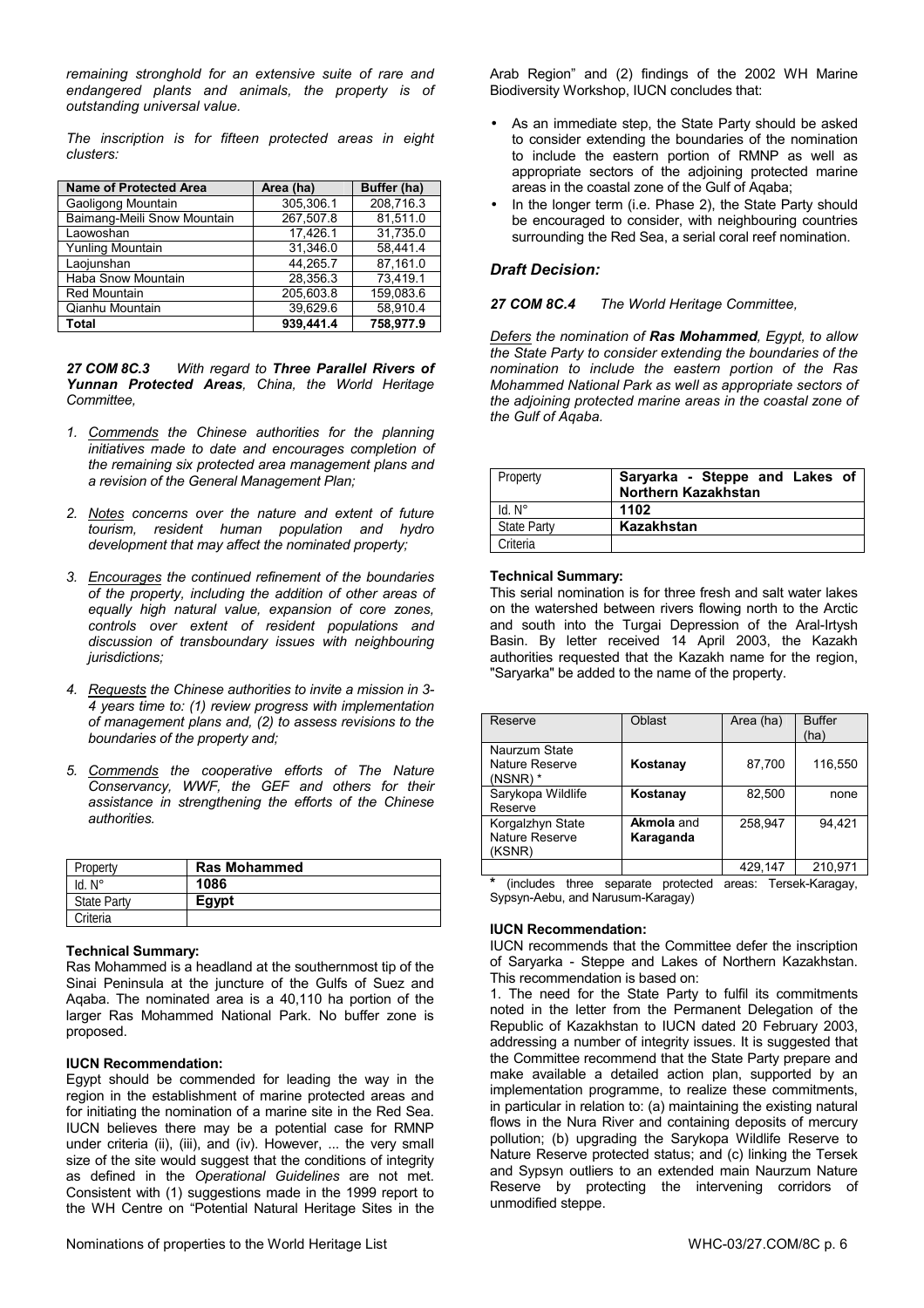2. The need to prepare a comprehensive thematic study for Central Asia so as to provide the context for an objective assessment of the outstanding universal values of this site, particularly in relation to criteria (ii) and (iv). IUCN, through its WCPA Network on Grasslands Ecosystems and supported by UNEP-WCMC, is committed to prepare this assessment to be made available to the 28th session of the World Heritage Committee in June 2004.

# *Draft Decision:*

#### *27 COM 8C.5 The World Heritage Committee,*

- *1. Defers the nomination of Saryarka Steppe and Lakes of Northern Kazakhstan until a detailed action plan and implementation programme demonstrating the commitment of the State Party to: (a) maintaining the existing natural flows in the Nura River and containing deposits of mercury pollution; (b) upgrading the Sarykopa Wildlife Reserve to Nature Reserve protected status; and (c) linking the Tersek and Sypsyn outliers to an extended main Naurzum Nature Reserve by protecting the intervening corridors of unmodified steppe;*
- *2. Requests IUCN to undertake a thematic study on steppe ecosystems of Central Asia in time for the 28th session of the World Heritage Committee.*

| Property           | Natural System of "Wrangel Island"<br><b>Sanctuary</b> |
|--------------------|--------------------------------------------------------|
| $Id. N^\circ$      | 1023                                                   |
| <b>State Party</b> | <b>Russian Federation</b>                              |
| Criteria           | $N$ (ii) (iv)                                          |

#### **Technical Summary:**

The original nomination was received on 23 June 2000. However, for climatic and other logistical reasons, a field visit by IUCN was not possible until July/August 2002. The nomination is for two islands located well above the Arctic Circle, 140 km off the northeast coast of the Chukota mainland.

| Name of Island    | Area (ha) | Buffer zone (ha) |
|-------------------|-----------|------------------|
| Wrangel Island    | 760.870   |                  |
| Herald Island     | 1.130     | 3.745.300        |
| Marine sanctiuary | 154.300   |                  |
| Total             | 916.300   | 3.745.300        |

#### **IUCN Recommendation:**

IUCN recommends that the Committee inscribe the Natural System of Wrangel Island Sanctuary on the World Heritage List under natural criteria (ii) and (iv). The Committee may wish to recommend the State Party to urgently implement the following activities:

- To prepare a management plan and implementation strategy, supported by adequate financial resources, that incorporates *inter alia*: technical and management communications; a tourism and visitor strategy; options for alternative energy supply; transportation; a monitoring and research programme; options to preserve the site's cultural and palaeontological features; and a human resources policy for the staff working at the site;
- To provide to the World Heritage Centre a copy of the Federal Decree approving protection of the marine zone surrounding Wrangel Island beyond the 12 nautical miles limit.
- To prepare and implement a plan to remove unwanted debris from Doubtful Village.

IUCN also recommends that the Committee encourage the State Party to submit, if it wishes to do so, an international technical assistance request to help undertake the actions proposed above. The Committee is advised to request the State Party to invite a mission in 2-3 years time to report on the status of the management plan and to review its implementation.

# *Draft Decision:*

*27 COM 8C.6 The World Heritage Committee,* 

*Inscribes the Natural System of "Wrangel Island" Sanctuary, Russian Federation, on the World Heritage List on the basis of natural criteria (ii) and (iv):* 

*Criterion (ii): The property is a self-contained island ecosystem and there is ample evidence that it has undergone a long evolutionary process uninterrupted by the glaciation that swept most other parts of the Arctic during the Quaternary period. The number and type of endemic plant species, the diversity within plant communities, the rapid succession and mosaic of tundra types, the presence of relatively recent mammoth tusks and skulls, the range of terrain types and geological formations in the small geographic space are all visible evidence of Wrangel's rich natural history and its unique evolutionary status within the Arctic. Furthermore, the process is continuing as can be observed in, for example, the unusually high densities and distinct behaviours of the Wrangel lemming populations in comparison with other Arctic populations or in the physical adaptations of the Wrangel Island reindeers, where they may now have evolved into a separate population from their mainland cousins. Species interaction strategies are highly-honed and on display throughout the island, especially near Snowy owl nests which act as protectorates for other species and beacons for migratory species and around fox dens. .* 

*Criterion (iv): The Wrangel Island Sanctuary has the highest level of biodiversity in the high Arctic. Wrangel Island is the breeding habitat of Asia's only Snow goose population which is slowly making a recovery from catastrophically low levels. The marine environment is an increasingly important feeding ground for the Gray whale migrating from Mexico (some from another World Heritage property, the Whale Sanctuary of El Vizcaino). The islands have the largest sea-bird colonies on the Chukchi Sea, are the northernmost nesting grounds for over 100 migratory bird species including several that are endangered such as the Peregrine falcon, have significant populations of resident tundra bird species interspersed with migratory Arctic and non-Arctic species and have the world's highest density of ancestral polar bear dens. Wrangel Island boasts the largest population of Pacific walrus with up to 100,000 animals congregating at any given time at one of the island's important coastal rookeries. Since Wrangel Island contains a high diversity of habitats and climates and conditions vary considerably from one location to another, total reproductive failure of a species in any given year is practically unheard of. Given the relatively small size of the area, this is very unusual in the high Arctic.* 

#### *27 COM 8C.7 With regard to the Natural System of "Wrangel Island" Sanctuary, Russian Federation, the World Heritage Committee,*

*1. Recommends that the State Party prepare a management plan and implementation strategy, supported by adequate financial resources, that*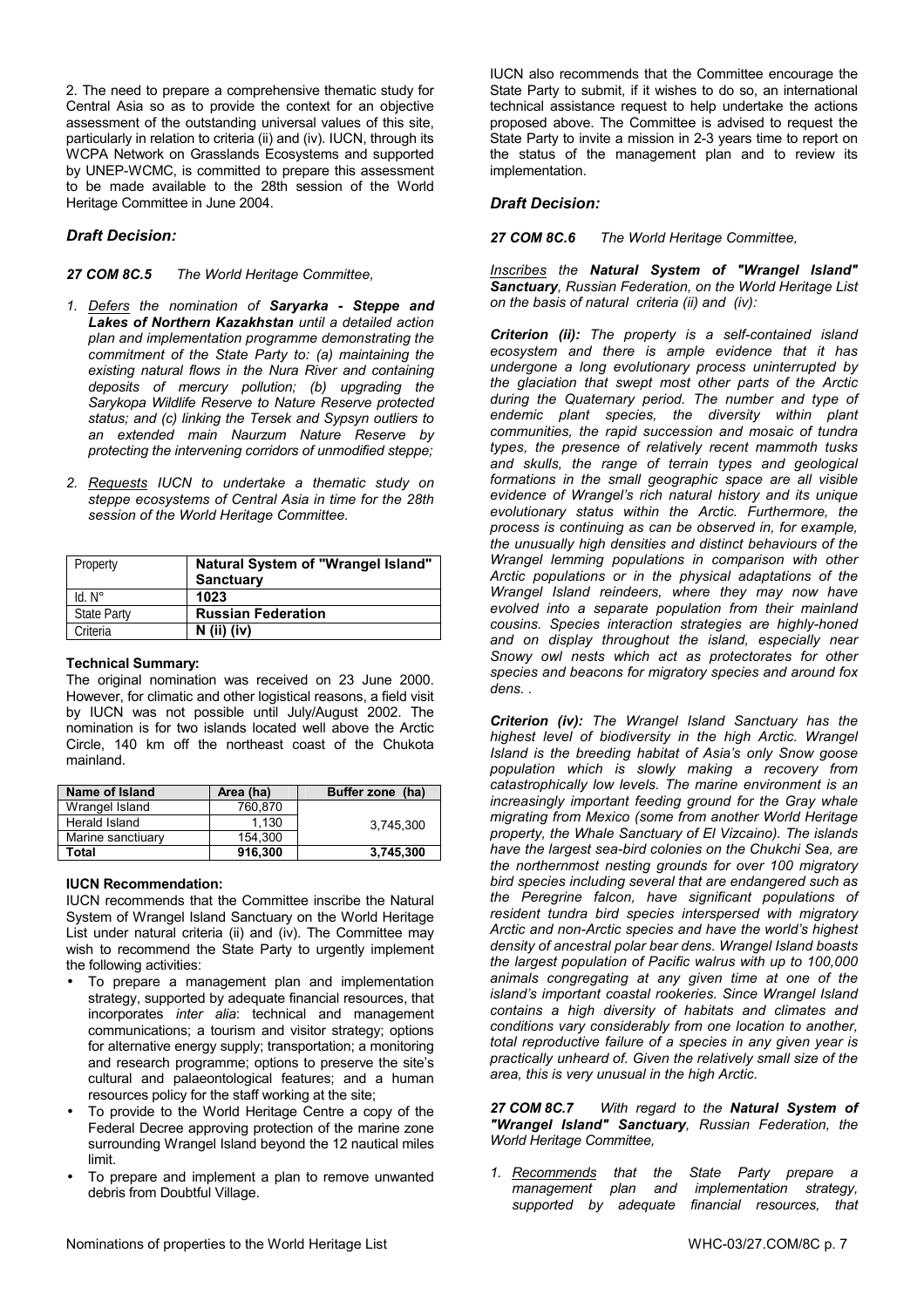*incorporates inter alia: technical and management communications; a tourism and visitor strategy; options for alternative energy supply; transportation; a monitoring and research programme; options to preserve the property's cultural and palaeontological features; and a human resources policy for the staff working at the site;* 

- *2. Requests that the State Party provide to the World Heritage Centre a copy of the Federal Decree approving protection of the marine zone surrounding Wrangel Island beyond the 12 nautical miles limit by 1 February 2004;*
- *3. Encourages the State Party to prepare and implement a plan to remove unwanted debris from Doubtful Village;*
- *4. Further encourages the State Party to submit a request for technical assistance to undertake the recommended actions;*
- *5. Requests the State Party to invite a mission in 2-3 years time to report on the status of the management plan and to review its implementation.*

| Property           | <b>Monte San Giorgio</b> |
|--------------------|--------------------------|
| $Id. N^\circ$      | 1090                     |
| <b>State Party</b> | <b>Switzerland</b>       |
| Criteria           | N (i)                    |

#### **Technical Summary:**

Monte San Giorgio, one of the world's important deposits of fossil remains from the Mid Triassic period (245-230 million years BP), is a pyramid-shaped wooded mountain separating the two southern branches of Lake Lugano in the Canton of Ticino. The area of the nominated property is 849 ha, surrounded by a further 1,389 ha buffer zone. The property is bounded on the western side by the Swiss-Italian border. On 7 March 2003, the World Heritage Centre received a "Protocol regarding the Extension to Italian territory..." of Monte San Giorgio, signed by representatives of neighbouring local authorities and communes in Italy, declaring their interest in a future transboundary extension of the property.

#### **IUCN Recommendation:**

IUCN recommends that the Committee inscribe Monte San Giorgio on the World Heritage List under natural criterion (i). In addition IUCN suggests that the State Party should be requested by the Committee to:

- continue its efforts to include the Italian part as an extension, to be added once satisfactory levels of political commitment have been attained and it is clear that the conditions of integrity can be met;
- ensure that the boundaries of the Site are marked clearly on the ground;
- develop on-site interpretation, so that visitors to the site can readily appreciate its significance, linking this interpretation to the development of the Meride museum.

IUCN would also like the Committee to remind and emphasise to States Parties that all sites nominated for inclusion on the World Heritage List on geological grounds should be accompanied by a thorough global comparative analysis.

#### *Draft Decision:*

*27 COM 8C.8 The World Heritage Committee,* 

*Inscribes Monte San Giorgio, Switzerland, on the World Heritage List on the basis of natural criterion (i):* 

*Criterion (i): Monte San Giorgio is the single best known record of marine life in the Triassic period, and records important remains of life on land as well. The property has produced diverse and numerous fossils, many of which show exceptional completeness and detailed preservation. The long history of study of the property and the disciplined management of the resource have created a well documented and catalogued body of specimens of exceptional quality, and are the basis for a rich associated geological literature. As a result Monte San Giorgio provides the principal point of reference, relevant to future discoveries of marine Triassic remains throughout the world.* 

#### *27 COM 8C.9 With regard to Monte San Giorgio, Switzerland, the World Heritage Committee,*

*Encourages the authorities of Switzerland and Italy to collaborate in a proposal for a transboundary extension of the property into Italian territory, once satisfactory levels of political commitment have been attained and it is clear that the conditions of integrity can be met.* 

*27 COM 8C.10 The World Heritage Committee,* 

*Reminds States Parties of the importance of including a global comparative analysis when preparing natural heritage nominations under criterion (i) for geological heritage.* 

| Property           | <b>Phong Nha-Ke Bang National Park</b> |
|--------------------|----------------------------------------|
| $Id. N^\circ$      | <b>951 Rev</b>                         |
| <b>State Party</b> | <b>Viet Nam</b>                        |
| Criteria           |                                        |

#### **Technical Summary:**

The nomination of Phong Nha Cave was originally submitted in 1998. It was deferred by the 23rd session of the Bureau (1999) with the recommendation that it include the larger Phong Nha – Ke Bang National Park. and consideration of a transboundary nomination with the Lao PDR. A new nomination was submitted in May 2000 as "Phong Nha – Ke Bang National Park" consisting of a 147,945 ha core zone and 195,400 ha buffer zone. Logistical technicalities postponed the IUCN evaluation mission and the 25th sessions of the Bureau and Committee in 2001 did not examine the nomination, awaiting the result of the IUCN mission.

By letter received 21 May 2002, the Vietnam National Commission announced that the Vietnamese Government had approved the upgrading of "this Nature Reserve Area to Phong Nha-Ke Bang National Park." The authorities also announced a readjustment of the boundary of the National Park to cover a total area of 85,754 hectares -- 25% of the Park and buffer zone as proposed in 2000.

#### **IUCN Recommendation:**

The impact of the link road construction through Phong Nha-Ke Bang National Park is a major new factor in the evaluation of the site since it was nominated in 1998 and renominated in 2000. IUCN, therefore, recommends that the World Heritage Committee **defer** the decision on Phong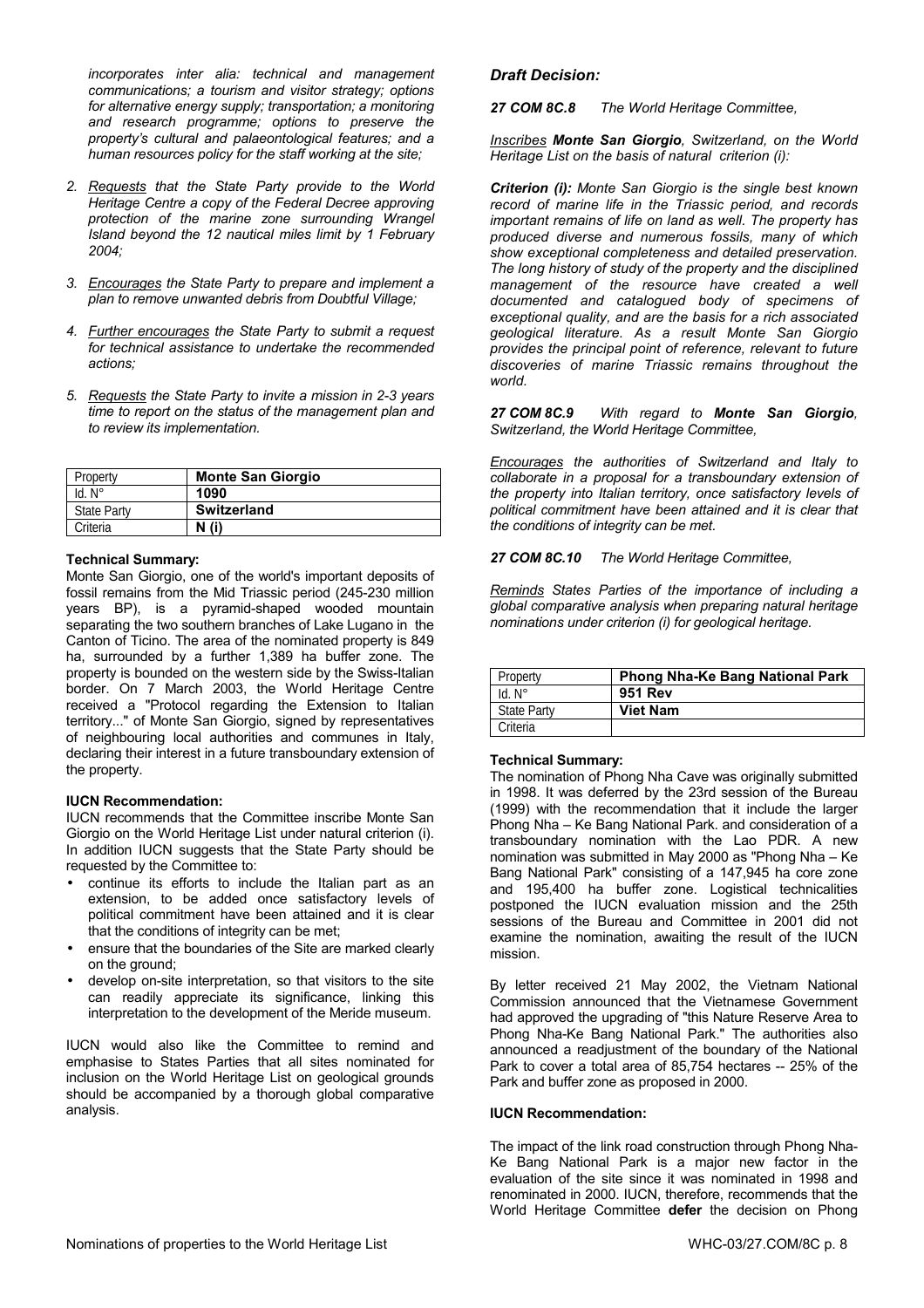Nha-Ke Bang National Park. IUCN recommends the Committee to urge the State Party to undertake an independent assessment of the impacts of the road construction so as to:

- determine the precise nature and scope of the impacts of the link road construction on the biodiversity, landscape and karst geomorphological values of the site;
- determine whether and how identified impacts can be mitigated and the site's values restored; and
- assess if exclusion of the area impacted by the link road construction from the Phong Nha - Ke Bang National Park is a feasible option for the viability and integrity of the World Heritage nomination, should restoration / mitigation not be possible.

IUCN also recommends that the Committee reiterates he request made to the State Party in the 1999 evaluation of this site, to review the boundaries of the nomination, so as to provide more complete coverage of natural values and karst geomorphological processes.

IUCN recommends that the Committee request the State Party to prepare and submit:

- a visitors management plan for the site;
- information on the regulations that apply to the management of the buffer zone, and
- information on enforcement measures and other actions that will be taken to control illegal poaching.

IUCN recommends that the Committee reiterate the request made in 1999 to the State Party to continue dialogue on a transboundary agreement with the State Party of Lao PDR that would integrate Phong Nha–Ke Bang and Hin Namno National Conservation Area, either as two parks operating on agreed and equivalent management protocols or with integrated management. This might form the basis of a potential transboundary World Heritage site.

# *Draft Decision:*

*27 COM 8C.11 The World Heritage Committee,* 

*Defers the nomination of Phong Nha-Ke Bang National Park, Viet Nam, urging the State Party to undertake an independent assessment of the impacts of the road construction project linking the Ho Chi Minh Highway and Route 20 in order to:* 

- *determine the precise nature and scope of the impacts of the link road construction on the biodiversity, landscape and karst geomorphological values of the property;*
- *determine whether and how identified impacts can be mitigated and the property's values restored; and*
- *assess if exclusion of the area impacted by the link road construction from the Phong Nha - Ke Bang National Park is a feasible option for the viability and integrity of the World Heritage nomination, should restoration / mitigation not be possible.*

*27 COM 8C.12 With regard to Phong Nha-Ke Bang National Park, Viet Nam, the World Heritage Committee,* 

*1. Encourages the State Party to undertake a thorough review of the boundaries of the nomination, so as to provide more complete coverage of natural values and karst geomorphological processes;* 

- *2. Reiterates the request made in 1999 to the State Party to continue dialogue on a transboundary agreement with the State Party of Lao PDR that would integrate Phong Nha–Ke Bang and Hin Namno National Conservation Area; and*
- *3. Encourages the State Party to prepare and submit a visitor management plan for the site, information on the regulations that apply to the management of the buffer zone, and information on enforcement measures and other actions that will be taken to control poaching.*

#### **A.2 Deferred nominations for which additional information has been received**

| Property           | <b>Uvs Nuur Basin</b>               |
|--------------------|-------------------------------------|
| $Id. N^\circ$      | <b>769 Rev</b>                      |
| <b>State Party</b> | <b>Mongolia/ Russian Federation</b> |
| Criteria           | $N$ (ii) (iv)                       |

#### **Technical Summary:**

The original nomination for Ubsunur Hollow was submitted in 1995 for a single area of 7.5 million ha. It was deferred by the Extraordinary Bureau in 1996 to reconsider property management and boundary issues, as well as possible cultural criteria. On resubmission as a mixed property, ICOMOS reported to the Bureau in 1999 that there was insufficient information to consider cultural criteria. IUCN recommended that the authorities reconsider the suggested area of 7.5 million ha. The Bureau "decided to defer the nomination to allow the States Parties to revise the boundaries and to prepare a joint management plan in a framework of transboundary co-operation."

A revised nomination was submitted 1 February 2002 as a serial nomination of eleven protected areas in the Russian Federation and Mongolia, with a total of 1,430,176 ha in core and buffer zones. The 26th session of the Bureau (April 2002) referred the nomination back to the State Party of Mongolia with the request that the nominated 'Uvs Lake' protected area cluster be enlarged to include more of the wetlands on the Mongolian side of the Tes-Khem delta (in the vicinity of the new 'Ubsu-Nur' and 'Oroku-Shinaa' clusters added by the Russian State Party) and that the buffer zones be excluded from the nominated area.

On 31 January 2003, the Centre received the announcement of the establishment of the Tes River Specially Protected Area by Mongolia. This "twelfth" cluster has now been incorporated into a revised nomination text received on 29 April 2003.

| Cluster name     | <b>State Party</b> | rea (ha)  | Buffer (ha) |
|------------------|--------------------|-----------|-------------|
| Mongun Taiga     | Russian Fed.       | 15,890    | 84,510      |
| Ubsu-Nur         | Russian Fed.       | 4,490     |             |
| Oroku-Shinaa     | Russian Fed.       | 28,750    |             |
| Aryskannyg       | Russian Fed.       | 15,000    | 11,800      |
| Jamaalyg         | Russian Fed.       | 800       | 4,000       |
| Tsugeer els      | Russian Fed.       | 4,900     | 50,000      |
| Ular             | Russian Fed.       | 18,000    | 20,480      |
| Tsagan shuvuut   | Mongolia           | 23,170    |             |
| Turgen           | Mongolia           | 116,831   |             |
| Uvs Lake         | Mongolia           | 424,298   |             |
| Altan els        | Mongolia           | 148,246   |             |
| <b>Tes River</b> | Mongolia           | 97,688.5  |             |
|                  |                    | 898.063.5 | 170,790     |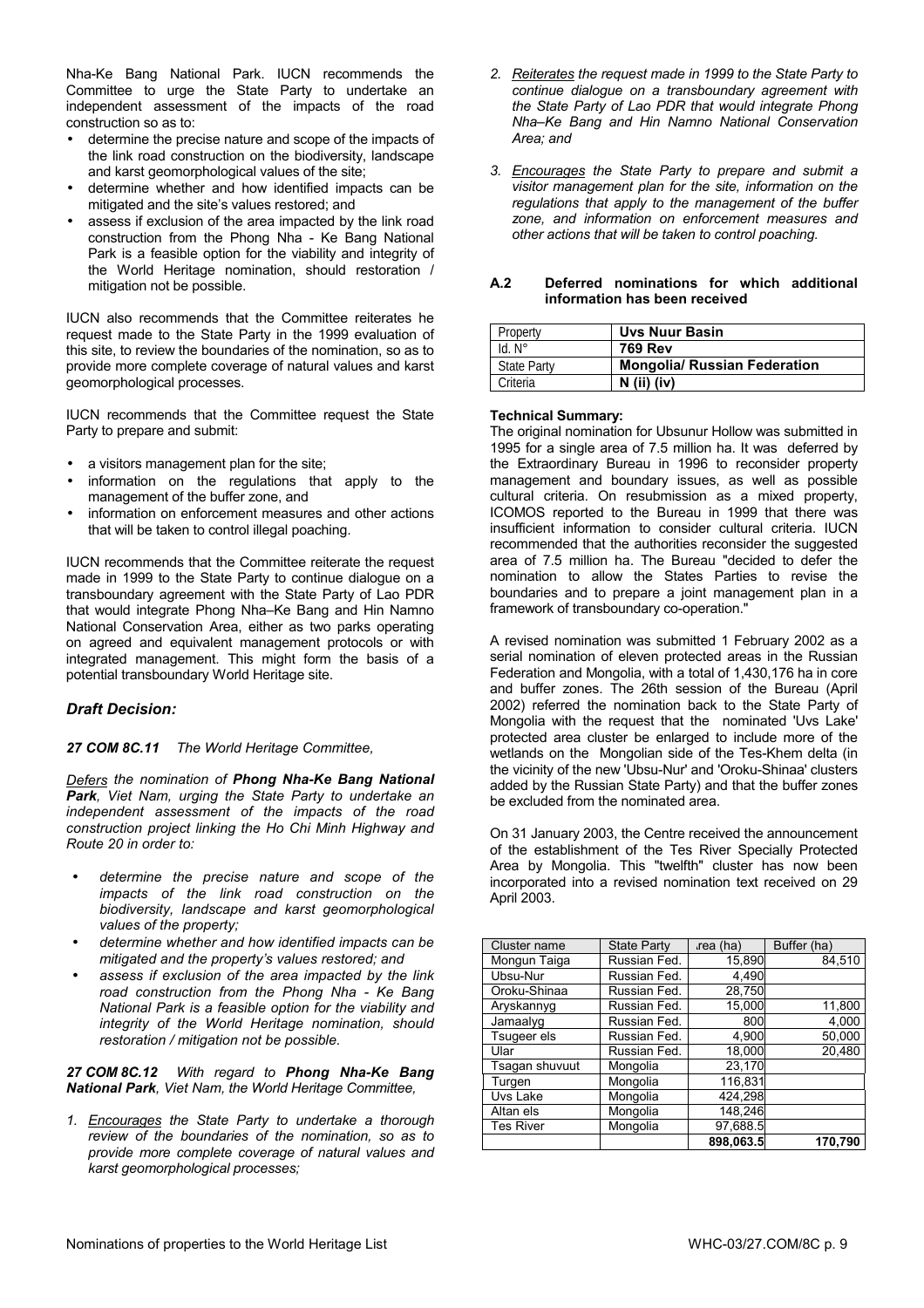#### **IUCN Recommendation:**

IUCN recommends that the Committee **inscribe** the Uvs Nuur Basin on the World Heritage List under natural criteria (ii) and (iv). IUCN also recommends that the Committee:

- urge the State Party of Mongolia to place priority on upgrading the Tes River Specially Protected Area, currently protected at a provincial level, to a Specially Protected Area under State legislation; and
- encourage both States Parties to ensure that adequate resources are made available quickly and maintained for the effective implementation of the management plans.

The Committee may wish to commend the Mongolian State Party for steps taken to expand the nominated area, and both States Parties for their efforts to date in developing transboundary cooperation for the conservation of the site. The consolidation of such collaboration should be encouraged and maintained.

### *Draft Decision:*

*27 COM 8C.13 The World Heritage Committee,* 

*Inscribes Uvs Nuur Basin, Mongolia/ Russian Federation, on the World Heritage List on the basis of natural criteria (ii) and (iv):* 

*Criterion (ii): The closed salt lake system of Uvs Nuur is of international scientific importance because of its climatic and hydrological regimes. Because of the unchanging nature of the nomadic pastoral use of the grasslands within the basin over thousands of years, current research programmes should be able to unravel the rate at which Uvs Nuur (and other smaller lakes within the basin) have become saline (and eutrophic). These processes are ongoing and because of its unique geophysical and biological characteristics, the basin has been chosen as an IGBP site for monitoring global warming.* 

*Criterion (iv): The Uvs Nuur property has a large range of ecosystems, representing the major biomes of eastern Eurasia, with a number of endemic plants. Although the basin is inhabited and has been used for nomadic pastoralism for thousands of years, the mountains, forests, steppes and deserts are extremely important habitats for a wide range of wild animals, many of them threatened or endangered. The steppe ecosystem supports a rich diversity of birds and the deserts a number of rare gerbil, jerboas and the marbled polecat. The mountains at the western end of the basin are important refuges for the globally threatened snow leopard, mountain sheep (argali) and the Asiatic ibex. Uvs Nuur itself is an important habitat for waterfowl as well as for birds migrating south from Siberia.* 

*27 COM 8C.14 With regard to Uvs Nuur Basin, Mongolia / Russian Federation, the World Heritage Committee,* 

- *1. Encourages the State Party of Mongolia to give priority to upgrading the Tes River Specially Protected Area, currently protected at a provincial level, to a Specially Protected Area under State legislation;*
- *2. Further encourages both States Parties to ensure that adequate resources are made available quickly and maintained for the effective implementation of the management plans; and*
- *3. Commends Mongolia for steps taken to expand the nominated area, and both States Parties for their efforts*

*to date in developing transboundary cooperation for the conservation of the property. The consolidation of such collaboration should be encouraged and maintained.* 

#### **A.3 Extension of a property inscribed on the World Heritage List**

| Property           | Jaú National Park (extension to<br>form the Central Amazon Protected<br>Areas) |
|--------------------|--------------------------------------------------------------------------------|
| $Id. N^\circ$      | <b>998 Bis</b>                                                                 |
| <b>State Party</b> | <b>Brazil</b>                                                                  |
| Criteria           | $N$ (ii) (iv)                                                                  |

#### **Technical Summary:**

Jaú National Park was inscribed on the World Heritage List by the 24th session of the Committee (2000) under natural criteria (ii) and (iv). The current submission originally anticipated both an extension to the property and its re-nomination under cultural criteria. However, after examination of the nomination dossier in March 2002, ICOMOS determined, with the subsequent agreement of the State Party, that there was insufficient evidence of cultural heritage in the nomination for an evaluation on cultural criteria to proceed. Consequently, the nomination is being presented only as an extension to a natural property.

The original inscribed property of 2,272,000 ha was proposed to be extended with the addition of three additional protected areas totalling 3,824,018 ha.

| Name                   | Inscribed | Area (ha) |
|------------------------|-----------|-----------|
| Jaú National Park      | 2000      | 2,272,000 |
| Mamairauá Sustainable  | proposed  | 1.124.000 |
| Development Reserve    |           |           |
| Amanã Sustainable      | proposed  | 2.350.000 |
| Development Reserve    |           |           |
| Anavilhanas Ecological | proposed  | 350.018   |
| Station                |           |           |
| <b>TOTAL</b>           |           | 6,096,018 |

In a letter dated 25 November 2002 the State Party announced that on the recommendation of IUCN, it would scale back the nomination, "nominating only the Focal Area of Mamirauá Sustainable Development Reserve in the expansion of the Jau National Park" excluding the subsidiary areas of the MSDR. This reduced the area proposed of the Mamairauá Sustainable Development Reserve to 260,000 ha.

#### **IUCN Recommendation:**

IUCN recommends that the World Heritage Committee:

(a) inscribe Amana Sustainable Development Reserve and the demonstration area of Mamirauá Sustainable Development Reserve as an extension of Jaú National Park under natural criteria (ii) and (iv).

(b) does not inscribe Anavilhanas Ecological Station and the subsidiary area of Mamirauá Sustainable Development Reserve.

The extended site would therefore consist of the following components:

Jaú National Park (2,272,000ha) Amana Sustainable Development Reserve (2,350,000ha) Demonstration area of Mamirauá Sustainable Development Reserve (260,000ha) TOTAL AREA: 4,882,000ha.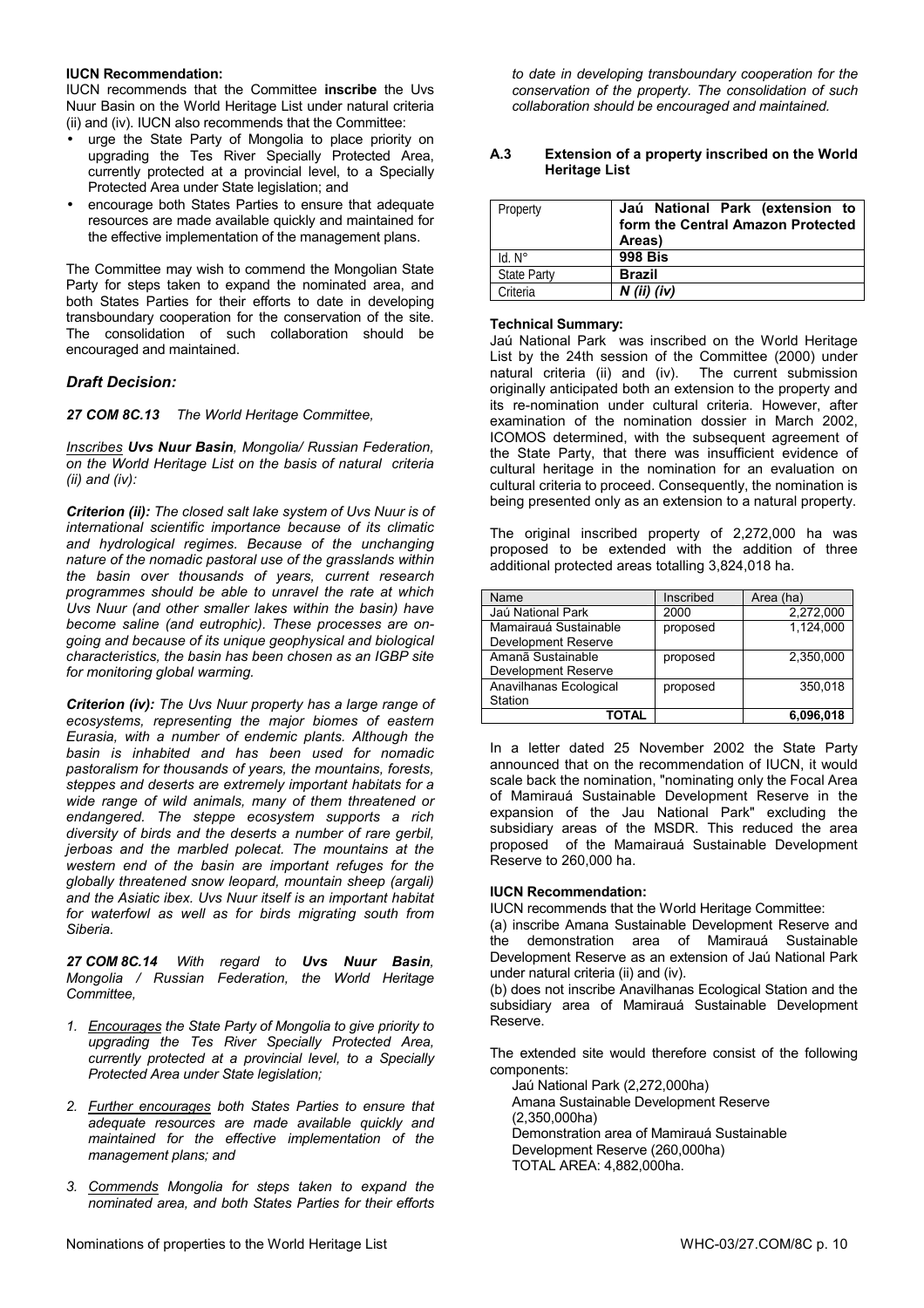IUCN proposes that the name of the park be changed to the **Central Amazon Conservation Complex,** due to the fact that not all of the protected areas are included, and to differentiate the World Heritage property from the boundaries of the Protected Areas.

The Committee may also wish to note that IUCN believes that the area of Anavilhanas Ecological Station and the subsidiary area of Mamirauá Sustainable Development Reserve of also meet natural criteria (ii) and (iv) but that IUCN considers that their inscription at this time is premature. The State Party may wish to re-nominate these areas once they fully meet the conditions of integrity. The State Party may wish to consider as guidance for meeting the conditions of integrity in future the following management recommendations:

The State Party should consider strengthening management and protection of the subsidiary area of Mamirauá Sustainable Development Reserve and the Anavilhanas Ecological Station. In the case of Anavilhanas this should include the placement of buoys to direct commercial boat traffic away from the protected islands in the archipelago.

While Mamirauá, Jaú and Anavilhanas all have recently prepared and published management plans, completion of a compatible plan for Amana, and an overall management strategy for the entire Central Amazon Conservation Complex, is recommended as early as possible.

The State Party may wish to consider changing the management category of Anavilhanas to National Park to allow for careful development of the ecotourism potential of the area, or to modify the zoning scheme to allow limited and carefully controlled ecotourism and environmental education activities in a very limited sector of the reserve. This will also serve to promote public support for the conservation of this area.

The State Party should explore options, as part of the Central Amazon Ecological Corridor Initiative, to link the terra firme upland forests of Anavilhanas with those of Jaú National Park, through stricter zoning, protection, the potential re-categorisation of the extractive reserves linking these two core conservation areas, and through cooperative efforts with the indigenous reserve located within this corridor to ensure sustainable land use patterns on tribal lands.

The State Party may also consider the feasibility of creating a coordination mechanism, such as a management council of some type, to coordinate management and protection of the entire Central Amazon Conservation Complex. Such mechanisms may develop an early warning system for threats, discuss potential joint funding opportunities, and share research and monitoring results. The development of such a council, as well as a funding strategy for the Central Amazon Conservation Complex, may merit support through the joint United Nations Foundation-UNESCO project to support natural World Heritage sites in Brazil.

# *Draft Decision:*

*27 COM 8C.15 The World Heritage Committee,* 

- *1. Approves the extension of Jaú National Park, Brazil, with the addition of the Amana Sustainable Development Reserve and the Demonstration area of the Mamirauá Sustainable Development Reserve;*
- *2. With the agreement of the State Party, adopts the new*

*name for the property, "Central Amazon Conservation Complex;"* 

| Name                                                                | Inscribed | Area (ha) |
|---------------------------------------------------------------------|-----------|-----------|
| Jaú National Park                                                   | 2000      | 2,272,000 |
| Development area of<br>Mamairauá Sustainable<br>Development Reserve | 2003      | 260,000   |
| Amanã Sustainable<br>Development Reserve                            | 2003      | 2,350,000 |
| TOTAL                                                               |           | 4.882.000 |

3. Encourages the State Party to re-nominate the Anavilhanas Ecological Station and the subsidiary area of Mamirauá Sustainable Development Reserve once they fully meet the conditions of integrity.

| Property           | Gough Island Wildlife Reserve<br>(extension to include Inaccessible<br>Island) |
|--------------------|--------------------------------------------------------------------------------|
| $Id. N^\circ$      | <b>740 Bis</b>                                                                 |
| <b>State Party</b> | <b>United Kingdom</b>                                                          |
| Criteria           | $N$ (iii) (iv)                                                                 |

### **Technical Summary:**

At the request of the State Party, examination of this nomination is postponed until the 28th session of the Committee.

# **B. MIXED PROPERTIES**

# **B.1 New nominations**

| Property           | <b>Purnululu National Park</b> |
|--------------------|--------------------------------|
| Id. N°             | 1094                           |
| <b>State Party</b> | Australia                      |
| Criteria           | $N$ (i) (iii)                  |

#### **Technical Summary:**

Purnululu National Park, 239,723 ha, is located some 300 km south of Kununurra in the East Kimberly region of the state of Western Australia. Together with the adjacent 79,602 ha Purnululu Conservation Reserve, the park was created in 1987.

#### **IUCN Recommendation:**

IUCN recommends that the Committee **inscribe** Purnululu National Park on the World Heritage List under natural criteria (i) and (iii).

Furthermore, IUCN recommends that the Committee request the State Party:

i. to ensure that any mining activities outside or adjacent to the World Heritage site, including within catchments that flow into the World Heritage site, would be subject to the application of the Environmental Protection and Biodiversity Conservation Act and the highest standards of environmental assessment, planning, management and monitoring;

ii. to give priority to incorporating the Purnululu Conservation Reserve into the park and expanding the park into the surrounding pastoral country to add important natural and cultural assets, and to provide better buffering and boundary delimitation;

iii. to significantly increase funding and staffing for the site, in order to improve natural and cultural heritage management; to minimize the impacts of grazing animals and invasive species; to upgrade staff and visitor facilities; and to continue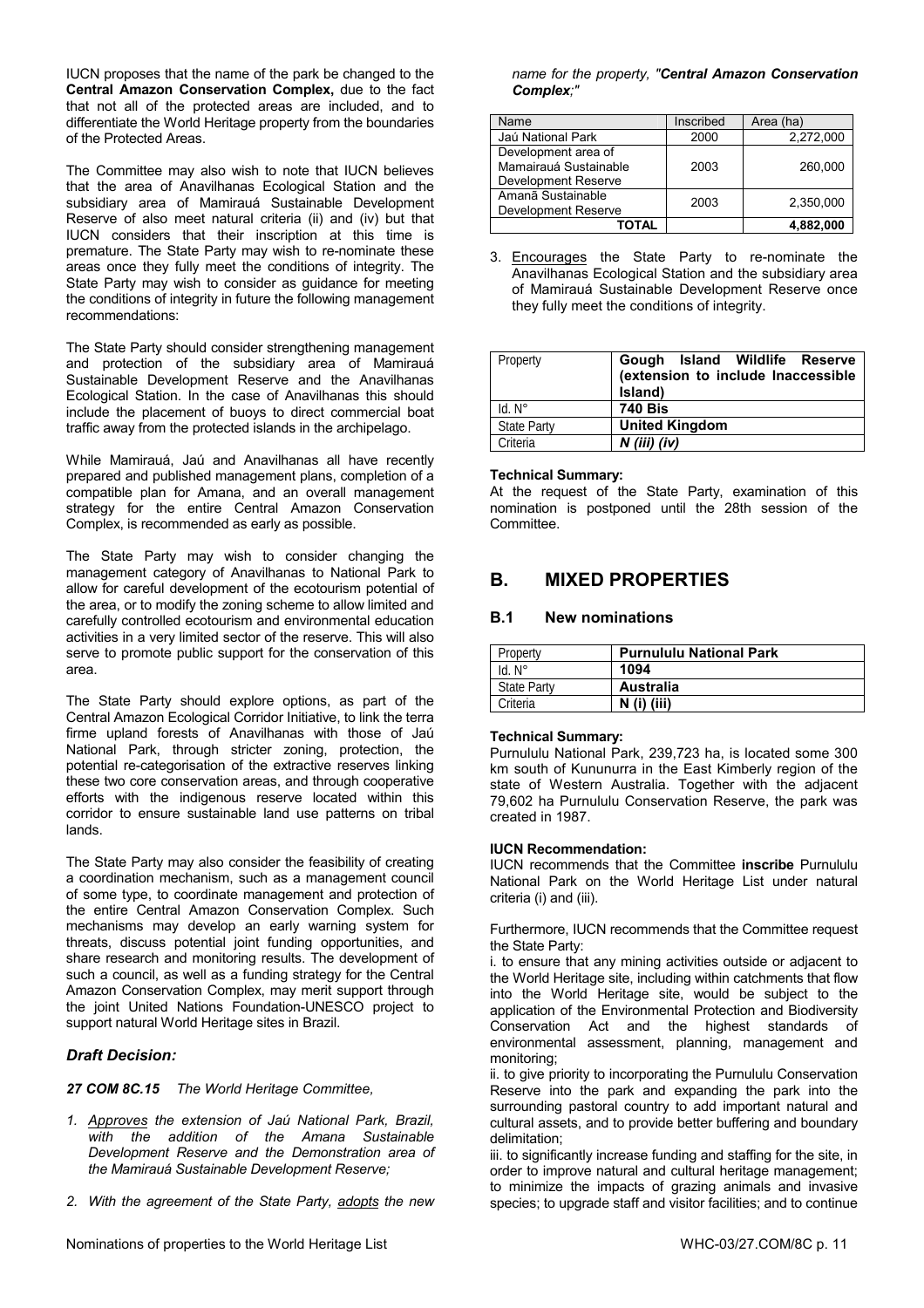negotiations that will lead to improved access to the park, while taking great care to avoid undesirable impacts from increased visitation on the natural and cultural values of the site; and

iv. to provide a detailed report on progress with these issues in two years time.

#### **ICOMOS Recommendation:**

Overall Purnululu is of outstanding universal value as one of the few remaining areas of the world where hunter gathering lifestyles still persist and for its unique cultural response to the particular geophysical characteristics of the area.

That the nomination be **deferred** in order to allow the State Party to provide:

- An updated Management Plan;
- Clearer arrangements for the governance of the nominated site, particularly in relation to sustaining traditional Aboriginal communities in the Park;
- An approach to ways of sustaining intangible qualities;
- An appraisal of approaches to ethnographic, sociological and oral recording of intangible and tangible cultural traditions.

In assessing this nomination, ICOMOS has formed the view that the cultural and natural qualities of the site are so intrinsically linked as to be inseparable. It hence advises that, in order to recognise and sustain the complex interaction between the natural and cultural values of the site, consideration should be given to inscribing Purnululu only as a mixed site.

#### **Additional Information received**

Additional information concerning the management of cultural heritage of the property was received from the State Party on 11 June 2003.

# *Draft Decision:*

*27 COM 8C.16 The World Heritage Committee,* 

- *1. Recognizes the outstanding universal cultural and natural value of Purnululu National Park, Australia, and the importance of the relationship and interaction between the Traditional Owners and the natural environment of the property,*
- *2. Decides to inscribe the property on the World Heritage List on the basis of natural criteria (i) and (iii) as recommended by IUCN:*

*Criterion (i): The Bungle Bungles are, by far, the most outstanding example of cone karst in sandstones anywhere in the world and owe their existence and uniqueness to several interacting geological, biological, erosional and climatic phenomena.* 

*The sandstone karst of Purnululu National Park is of great scientific importance in demonstrating so clearly the process of cone karst formation on sandstone - a phenomenon recognised by geomorphologists only over the past 25 years and still incompletely understood, despite recently renewed interest and research. The Bungle Bungle Ranges of the Park also display to an exceptional degree evidence of geomorphic processes of dissolution, weathering and erosion in the evolution of landforms under a savannah climatic regime within an ancient, stable sedimentary landscape.* 

*Criterion (iii): Although Purnululu National Park has been widely known in Australia only during the past 20 years and it remains relatively inaccessible, it has become recognised internationally for its exceptional natural beauty. The prime scenic attraction is the extraordinary array of banded, beehive-shaped cone towers comprising the Bungle Bungle Range. These have become emblematic of the park and are internationally renowned among Australia's natural attractions. The dramatically sculptured structures, unrivalled in their scale, extent, grandeur and diversity of forms anywhere in the world, undergo remarkable seasonal variation in appearance, including striking colour transition following rain. The intricate maze of towers is accentuated by sinuous, narrow, sheer-sided gorges lined with majestic Livistona fan palms. These and the soaring cliffs up to 250 m high are cut by seasonal waterfalls and pools, creating the major tourist attractions in the park, with evocative names such as Echidna Chasm, and Frog Hole, Piccaninny and Cathedral Gorges. The diversity of landforms and ecosystems elsewhere in the park are representative of the larger region, and lack a unique aesthetic quality, but provide a sympathetic visual buffer for the massif.* 

*3. Defers inscription of the property under cultural criteria.* 

*27 COM 8C.17 With regard to Purnululu National Park, Australia, the World Heritage Committee,* 

- *1. Encourages the State Party to consider the comments of IUCN and ICOMOS made in their evaluations of the property;*
- 2. *Requests the State Party to report back to the Committee at its 29th session in 2005 or earlier on their efforts to address the comments made by IUCN and ICOMOS in their evaluations of the property.*

| Property           | Rio de Janeiro: Sugar Loaf, Tijuca<br><b>Forest and the Botanical Gardens</b> |
|--------------------|-------------------------------------------------------------------------------|
| $Id. N^\circ$      | 1100                                                                          |
| <b>State Party</b> | <b>Brazil</b>                                                                 |
| Criteria           |                                                                               |

#### **Technical Summary:**

The nomination is for three separate areas in six discrete parcels, totalling 3,600 ha. A single buffer zone surrounds Tijuca National Park and the Botanical Gardens, while the grouping of the Sugar Loaf, Urca, and Cara de Cão hills is surrounded by a second buffer zone. The total area included in the buffer zones is 1,903 ha.

| Park                                                | Area<br>(ha) | <b>Buffer Zone</b> |
|-----------------------------------------------------|--------------|--------------------|
| Tijuca National Park - Sector A<br>(Tijuca Forest)  | 1454         |                    |
| Tijuca National Park - Sector B<br>(Carioca sierra) | 1641         | nq                 |
| Tijuca National Park - Sector C<br>(Gávea)          | 263          |                    |
| Rio de Janeiro Botanical Gardens                    | 137          |                    |
| Sugar Loaf, Urca                                    |              | ng                 |
| Cara de Cão                                         | 105          |                    |
|                                                     | 3.600        | 1.903              |

#### **IUCN Recommendation:**

While IUCN agrees that the site has played a central role in the history and culture of Rio de Janeiro, and is the factor which makes the setting of the city so beautiful, IUCN does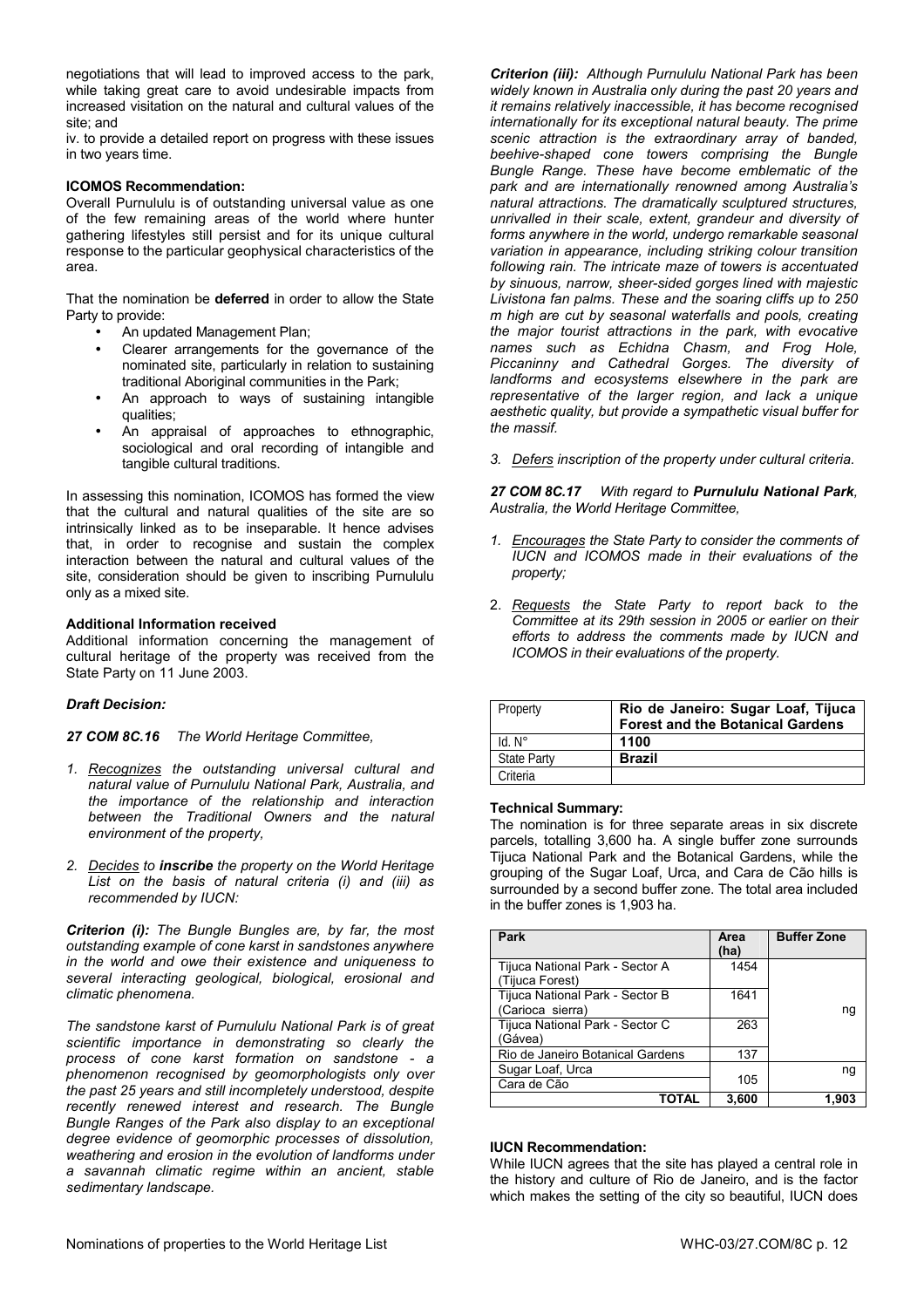not consider that the nominated Site meets natural criterion (iii). IUCN, therefore, recommends to the World Heritage Committee **not to inscribe** Rio de Janeiro: Sugar Loaf, Tijuca Forest, and the Botanical Gardens on the World Heritage List **under natural criteria**. Should the site be inscribed as a Cultural Landscape, IUCN would offer a number of recommendations to the State Party:

- consider the feasibility of expanding the Tijuca National Park so that it includes the rest of the proposed WH site (or at least Sugar Loaf and Urca) so as to bring the entire area under one management regime and authority,
- consider the establishment of an oversight committee representative of all stakeholders to help co-ordinate planning and management of the entire site, possibly based upon the existing co-management group,
- develop a financing plan and to consider the establishment of a management endowment fund to help finance management initiatives,
- review the boundaries of the Area of Environmental Protection and Urban Renewal Area (APARU) and Environmental Protection Areas (APAs) so as to include the entire buffer zone proposed for the nominated area,
- maintain and expand the education and reforestation programmes within the favelas,
- take forward the programs for the development of ecological corridors between the three parts of the national park,
- continue programmes for relocation of residents currently living within the park in a socially-sensitive way,
- ·take all available measures to reduce or remove the visual intrusion caused by transmission lines, radio towers etc.,
- develop an interpretive plan, to help improve the interpretation of the site, giving priority to the Sugar Loaf and Urca, and promoting messages on the significance of the TNP and the importance of conserving the Atlantic Forest.

#### **ICOMOS Recommendation:**

That this nomination be **deferred** to allow the State Party to address:

- An appraisal of the cultural values of Rios' setting in order to inform a re-definition of the boundaries of the proposed World Heritage site, so as to protect the overall back-drop of the city more effectively;
- A reassessment of the management arrangements for the nominated area in order to ensure overall coordination;
- A reassessment of the protective designations of the nominated areas and of the buffer zone, in order to provide effective tools to stop urban encroachment;
- The production of a management plan.

# **Additional Information received**

Additional information concerning the management of the cultural landscape was received from the State Party on 20 May 2003.

# *Draft Decision:*

*27 COM 8C.18 The World Heritage Committee,* 

- *1. Decides not to inscribe Rio de Janeiro: Sugar Loaf, Tijuca Forest and the Botanical Gardens, Brazil, on the World Heritage List on the basis of natural criteria;*
- *2. Defers the consideration of the cultural criteria of Rio de Janeiro: Sugar Loaf, Tijuca Forest and the Botanical Gardens, Brazil, encouraging the State Party to undertake an integrated management plan and*

*management mechanism, including revisions to the legislative protection and boundaries of the proposed property, as recommended by IUCN and ICOMOS.* 

| Property           | Parque Nacional del Este and its<br>buffer zone |
|--------------------|-------------------------------------------------|
| $Id. N^\circ$      | 1080                                            |
| <b>State Party</b> | <b>Dominican Republic</b>                       |
| Criteria           |                                                 |

### **Technical Summary:**

Parque Nacional del Este is a mixed nomination for a peninsula on the southeast coast of the Dominican Republic with the adjacent Isla Saona. The island (10,650 ha) is about one third the size of the mainland section of the Park. The nominated area of 41,894 ha includes a marine area extending out to 6 nautical miles. A 12,000 ha buffer zone is at the north of the Park.

### **IUCN Recommendation:**

IUCN recommends to the World Heritage Committee **not to inscribe** the Parque Nacional del Este and its buffer zone on the World Heritage List **under natural criteria**.

### **ICOMOS Recommendation:**

As, in cultural terms, this nomination depends almost entirely on assessment of archaeological evidence, much of which is lacking, it is recommended that the nomination be **deferred** to the State Party to allow them to provide a commitment to a survey programme for archaeological remains across the whole site. This programme should include:

- The nature, extent and distribution of the Taino sites, specifically of the period 1490-1520s, in order to support the claims of the outstanding quality of the property in relation to the first European encounter with the Americas in modern times;
- A scholarly appraisal of the rock art in its regional and world context;
- Evidence for Spanish contact.

The State Party should also provide assurances that:

- Archaeologically trained staff will be appointed within the National Park;
- The National Park boundary will not be reduced to allow property or other forms of commercial development and that such development will not be permitted within the present National Park;
- The existing Management Plan will be updated to encompass cultural issues;
- There will be an appraisal of the need for an archaeological museum for conservation and display;
- The security of the rock art in all caves will be reviewed and steps taken immediately to protect Berna cave in particular and new rock art sites as they are discovered.

It is also suggested that the State Party be invited to consider increasing the Park budget in order to fund its basic work in a fuller, more professional way, not least in the light of these recommendations; to which end it might consider refunding more of the income generated by the Park, and to increase the generously-low entry fee (2 US \$ ).

Any revised nomination should not include the Buffer Zone in its title.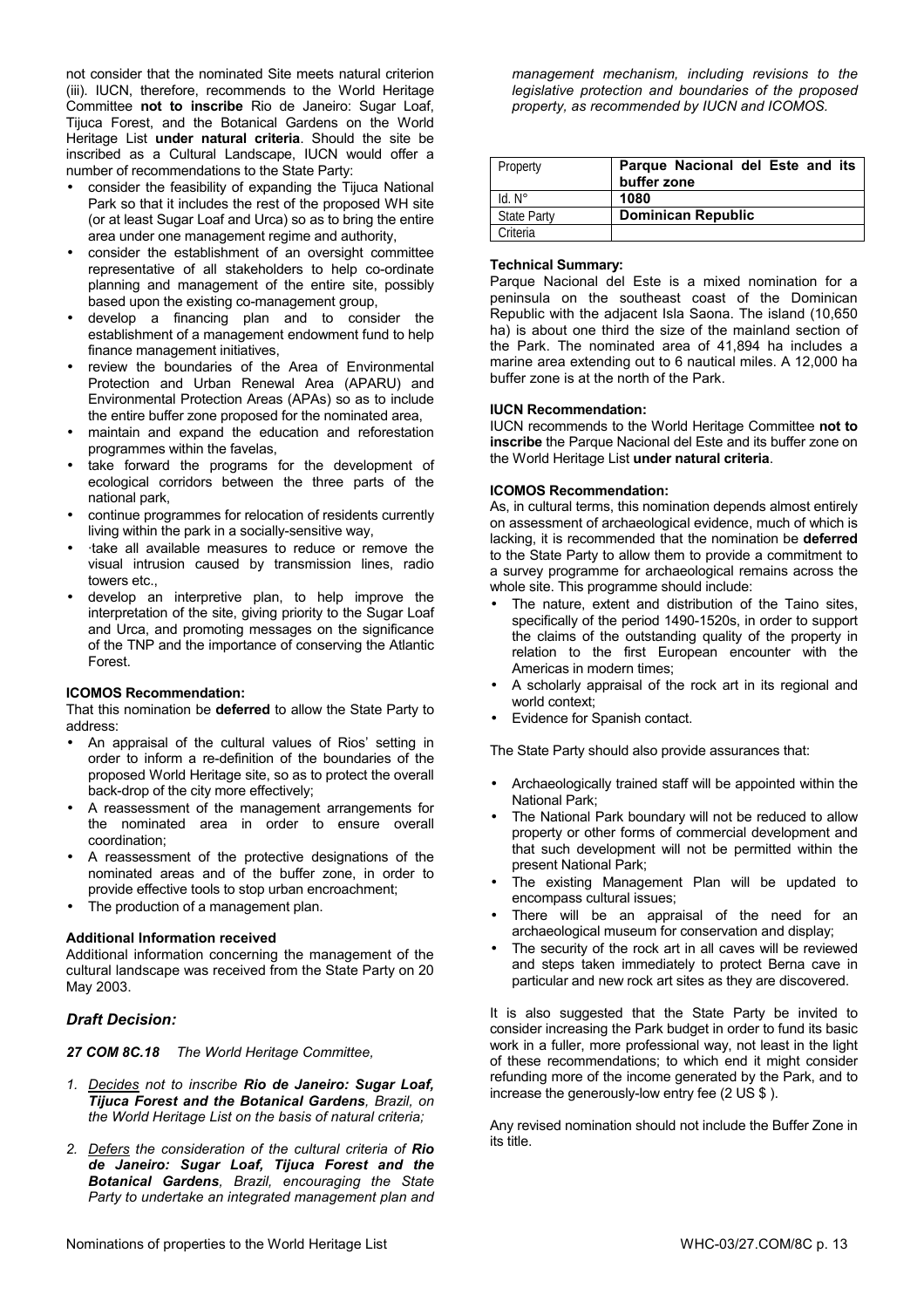# *Draft Decision:*

- *27 COM 8C.19 The World Heritage Committee,*
- *1. Decides not to inscribe Parque Nacional del Este and its buffer zone, Dominican Republic, on the World Heritage List on the basis of natural criteria;*
- *2. Defers the consideration of the cultural criteria of Parque Nacional del Este and its buffer zone, Dominican Republic, encouraging the State Party to undertake the survey programme recommended by ICOMOS and to provide assurances that the resources, management, facilities, and security issues noted by ICOMOS will be examined and responded to.*

| Property           | Landscape of the Pico Island |
|--------------------|------------------------------|
|                    | <b>Vineyard Culture</b>      |
| $Id. N^\circ$      | 1117                         |
| <b>State Party</b> | Portugal                     |
| Criteria           |                              |

### **Technical Summary:**

Pico Island is the second largest of the nine islands in the archipelago of the Azores, 1,500 km west of mainland Portugal. The nominated area comprises two separate areas of "lajidos", or coastal lava plains, one on the north coast near Santa Luzia and the other on the west coast, Criação Velha. Each is surrounded by long coastal buffer zones 15-20 km in length, whose total area is 2,445.2 ha (revised figures for the areas provided to the Centre and Advisory Bodies 3/12/02). The State Party provided a revised management plan on 17 February 2003.

| <b>Name</b>          |       | Area (ha) | <b>Buffer</b> |
|----------------------|-------|-----------|---------------|
| Laiido Criacão Velha |       | 100.9     | ng            |
| Laiido Sta Luzia     |       | 89.3      | ng            |
|                      | TOTAL | 190.2     | 2.445.2       |

# **IUCN Recommendation:**

IUCN recommends the World Heritage Committee **not to inscribe** the Landscape of the Pico Island Vineyard Culture on the World Heritage List **under natural criteria**.

# **ICOMOS Recommendation:**

That the nomination be **deferred** for possible resubmission by the State Party on cultural criteria alone, covering a more extensive area, and as a cultural landscape. Any new nomination should await the outcome of the ICOMOS thematic study on vineyard cultural landscapes in order to confirm the outstanding universal value of Pico's vineyard landscape.

# **Additional information received**

Additional information was provided on 21 May 2003 and transmitted to the Advisory Bodies.

# *Draft Decision:*

*27 COM 8C.20 The World Heritage Committee,* 

- *1. Decides not to inscribe Pico Island Vineyard Culture, Portugal, on the World Heritage List on the basis of natural criteria;*
- *2. Defers the consideration of the cultural criteria of Pico Island Vineyard Culture, Portugal, to await the outcome of the ICOMOS thematic study on vineyard cultural landscapes.*
- Nominations of properties to the World Heritage List WHC-03/27.COM/8C p. 14

*3. Encourages the State Party to consider a more extensive area to propose as a cultural landscape in any re-submission.* 

# **B.3 Extensions of properties inscribed on the World Heritage List to include Natural Criteria**

| Property           | Serra da Capivara National Park |
|--------------------|---------------------------------|
| $Id. N^\circ$      | 606 Bis                         |
| <b>State Party</b> | <b>Brazil</b>                   |
| Criteria           | C (iii)                         |

### **Technical Summary:**

Although Serra da Capivara National Park was originally nominated under both natural and cultural criteria, the property was inscribed on the World Heritage List by the 15th session of the Committee in 1991 only under cultural criterion (iii). The park, one of the largest protected areas in all of northeastern Brazil, occupies 129,000 ha.

# **IUCN Recommendation:**

IUCN recommends that the World Heritage Committee does **not inscribe** Serra da Capivara National Park on the World Heritage List under natural criteria. IUCN would like to note that this is consistent with fitsl recommendation to the Committee ... as recent studies on the natural and biodiversity values of the Caatinga ecoregion have shown that there are other sites of greater significance than the nominated site. IUCN would also like to recommend that the Committee recommend to the State Party to:

- Prepare, if it wishes to do so, a serial nomination including Serra das Confusoes National Park, Serra da Capivara National Park and other relevant protected areas that can better ensure biodiversity conservation of the Caatinga biome.
- Request international assistance if required for the preparation of this serial nomination.
- Promote the use of the best practice experience that has contributed to the effective management of Serra da Capivara National Park to enhance the planning and management of the recently created Serra das Confusoes National Park, so as to ensure that it fully meets the conditions of integrity if a serial nomination is prepared by the State Party as recommended above.

IUCN also recommends that the Committee acknowledge the efforts of the State Party, through the commitment and work of IBAMA and FUMDHAM, which have contributed to transforming Serra da Capivara National Park over a decade from a "paper park" into one of the best managed protected areas in Latin America.

# *Draft Decision:*

*27 COM 8C.21 The World Heritage Committee,* 

- *1. Decides not to inscribe Serra da Capivara National Park, Brazil, on the World Heritage List on the basis of natural criteria;*
- *2. Commends the State Party, through the commitment and work of IBAMA and FUMDHAM, for transforming Serra da Capivara National Park over a decade from a "paper park" into one of the best managed protected areas in Latin America;*
- *3. Encourages the State Party to consider including Serra das Confusoes National Park, Serra da Capivara*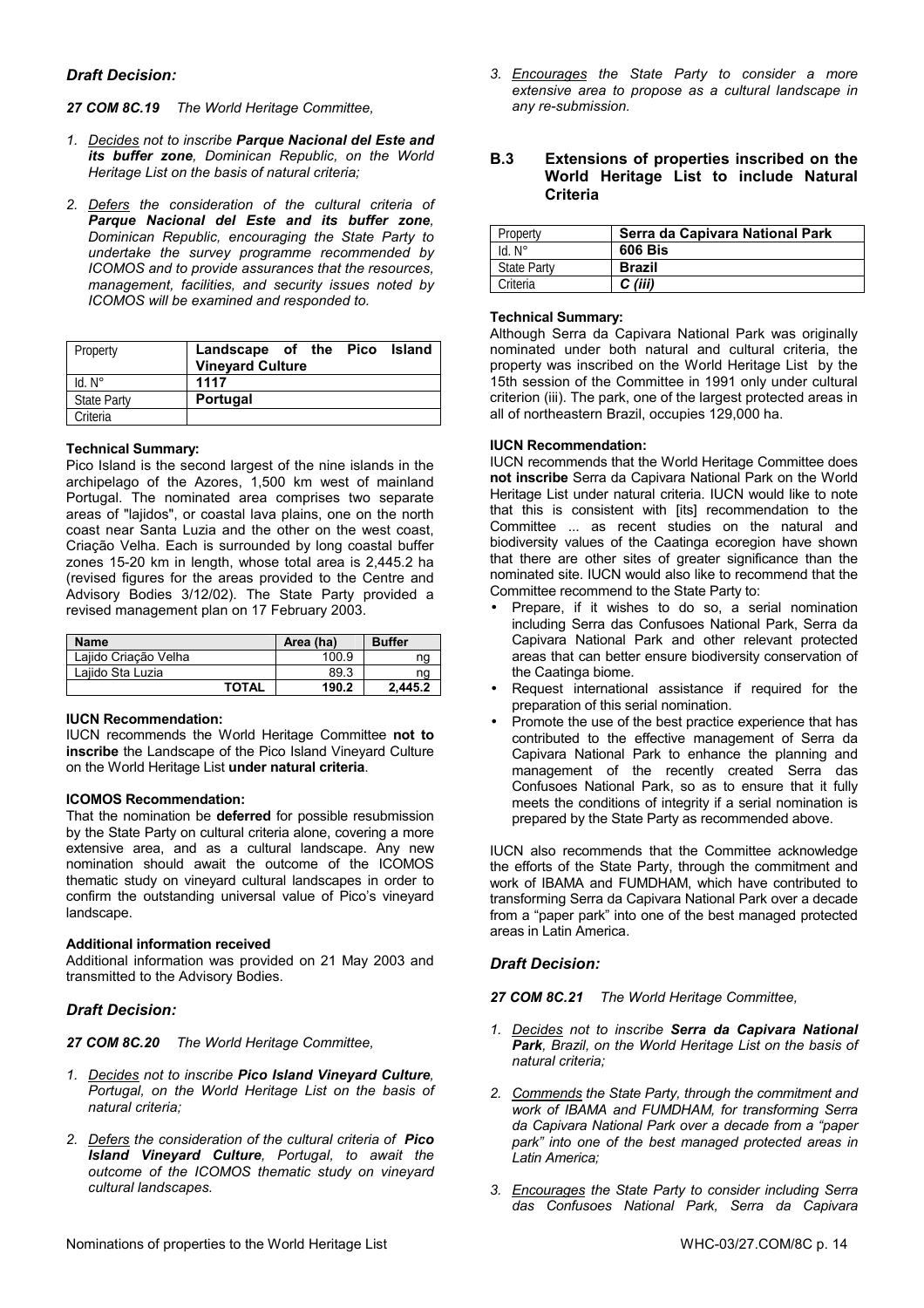*National Park and other relevant protected areas in a serial nomination that can better ensure biodiversity conservation of the Caatinga biome;* 

- *4. Urges the State Party to promote the use of the best practice experience that has contributed to the effective management of Serra da Capivara National Park to enhance the planning and management of the recently created Serra das Confusoes National Park, so as to ensure that it fully meets the conditions of integrity if a serial nomination is prepared;*
- *5. Notes that the original inscription of Serra da Capivara National Park on the World Heritage List under cultural criterion (iii) is not affected by this decision.*

| Property           | <b>Saint Catherine Area</b> |
|--------------------|-----------------------------|
| $Id. N^\circ$      | <b>954 Bis</b>              |
| <b>State Party</b> | Egypt                       |
| Criteria           | $C$ (i) (iii) (iv) (vi)     |

#### **Technical Summary:**

The Saint Catherine Area, originally proposed under both natural and cultural criteria, was inscribed only under cultural criteria at the 26th session of the Committee in Budapest (2002). The area of property, provided by the revised nomination submitted by the State Party in January 2002, is 60,100 ha, within the larger 435,000 ha nature reserve, the Saint Catherine Protectorate.

### **IUCN Recommendation:**

IUCN recommends to the Committee **not to inscribe** the St. Catherine Area on the World Heritage List under natural criteria. Additional consideration could be given to its potential values as a cultural landscape as well as a UNESCO biosphere reserve.

# *Draft Decision:*

*27 COM 8C.22 The World Heritage Committee,* 

- *1. Decides not to approve the inscription of the Saint Catherine Area, Egypt, on the World Heritage List on the basis of natural criteria;*
- *2. Notes that the original inscription of the Saint Catherine Area, on the World Heritage List under cultural criteria (i), (iii), (iv) and (vi) is not affected by this decision.*

# **C. CULTURAL PROPERTIES**

# **C.1 New nominations**

| Property           | Quebrada de Humahuaca |
|--------------------|-----------------------|
| $Id. N^\circ$      | 1116                  |
| <b>State Party</b> | Argentina             |
| Criteria           | C (ii)(iv)(v)         |

#### **Technical Summary:**

The Quebrada de Humahuaca is a long, narrow mountain valley some 155 km in length in the province of Jujuy in the northwest region of Argentina. The nominated area covers 172,116.44 ha; the buffer zone is 369,648.79 ha.

#### **ICOMOS Recommendation:**

The property should be inscribed on the World Heritage List as a cultural route on the basis of criteria (ii), (iv) and (v):

Once completed the Management Plan for the Site should be submitted to the World Heritage Centre.

As soon as possible the State Party should carry out an environmental assessment of the proposed flood defence project in order to gauge its impact on the outstanding universal values of the valley.

The possible nomination of a trans-national Incan cultural route has been mooted. The current nomination of the Quebrada de Humahuaca valley routes would link well into such a nomination.

### *Draft Decision:*

*27 COM 8C.23 The World Heritage Committee,* 

*Inscribes Quebrada de Humahuaca, Argentina, on the World Heritage List on the basis of cultural criteria (ii), (iv) and (v):* 

*Criterion (ii): The Quebrada de Humahuaca valley has been used over the past 10,000 years as a crucial passage for the transport of people and ideas from the high Andean lands to the plains.* 

*Criteria (iv) and (v): The Quebrada de Humahuaca valley reflects the way its strategic position has engendered settlement, agriculture and trade. Its distinctive pre-Hispanic and pre-Incan settlements, as a group with their associated field systems, form a dramatic addition to the landscape and one that can certainly be called outstanding.* 

*27 COM 8C.24 With regard to Quebrada de Humahuaca, Argentina, the World Heritage Committee,* 

- *1. Requests the Argentinean authorities to submit to the World Heritage Centre the final management plan once it has been completed;*
- *2. Encourages the State Party carry out an environmental assessment of the proposed flood defence project in order to gauge its impact on the outstanding universal value of the valley; and*
- *3. Recommends that the State Party work with the Inca Route Secretariat to consider including Quebrada de Humahuaca on the Qhapac Nan - Camino Inca.*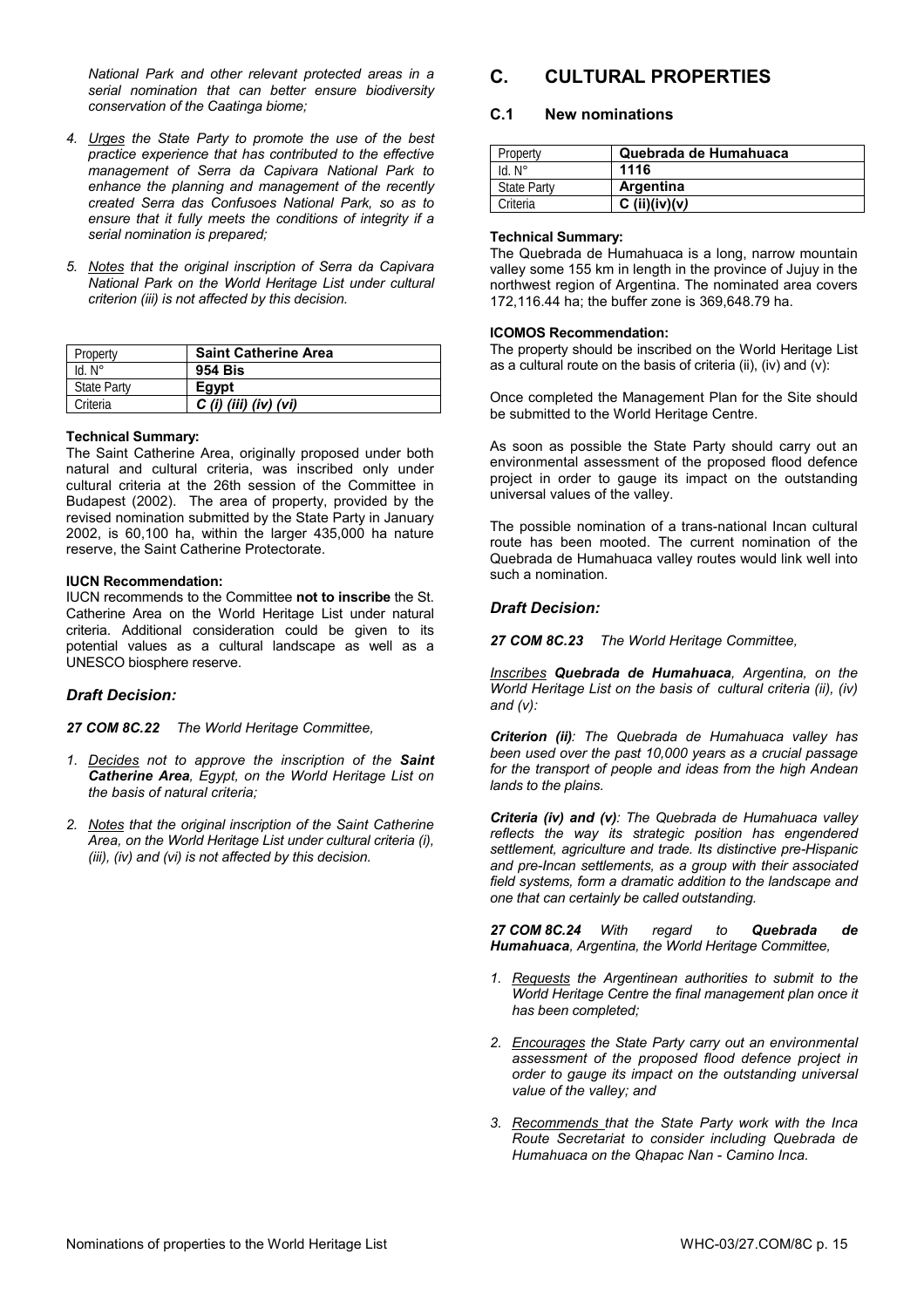| Property           |                |                       | The Jewish Quarter and        | St |
|--------------------|----------------|-----------------------|-------------------------------|----|
|                    |                |                       | Procopius' Basilica in Třebíč |    |
| $Id. N^\circ$      | 1078           |                       |                               |    |
| <b>State Party</b> |                | <b>Czech Republic</b> |                               |    |
| Criteria           | $C$ (ii) (iii) |                       |                               |    |

#### **Technical Summary:**

The proposed property is in the town of Třebíč and contains three components: the Jewish Quarter, the Jewish Cemetery, and St Procopius Basilica.

#### **ICOMOS Recommendation:**

That the property be **inscribed** on the World Heritage List on the basis of criteria ii and iii:

In the future, particular attention is recommended to continuously monitor the appropriate use of materials and the quality of the execution. It is also recommended that training and information sessions be organised in this regard, addressing the property owners and the contractors who work in this area.

### *Draft Decision:*

*27 COM 8C.25 The World Heritage Committee,* 

*Inscribes The Jewish Quarter and St Procopius' Basilica in Třebíč, Czech Republic, on the World Heritage List on the basis of cultural criteria (ii) and (iii):* 

*Criterion (ii): The Jewish Quarter and St. Procopius Basilica of Třebíč bear witness to the coexistence of and interchange of values between two different cultures, Jewish and Christian, over many centuries.* 

*Criterion (iii): the Jewish Quarter of Třebíč is an exceptional testimony to the cultural traditions related to the Jewish diaspora in central Europe.*

| Property element          |       | Area (ha | Buffer Zone (ha) |
|---------------------------|-------|----------|------------------|
| Jewish Quarter            |       | 4.37     |                  |
| Jewish Cemetery           |       | 1.23     | 143              |
| Basilica of St. Procopius |       | 0.23     |                  |
|                           | TOTAL | 5.73     | 143              |

*27 COM 8C.26 With regard to The Jewish Quarter and St Procopius' Basilica in Třebíč, Czech Republic, the World Heritage Committee,* 

- *1. Encourages the Czech authorities to continuously monitor the appropriate use of materials and the quality of the conservation.*
- 2. *Further encourages the State Party to organize, in collaboration with ICOMOS and ICCROM, training and information sessions for the benefit of property owners and contractors who work in this area.*

| Property           | <b>Nominated Complex of Koguryo</b><br><b>Tombs</b> |
|--------------------|-----------------------------------------------------|
| $Id. N^\circ$      | 1091                                                |
| <b>State Party</b> | <b>Democratic People's Republic of</b>              |
|                    | Korea                                               |
| Criteria           |                                                     |

#### **Technical Summary:**

This is a serial nomination of 63 tombs in 12 separate areas.

| Tomb name<br>or group                                        | No. of<br><b>Tombs</b> | Location                                        | Area<br>(ha)     | <b>Buffer</b><br>(ha) |
|--------------------------------------------------------------|------------------------|-------------------------------------------------|------------------|-----------------------|
| Tomb of King<br>Tongmyong and<br>Jinpha-ri group of<br>tombs | 15                     | Pyongyang                                       | 220              | 527                   |
| Homam-ri Sasin<br>(Four Deities)<br>Tomb                     | 34                     | Pyongyang                                       | 0.8              | 331                   |
| Tokhwa-ri Tombs<br>No. 1, 2, 3                               | 3                      | South<br>Phyongan<br>Province<br>(Taedong area) | 0.32             | 92.3                  |
| Kangso Three<br>Tombs                                        | 3                      | Nampho<br>(Kangso &<br>Ryonggang<br>areas)      | 1.9              | 473                   |
| Tokhung-ri Tomb                                              | 1                      | Nampho                                          | 2.5              |                       |
| Yaksu-ri Tomb                                                | 1                      | Nampho                                          | 1.1              | 67                    |
| Susan-ri Tomb                                                | 1                      | Nampho                                          | $\overline{1.2}$ | 34.4                  |
| Ryonggang Great<br>Tomb                                      | $\overline{1}$         | Nampho                                          | 0.34             |                       |
| Twin-Column<br>Tomb                                          | 1                      | Nampho                                          | 0.29             |                       |
| Anak Tomb No. 1                                              | 1                      | South<br>Hwanghae<br>Province (Anak<br>area)    | 0.19             | 85                    |
| Anak Tomb No. 2                                              | 1                      | South<br>Hwanghae<br>Province                   | 0.21             |                       |
| Anak Tomb No. 3                                              | 1                      | South<br>Hwanghae<br>Province                   | 4.1              | 91.5                  |
| <b>TOTAL</b>                                                 | 63                     |                                                 | 232.95           | 1701.2                |

#### **ICOMOS Recommendation:**

ICOMOS recommends additional comparative study, to cover better tombs of the same culture, which are not in Korea. If possible, a joint nomination with China would be recommended.

ICOMOS recommends more severe selection of tombs to be nominated, mainly to avoid nomination of those with severe problem of authenticity. An analysis of reconstruction works which took place on the interior or exterior of the tombs will be required to assess their authenticity.

ICOMOS will recommend a second evaluation mission since its expert was unable to visit the interior of all nominated tombs. ICOMOS will not be able to recommend inscription of tombs not seen by its expert during the evaluation mission.

These recommendations mean that the nomination be **deferred** for further steps to be taken by the State Party.

#### **Additional information received:**

The State Party submitted supplementary information on 2 May and 17 June 2003.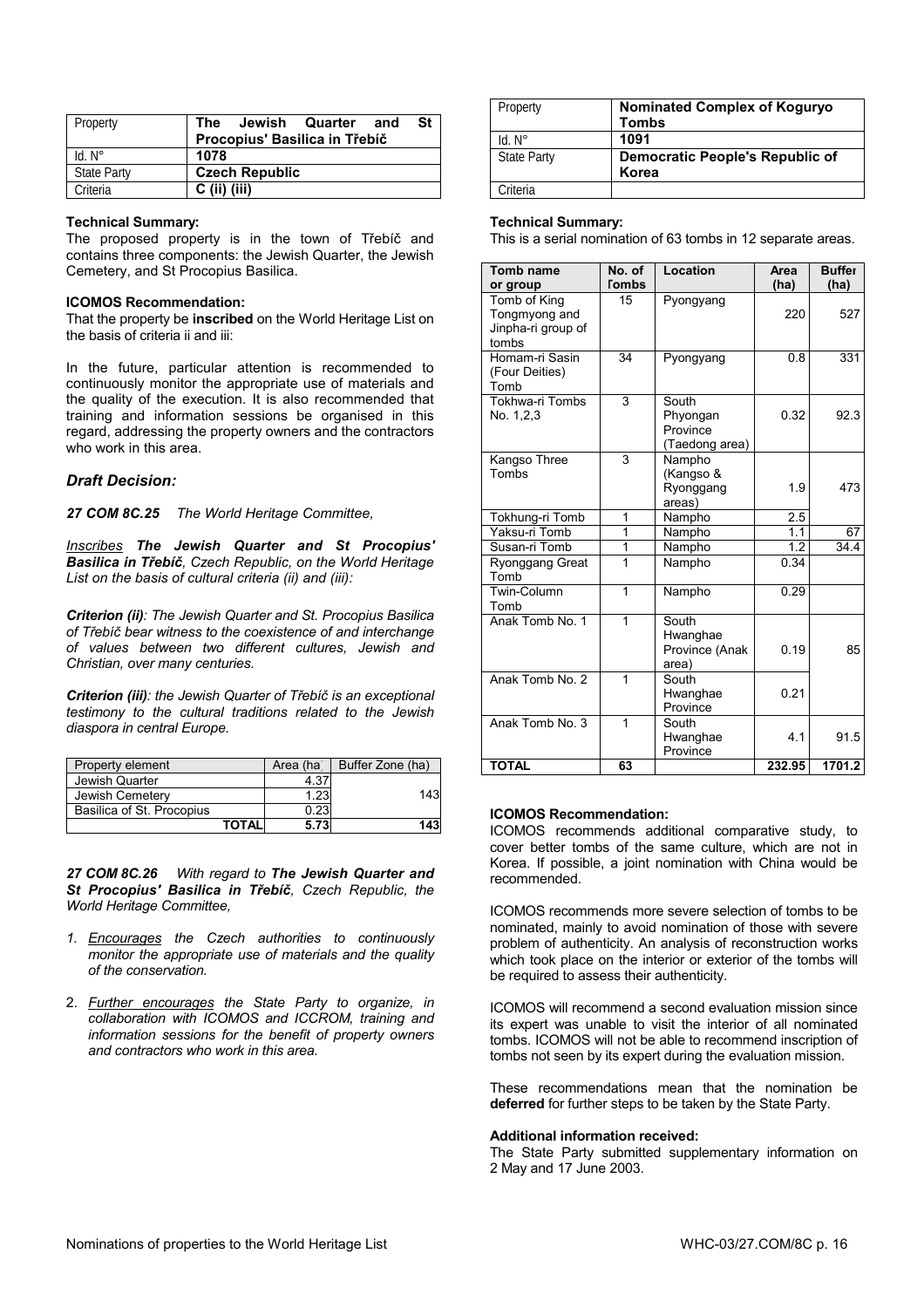# *Draft Decision:*

#### *27 COM 8C.27 The World Heritage Committee,*

*Defers the nomination of the Nominated Complex of Koguryo Tombs, Democratic People's Republic of Korea, to allow the State Party time to re-evaluate its selection of tombs, in the light of issues of authenticity and state of conservation highlighted in the ICOMOS evaluation.* 

*27 COM 8C.28 With regard to the Nominated Complex of Koguryo Tombs, Democratic People's Republic of Korea, the World Heritage Committee,* 

- *1. Notes the additional information concerning the authenticity of the tombs submitted by the State Party;*
- *2. Encourages the State Party, if appropriate, to invite a second evaluation mission to visit tombs not accessible during the first mission;*
- *3. Requests ICOMOS to undertake a comparative study of the Koguyro Tombs in China and the Democratic People's Republic of Korea in time for the 28th session of the World Heritage Committee; and*
- *4. Encourages the State Parties of China and the Democratic People's Republic of Korea to consider a joint transboundary serial nomination of Koguyro Tombs.*

| Property           | The Town Hall and Roland on the<br><b>Marketplace of Bremen</b> |
|--------------------|-----------------------------------------------------------------|
| $Id. N^\circ$      | 1087                                                            |
| <b>State Party</b> | Germany                                                         |
| Criteria           |                                                                 |

#### **Technical Summary:**

The property proposed for inscription, the Bremen Town Hall and the adjacent stone statute of Roland, covers 0.287 ha. The inner buffer zone, comprising historical monuments, covers 36,295 ha and the outer buffer zone corresponds to Bremen's old town and city centre.

#### **ICOMOS Recommendation:**

That the property should not be inscribed on the World Heritage List.

#### *Draft Decision:*

*27 COM 8C.29 The World Heritage Committee,* 

*Decides not to inscribe The Town Hall and Roland on the Marketplace of Bremen, Germany, on the World Heritage List.* 

| Property           | <b>Rock Shelters of Bhimbetka</b> |
|--------------------|-----------------------------------|
| $Id. N^{\circ}$    | 925                               |
| <b>State Party</b> | India                             |
| Criteria           |                                   |

#### **Technical Summary:**

The nominated area of 1,892 ha is divided into 2 areas separated by a highway and includes 5 hills on which naturally formed clusters of sandstone rock shelters are found. The buffer zone is 10,280 ha. Supplementary information provided by the State Party included proposed criteria (i), (iii), and (vi) (received 19 March 2002), and a management plan (received on 3 April 2002).

#### **ICOMOS Recommendation:**

It is recommended that the nomination be **deferred** to allow the State Party to provide additional information in order to clarify the following:

- How community involvement in the nominated area will be organised in order to sustain the traditional interaction between people and landscape in matters relating to the use of forest resources and the continuation of artistic traditions;
- How the apparently very ancient traditions associated with the area can be recorded and documented to inform ways of sustaining them;
- Whether the proposed boundaries of the nominated area provide sufficient resources to allow sustainable cultural and environmental development;
- How a 'layered' approach to landscape management can be provided to allow different degrees of involvement from stakeholders involved in the property, within an overall integration of efforts;
- Whether the nominated area encompasses the majority of the Bhimbetka corpus of rock paintings.

Consideration should also be given to changing the name of the nomination to the Bhimbetka Cultural Landscape to reflect the wider issues involved.

#### **Additional Information received:**

Supplementary information was received from the State Party on 15 April 2003 and 13 and 20 June 2003.

#### *Draft Decision:*

*27 COM 8C.30 The World Heritage Committee,* 

*Defers the nomination of the Rock Shelters of Bhimbetka, India, to allow the State Party an opportunity to consider the issues raised by the ICOMOS recommendations concerning the boundary of the property, its management, and documentation and continuity of community traditions with respect to the property.* 

| Property           | <b>Takht-e Soleyman</b>         |
|--------------------|---------------------------------|
| $Id. N^\circ$      | 1077                            |
| <b>State Party</b> | <b>Islamic Republic of Iran</b> |
| Criteria           | C (i) (ii) (iii) (iv) (vi)      |

#### **Technical Summary:**

The archaeological site of Takht-e Soleyman is "proposed as a single nomination centered around its main oval fortified site, protected within its double buffer zones. Aside from the fortified oval, the landscape buffer zone includes six other connected units provided with their own specific buffer zones" (revised text submitted 28 August 2002). This is presented schematically below:

| Name                            | Nominat          | areas of    | <b>Buffer</b>     | andscape           |
|---------------------------------|------------------|-------------|-------------------|--------------------|
|                                 | ed Area          | other sites | zones             | <b>Buffer Zone</b> |
| Takht-e Soleyman                | 10 <sub>ha</sub> |             | 385.5 ha          |                    |
| <b>Adjacent sites and zones</b> |                  |             |                   |                    |
| Zendan-e Soleyman               |                  | 11.00 ha    | 101.9 ha          |                    |
| <b>Tepe Majid</b>               |                  | $0.25$ ha   | 39.12 ha          | 7,438 ha           |
| <b>Belgeys Citadel</b>          |                  | 6.25 ha     | 50.12 ha          |                    |
| Brick baking kiln               |                  | $0.25$ ha   |                   |                    |
| Quarry                          |                  |             | 426.25 ha         |                    |
| Ahmadabada                      |                  | $0.25$ ha   | 2.5 <sub>ha</sub> |                    |
| tumulus                         |                  |             |                   |                    |
| <b>TOTAL</b>                    | 10 ha            | 18.00 ha    | 1,005.39          | 7.438 ha           |
|                                 |                  |             | ha                |                    |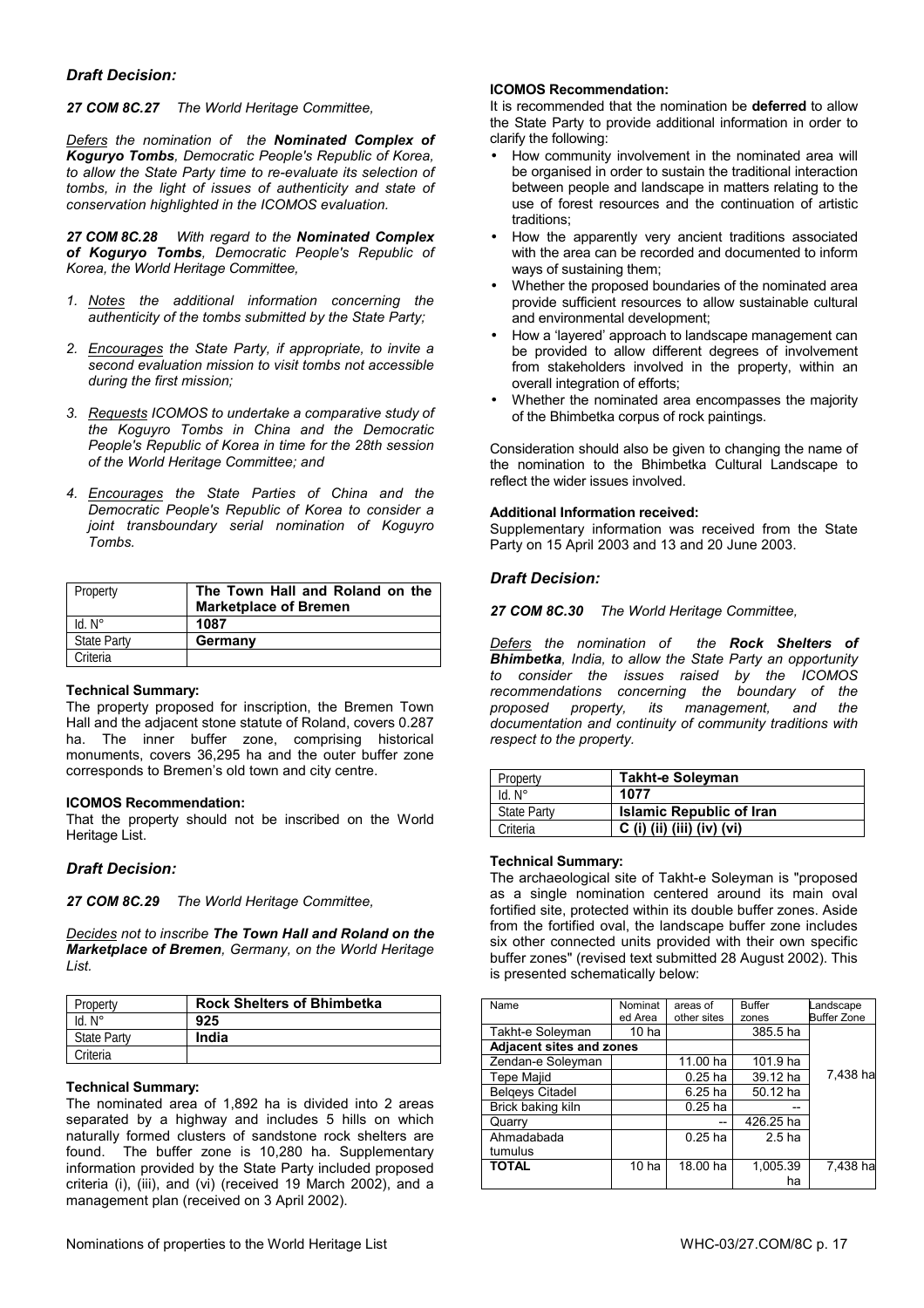In a revised text submitted 04/04/2002, the spelling of the name was revised from "Takht-e Suleiman" to "Takht-e Soleyman".

#### **ICOMOS Recommendation:**

That the site be **inscribed** on the basis of criteria i, ii, iii, iv and vi:

# *Draft Decision:*

*27 COM 8C.31 The World Heritage Committee,* 

*Inscribes Takht-e Soleyman, Islamic Republic of Iran, on the World Heritage List on the basis of cultural criteria (i), (ii), (iii), (iv) and (vi):* 

*Criterion (i): Takht-e Soleyman is an outstanding ensemble of royal architecture, joining the principal architectural elements created by the Sasanians in a harmonious composition inspired by their natural context.* 

*Criterion (ii): The composition and the architectural elements created by the Sasanians at Takht-e Suleiman have had strong influence not only in the development of religious architecture in the Islamic period, but also in other cultures.* 

*Criterion (iii): The ensemble of Takht-e Soleyman is an exceptional testimony of the continuation of cult related to fire and water over a period of some two and half millennia. The archaeological heritage of the property is further enriched by the Sasanian town, which is still to be excavated.* 

*Criterion (iv): Takht-e Soleyman represents an outstanding example of Zoroastrian sanctuary, integrated with Sasanian palatial architecture within a composition, which can be seen as a prototype.* 

*Criterion (vi): As the principal Zoroastrian sanctuary, Takhte Soleyman is the foremost property associated with one of the early monotheistic religions of the world. The property has many important symbolic relationships, being also a testimony of the association of the ancient beliefs, much earlier than the Zoroastrianism, as well as in its association with significant biblical figures and legends.* 

| Property           | The White City of Tel-Aviv |
|--------------------|----------------------------|
| $Id. N^\circ$      | 1096                       |
| <b>State Party</b> | <b>Israel</b>              |
| Criteria           | $C$ (ii) (iv)              |

#### **Technical Summary:**

The property proposed for nomination consists of three zones in the centre of Tel Aviv. In response to comments during the ICOMOS evaluation, the State Party submitted on 16 October 2002 minor revisions to the areas designated and supplementary information.

| Zone                                 | Area<br>(ha) | <b>Buffer</b><br>zone (ha) |
|--------------------------------------|--------------|----------------------------|
| Zone A (the "Central White<br>City") | 97.50        |                            |
| Zone B                               | 36.40        | 197 ha                     |
| Zone C ("Bialik Area")               | 6.47         |                            |
| Total                                | 140.37       | 197 ha                     |

#### **ICOMOS Recommendation:**

That the property be **inscribed** on the World Heritage List on the basis of criteria ii and iv.

At the moment, the national legislation of Israel does not allow listing of recent heritage; therefore, the White City of Tel Aviv is mainly protected through planning legislation. ICOMOS recommends that in the future, the State Party consider the possibility to provide legal protection also at the national level to recent heritage.

Considering that the White City of Tel Aviv is at the centre of a metropolitan area, ICOMOS recommends that efforts be made to continue monitoring the development trends, and to improve where possible the control of changes in the existing fabric.

While recognizing the already constructed tall buildings in the nominated area and the buffer zone, it is recommended to avoid any further buildings of that size.

It is also considered necessary to integrate the management plan with the conservation plan in order to guarantee their efficacy.

### **Additional Information received:**

Following the publication of the ICOMOS evaluation, by fax received on 16 June 2003, the State Party furnished additional information, as well as a request that a subheading be added to the title of the property: The White City of Tel Aviv - the Modern Movement.

# *Draft Decision:*

*27 COM 8C.32 The World Heritage Committee,* 

*Inscribes The White City of Tel-Aviv, Israel, on the World Heritage List on the basis of cultural criteria (ii) and (iv):* 

*Criterion (ii): The White City of Tel Aviv is a synthesis of outstanding significance of the various trends of the Modern Movement in architecture and town planning in the early part of the 20th century. Such influences were adapted to the cultural and climatic conditions of the place, as well as being integrated with local traditions.* 

*Criterion (iv): The new town of Tel Aviv is an outstanding example of new town planning and architecture in the early 20th century, adapted to the requirements of a particular cultural and geographic context.* 

*27 COM 8C.33 With regard to the White City of Tel Aviv, Israel, the World Heritage Committee,* 

- *1. Encourages the State Party to continue monitoring development trends in Tel Aviv, and to improve where possible the control of changes in the existing fabric;*
- *2. Recommends that height limits be proposed for the property and its buffer zone;*
- *3. Encourages the State Party to integrate the management and conservation plans in order to guarantee their efficacy.*

*27 COM 8C.34 With regard to protective legislation in Israel, the World Heritage Committee,* 

*Encourages the State Party to broaden the scope of its system of legal protection at the national level to include modern heritage.*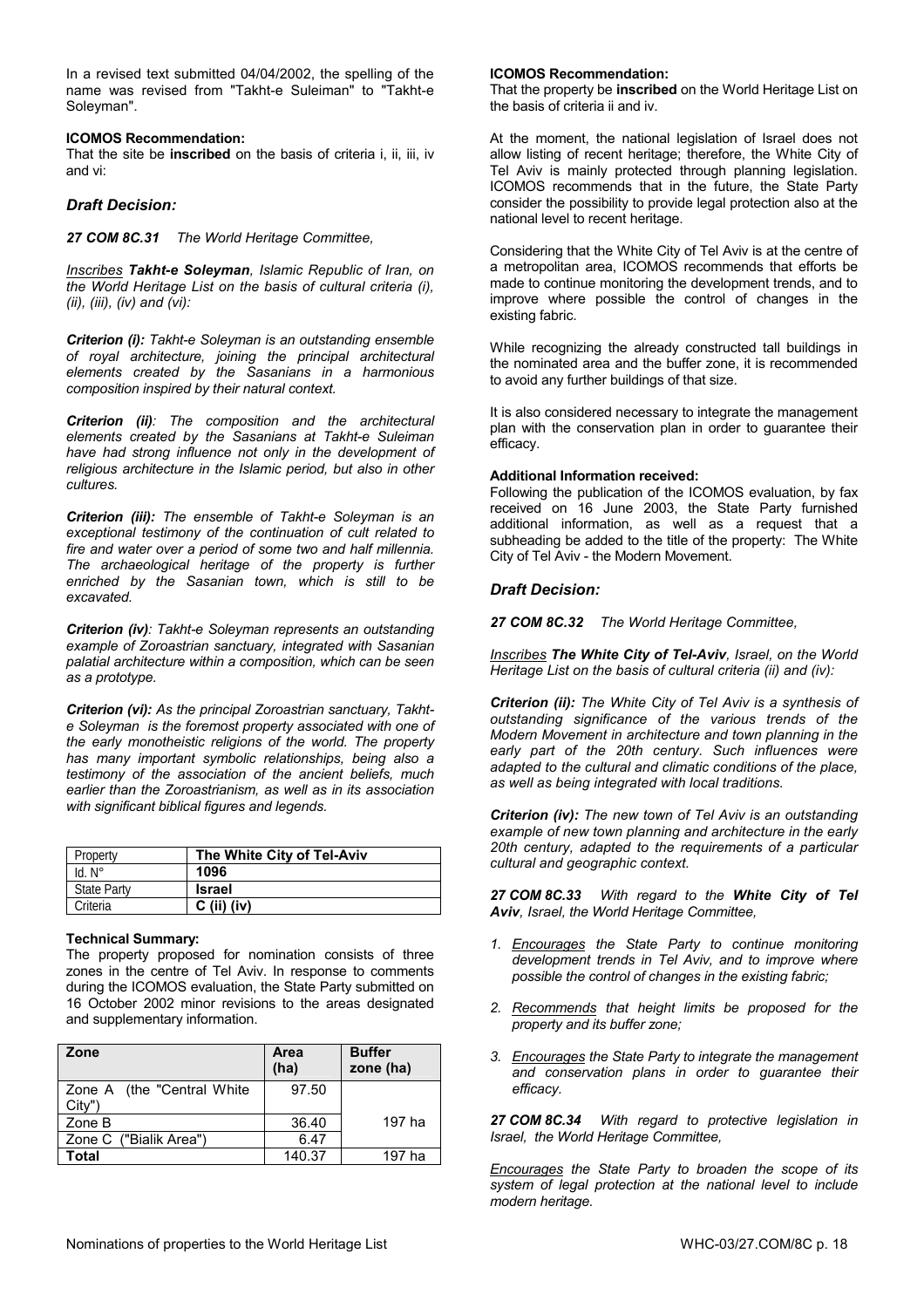| Property           | The Mausoleum of Khoja Ahmed<br>Yasawi |
|--------------------|----------------------------------------|
| $Id. N^\circ$      | 1103                                   |
| <b>State Party</b> | Kazakhstan                             |
| Criteria           | $C$ (i)(iii)(iv)                       |

#### **Technical Summary:**

The nominated area is limited to the Mausoleum of Khoja Ahmed Yasawi (0.55 ha). The buffer zone consists of the archaeological area of the ancient town (88.15 ha). At the time of the submission of the nomination, a draft five-year management plan was being finalized. The final text of this plan has not yet been submitted.

#### **ICOMOS Recommendation:**

That the nominated property be **inscribed** on the basis of criteria i, iii and iv:

While recognizing the efforts made by the authorities, ICOMOS recommends that special attention be given to the control of the built environment outside the buffer zone in order to avoid any high-rise constructions. The State Party is also encouraged to increase the resources for conservation management, and to establish a training strategy for those involved in the conservation of the site

#### *Draft Decision:*

*27 COM 8C.35 The World Heritage Committee,* 

*Inscribes The Mausoleum of Khoja Ahmed Yasawi, Kazakhstan, on the World Heritage List on the basis of cultural criteria (i), (iii) and (iv):* 

*Criterion (i): The Mausoleum of Khoja Ahmed Yasawi is an outstanding achievement in the Timurid architecture, and it has significantly contributed to the development of Islamic religious architecture.* 

*Criterion (iii): The mausoleum and its site represent an exceptional testimony to the culture of the Central Asian region, and to the development of building technology.* 

*Criterion (iv): The Mausoleum of Khoja Ahmed Yasawi was a prototype for the development of a major building type in the Timurid period, becoming a significant reference in the history of Timurid architecture.* 

*27 COM 8C.36 With regard to the Mausoleum of Khoja Ahmed Yasawi, Kazakhstan, the World Heritage Committee,* 

- *1. Recommends that the State Party give special attention to the control of the built environment outside the buffer zone in order to avoid any high-rise constructions;*
- *2. Encourages the State Party to increase the resources for conservation management, and to establish a training strategy for those involved in the conservation of the property.*
- *3. Requests that the State Party submit to the World Heritage Centre when complete the Five-Year Management Plan prepared by the State Institute for Scientific Research and Planning on Monuments of Material Culture.*

| Property           | Franciscan Missions in the Sierra<br><b>Gorda of Queretaro</b> |
|--------------------|----------------------------------------------------------------|
| $Id. N^\circ$      | 1079                                                           |
| <b>State Party</b> | <b>Mexico</b>                                                  |
| Criteria           | $C$ (ii)(iii)                                                  |

#### **Technical Summary:**

The nominated property consists of five Franciscan missions, from the 1750s and 1760s, located in the mountainous Sierra Gorda region of central Mexico.

| <b>Mission</b>  | Municipality | Area      | Coordinates |
|-----------------|--------------|-----------|-------------|
| Santiago de     | Jalpan de    | 21.85 ha  | N21 12 15.8 |
| Jalpan          | Serra        |           | W99 27 50.8 |
| Santa María del | Landa de     | 31.70 ha  | N21 10 09.2 |
| Agua de Landa   | Matamoros    |           | W99 18 39.0 |
| San Francisco   | Landa de     | 25.27 ha  | N21 09 40.3 |
| del Valle de    | Matamoros    |           | W99 11 33.5 |
| Tilaco          |              |           |             |
| Nuestra Señora  | Jalpan de    | 13.54 ha  | N21 24 01.5 |
| de la Luz de    | Serra        |           | W99 19 40.9 |
| Tancoyol        |              |           |             |
| San Miguel      | Arroyo Seco  | 11.37 ha  | N21 26 40.9 |
| Concá           |              |           | W99 38 13.0 |
| <b>TOTAL</b>    |              | 103.73 ha |             |

#### **ICOMOS Recommendation:**

That the property be inscribed on the World Heritage List on the basis of criteria ii and iii.

While recognising the initiatives already taken by the authorities in the management of the territory of the Sierra Gorda Missions, ICOMOS wishes to encourage special attention to the control of future developments in the region, taking into account sustainable land-use in and around the settlements, and the character of the landscape.

### *Draft Decision:*

*27 COM 8C.37 The World Heritage Committee,* 

*Inscribes Franciscan Missions in the Sierra Gorda of Queretaro, Mexico, on the World Heritage List on the basis of cultural criteria (ii) and (iii):* 

*Criterion (ii): The Sierra Gorda Missions exhibit an important interchange of values in the process of evangelisation and colonisation of central and northern Mexico, and the western United States.* 

*Criterion (iii): The five Sierra Gorda missions bear witness to the cultural encounter of the European missions with the nomadic populations of central Mexico, remaining a significant testimony to this second phase of evangelisation in North America.* 

*27 COM 8C.38 With regard to the Franciscan Missions in the Sierra Gorda of Queretaro, Mexico, the World Heritage Committee,* 

*Encourages the State Party to give special attention to the control of future developments in the region, taking into account sustainable land-use in and around the settlements, and the character of the landscape.*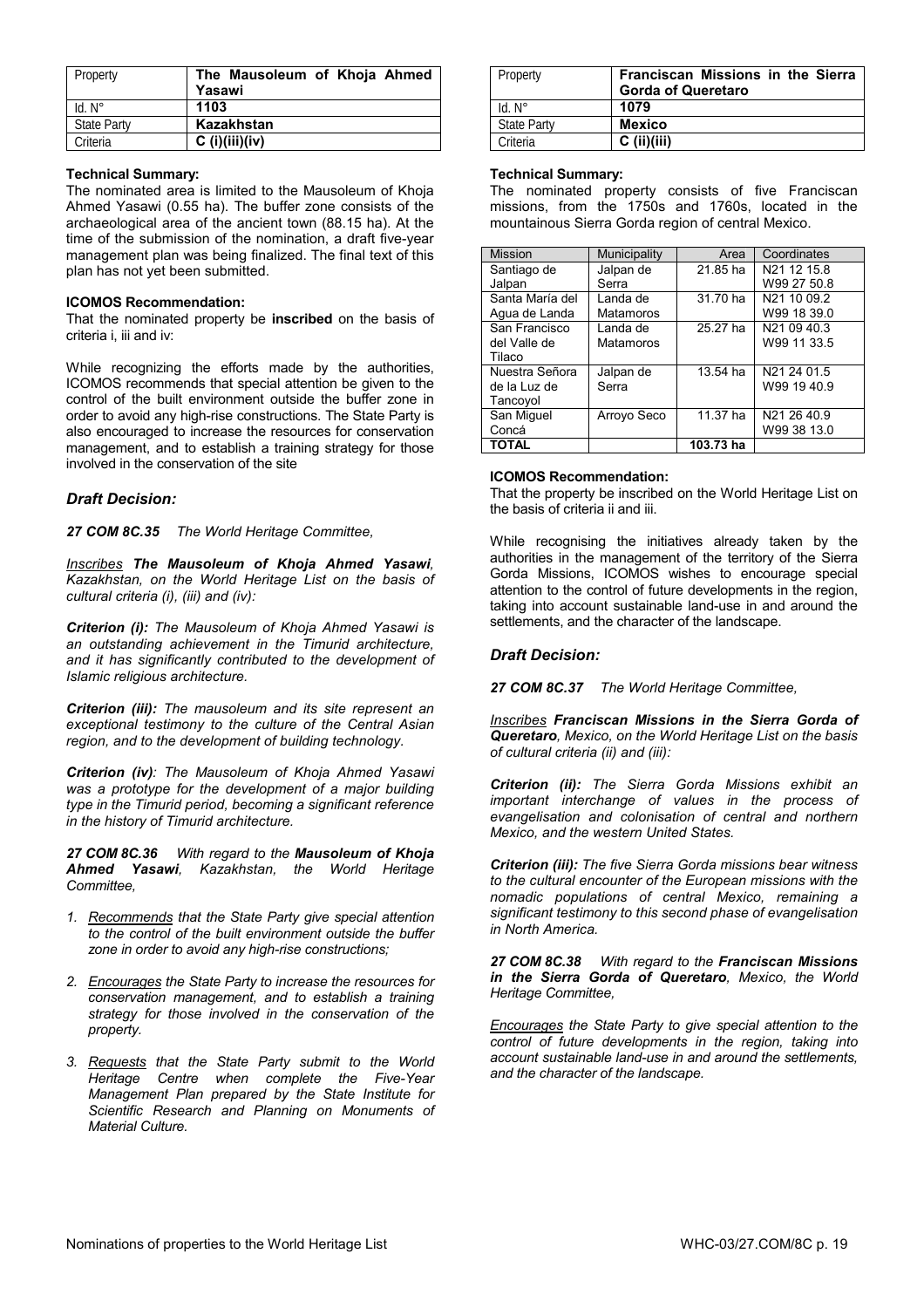| Property           | <b>Orkhon Valley Cultural Landscape</b> |
|--------------------|-----------------------------------------|
| $Id. N^\circ$      | 1081                                    |
| <b>State Party</b> | <b>Mongolia</b>                         |
| Criteria           |                                         |

#### **Technical Summary:**

The Orkhon Valley Cultural Landscape in Central Mongolia consists of five discrete sites along 100 km of the Orkhon River, surrounded by a single buffer zone, extending to the watershed of the valley.

| <b>Name</b>                            | Area<br>(ha) | <b>Buffer</b><br>zone (ha) | Coordinate<br>s                     |
|----------------------------------------|--------------|----------------------------|-------------------------------------|
| Turkish memorials of<br>Khosho Tsaidam | 2084         |                            | N47 33 24<br>E <sub>102</sub> 49 53 |
| Ruins of Kharbalgas city               | 3989         | 143.867                    | N47 25 49<br>E <sub>102</sub> 39 20 |
| Ruins of Kharkhorum city               | 1009         |                            | N47 12 16<br>E102 49 57             |
| Erdene Zuu Monastery                   |              |                            | N47 12 13<br>E102 50 27             |
| <b>Tuvkhun Hermitage</b><br>Monastery  | 455          |                            | N47 00 43<br>E102 15 16             |
| <b>TOTAL</b>                           | 7,537        | 143,867                    |                                     |

### **ICOMOS Recommendation:**

The nomination should be deferred in order that the State Party may clarify whether or not the nomination is for the Orkhon valley cultural landscape, or for five discrete, archaeological sites.

The wider Orkhon Valley is clearly of outstanding universal value as a cultural landscape.

At the moment however, the wider valley is not being put forward for inscription. The nomination is for five discrete sites only, even though the management plan covers a wider area.

Clarification is needed on this matter before a decision can be made on inscription. The current proposal for five separate sites does not constitute a cultural landscape.

Support for the nomination should not ignore real vulnerabilities. However the commitment shown to tackle these vulnerabilities through the development of the Management Plan, with widespread involvement of stakeholders, and the way in which those writing the Plan successfully persuaded the government to grant official protection to parts of the site, has demonstrated a real commitment to the world heritage process. The strong enthusiasm shown by local people and the state party for the nomination should be harnessed.

There is one specific area where direction should be given and this is the proposal to build a visitor centre located directly outside the walls of the old city of Kharkhorum. Such a site would present an unacceptable intrusion into the landscape. Visitors need managing and providing with information and knowledge; alternative sites should however be explored.

# *Draft Decision:*

*27 COM 8C.39 The World Heritage Committee,* 

*Defers the nomination of the Orkhon Valley Cultural Landscape, Mongolia, to allow the State Party to clarify the boundaries of the property.* 

*27 COM 8C.40 With regard to the Orkhon Valley Cultural Landscape, Mongolia, the World Heritage Committee,* 

*Encourages the State Party to consider an alternative location for the proposed visitor centre at Kharkhorum.* 

| Property           | The Valley of the Pradnik River in<br>the Ojcowski National Park |
|--------------------|------------------------------------------------------------------|
| $Id. N^\circ$      | 1085                                                             |
| <b>State Party</b> | <b>Poland</b>                                                    |
| Criteria           |                                                                  |

#### **Technical Summary:**

The Valley of the Pradnik River is a limestone gorge of approximately 1500 ha, surrounded by a buffer zone of 7350 ha, part of the Ojcowski National Park.

### **ICOMOS Recommendation:**

That the property should not be inscribed on the World Heritage List.

The whole Pradnik Valley is a pleasant ensemble of undoubted national significance, clearly a place of pride and worthy of the best of conservation. The cultural components, either singly or collectively, do not, however, proclaim World Heritage quality; and the key matter of the interrelation here between natural and cultural, while interesting and scientifically important, is not unusual in limestone uplands and may well be better represented elsewhere.

It can be recognised that this property maybe significant in its east European context, but it is not of outstanding universal value.

The State Party should be thanked for the nomination of this property and encouraged to continue to look after it so admirably within the Ojkowski National Park.

# **IUCN Comments**

IUCN has advised ICOMOS that this site does not merit inscription based in particular on IUCN's assessment of its natural values. Although Pradnik Valley does not quite match up to World Heritage standards there is no doubt that it is of great national significance with a high standard of management and protection. Hence, IUCN recommends that the State Party consider using other mechanisms to draw attention to the important values of the site, including the following:

- European Diploma (Council of Europe);
- UNESCO Man and Biosphere Programme; and
- Potential Site of Community Interest (pSCI) according to the EC Habitats Directive, which would make it eligible for LIFE Nature funds (potential Natura 2000 site).

# *Draft Decision:*

*27 COM 8C.41 The World Heritage Committee,* 

*Decides not to inscribe The Valley of the Pradnik River in the Ojcowski National Park, Poland, on the World Heritage List.*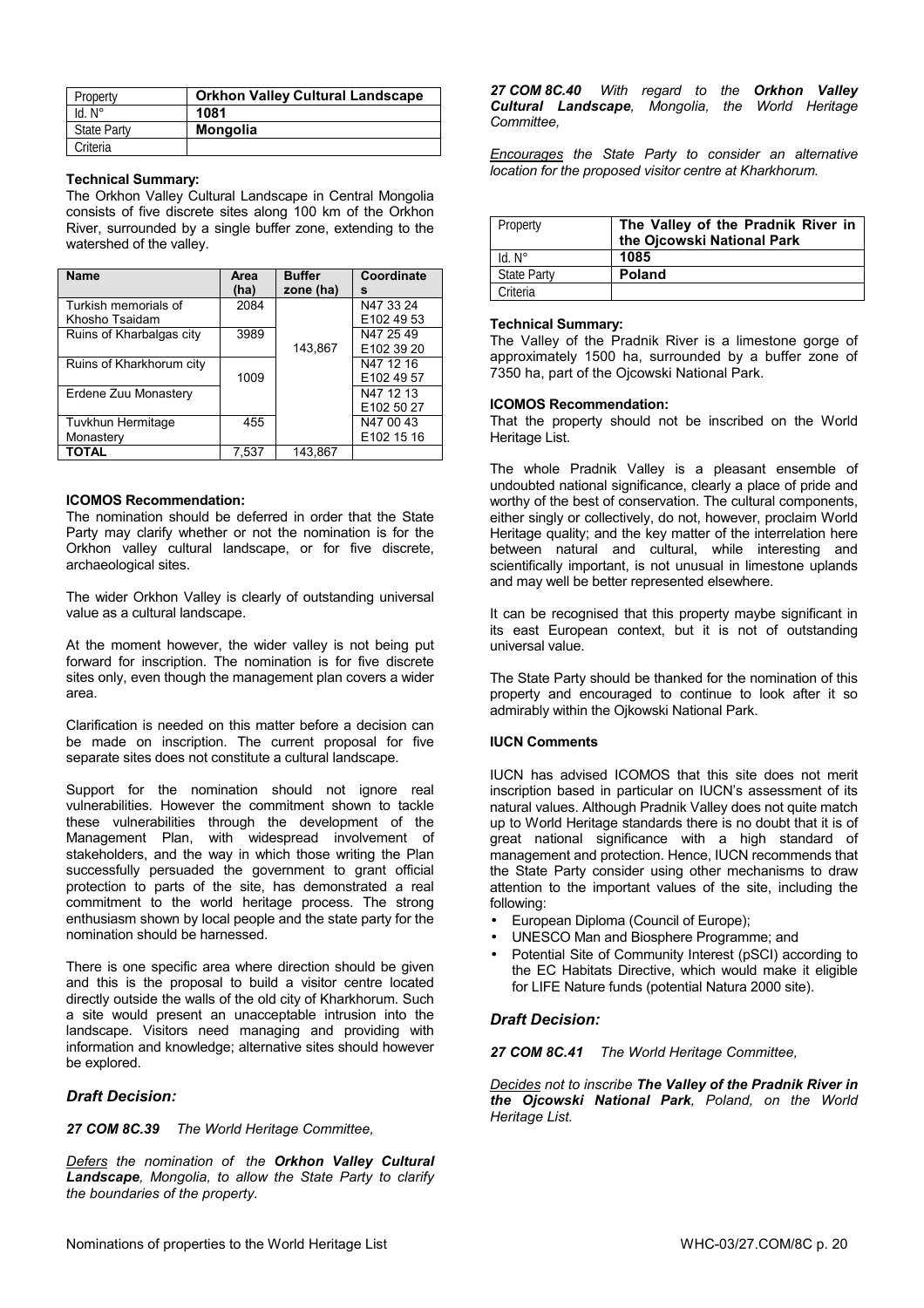*27 COM 8C.42 With regard to the Valley of the Pradnik River in the Ojcowski National Park, Poland, the World Heritage Committee,* 

*Encourages the State Party to continue monitoring the Valley of the Pradnik River within the Ojkowski National Park and to consider using other mechanisms to draw attention to the importance of the property, as noted by IUCN.* 

| Property           | Citadel, Ancient City and Fortress  <br><b>Buildings of Derbent</b> |
|--------------------|---------------------------------------------------------------------|
| $Id. N^\circ$      | 1070                                                                |
| <b>State Party</b> | <b>Russian Federation</b>                                           |
| Criteria           | $C$ (iii) (iv)                                                      |

#### **Technical Summary:**

Derbent is an ancient city on the western shore of the Caspian Sea. The nominated area of 9.72 ha includes the medieval city, citadel and defence walls.

#### **ICOMOS Recommendation:**

That the nominated property be inscribed on the basis of criteria iii and iv:

While recognizing the efforts made by the authorities to conserve the nominated property, special attention is drawn to the need to strengthen the implementation of management by providing the necessary financial and professional resources.

ICOMOS also recommends that the norms for new constructions in the areas surrounding the nominated property should be elaborated specifying the height, volume and architectural character in harmony with the historic area.

Furthermore, regarding the citadel area and the ancient defence structures, ICOMOS recommends that any reconstruction be strictly limited, following internationally accepted guidelines.

#### *Draft Decision:*

*27 COM 8C.43 The World Heritage Committee,* 

*Inscribes the Citadel, Ancient City and Fortress buildings of Derbent, Russian Federation, on the World Heritage List on the basis of cultural criteria (iii) and (iv):* 

*Criterion (iii): The site of the ancient city of Derbent has been crucial for the control of the north-south passage on the west side of the Caspian Sea since the 1st millennium BCE. The defence structures that were built by the Sasanians in the 5th century CE were in continuous use by the succeeding Persian, Arabic, Mongol, and Timurid governments for some 15 centuries.* 

*Criterion (iv): The ancient city of Derbent and its defence structures are the most significant section of the strategic defence systems designed and built in the Sasanian empire along their northern limes, and maintained during the successive governments until the Russian occupation in the 19th century.* 

*27 COM 8C.44 With regard to the Citadel, Ancient City and Fortress Buildings of Derbent, Russian Federation, the World Heritage Committee,* 

*1. Recommends that special attention be drawn to the need to strengthen the implementation of management*  *by providing the necessary financial and professional resources;* 

- *2. Further recommends that the norms for new construction in the areas surrounding the nominated property should be elaborated specifying the height, volume and architectural character in harmony with the historic area; and*
- *3. Further recommends that reconstruction be strictly limited, following internationally accepted guidelines.*

| Property           | Franja Partisan Hospital |
|--------------------|--------------------------|
| $Id. N^\circ$      | 1088                     |
| <b>State Party</b> | Slovenia                 |
| Criteria           |                          |

#### **Technical Summary:**

The Frania Partisan Hospital is situated in the narrow Pasice gorge in the western part of Slovenia. The total area of the protected property covers 70.11 ha, including the gorge and its entrance area, together with nearby farms and pertaining land -- and all the hilltops surrounding the gorge. No buffer zone is foreseen. A revised nomination, revised maps, and a management plan were submitted 30 December 2002.

#### **ICOMOS Recommendation:**

That this property should not be inscribed on the World Heritage List.

#### *Draft Decision:*

*27 COM 8C.45 The World Heritage Committee,* 

*Decides not to inscribe Franja Partisan Hospital, Slovenia, on the World Heritage List.* 

| Property           | <b>Mapungubwe Cultural Landscape</b> |
|--------------------|--------------------------------------|
| Id. N°             | 1099                                 |
| <b>State Party</b> | <b>South Africa</b>                  |
| Criteria           |                                      |

#### **Technical Summary:**

The 28,168.66 ha Mapungubwe Cultural Landscape is situated to the south of the confluence of the Limpopo and Shashe rivers on the border between South Africa, Zimbabwe and Botswana.

### **ICOMOS Recommendation:**

That this nomination be deferred in order to allow the State Party to:

- Provide an updated Management Plan;
- Provide satisfactory progress of the formal designation of the Vhembe-Dongola National Park, of contractual negotiations with private landowners within the nominated property, and of the production of the Management Plan. (All these were originally promised by January 2003);
- Expand the permanent staffing of the Park management team so as to include at least one full-time professional archaeologist with heritage management training;
- Reconstitute the Archaeological Task Group as an integral part of the management scheme, with the responsibility of preparing research policies and authorizing and overseeing excavation and survey projects;
- Commission from consultants, with experience in this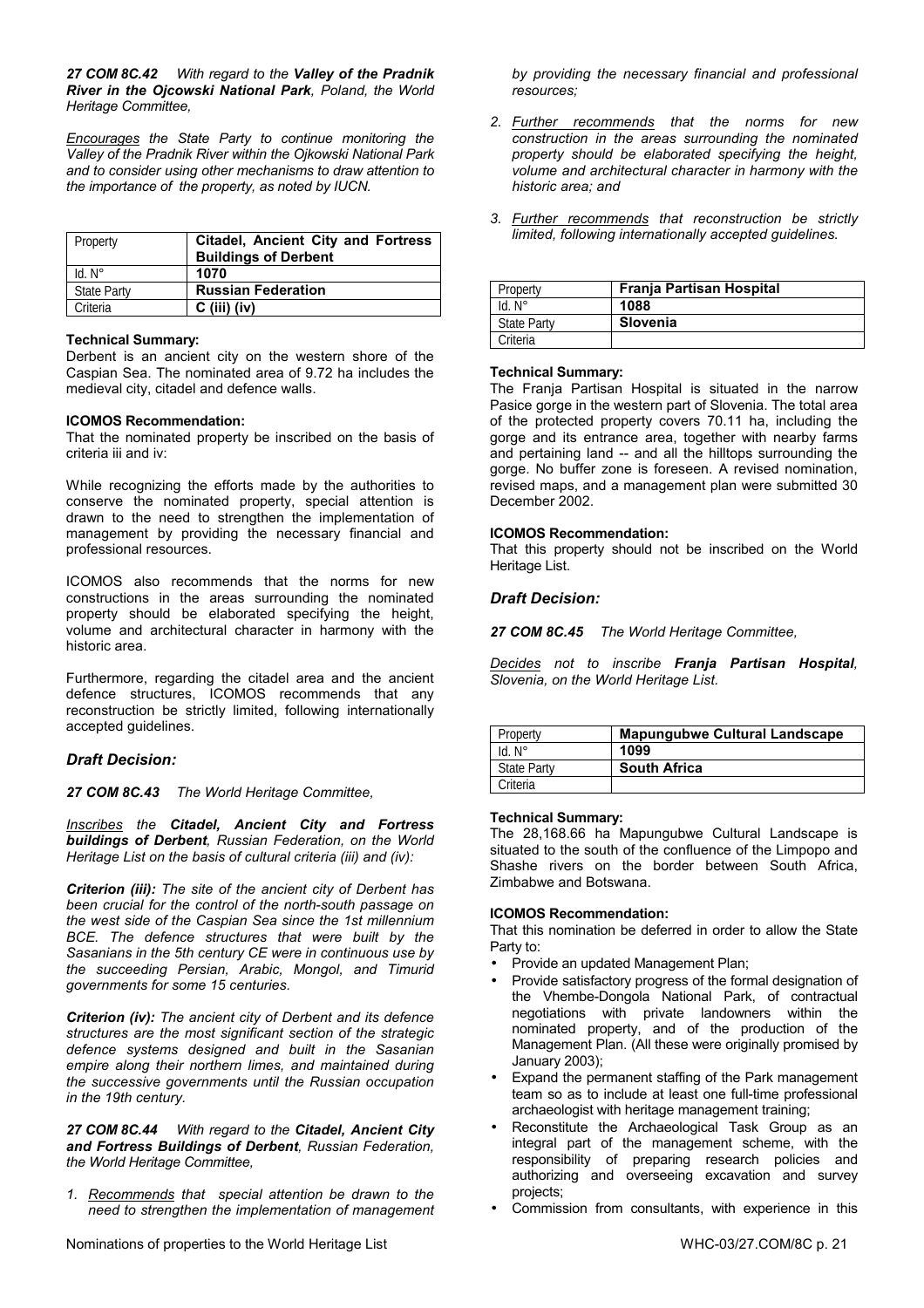field, an integrated interpretation plan, involving the content and display of the interpretation centre, and the presentation and interpretation of individual sites (This might be the subject of a request to the World Heritage Fund. It might also take the form of a bilateral agreement with the US National Park Service).

The nominated property contains substantial areas of virtually untouched cultural landscape of very high quality. These are, however, separated by some areas of presentday agriculture (principally citrus plantations and circular irrigated fields) in private ownership. The aim is to transfer ownership of these commercial operations to the SANParks, to enter into management agreements, and thus to allow the land to return to 'natural' landscape. This process is already under way, and some previously worked fields are now fallow, awaiting natural regeneration, but a clear timetable is needed.

Whilst it could be argued that sections of the Park in this latter category should be excluded from the World Heritage site, these sites do contain valuable archaeological material and inscription would provide protection under the provisions of the 1999 World Heritage Conservation Act.

Furthermore, exclusion of certain areas within the proposed National Park from the World Heritage site might cause management and legislative complications.

The inscription of the site is seen as offering potential economic advantages through increased tourism activity. The Mapungubwe Tourism Initiative has been set up by the Department of Trade and Industry to assist regional development and economic growth in the central Limpopo valley with Mapungubwe as the central feature. A baseline scoping study of the tourism potential has been prepared. This is being followed up by a Tourist Destination Development Plan, which is coordinated with the work of the Development Bank of Southern Africa. Project managers from SANParks and DBSA have been to the USA on a factfinding mission. It is clearly crucial that tourist activities are expanded in a sustainable way.

It is also imperative that there should be a well-designed interpretation centre linked with interpretation panels at the main sites – to explain the significance of the almost invisible remains.

An excellent site for the interpretation centre has been identified alongside the main road that forms the southern boundary of the nominated area. It is planned to erect a suitable building or buildings here that would be screened from the interior of the Park. This would need to be linked to an overall interpretation strategy for the whole proposed world heritage site.

# *Draft Decision:*

*27 COM 8C.46 The World Heritage Committee,* 

*Defers the nomination of the Mapungubwe Cultural Landscape, South Africa, to allow the State Party time to provide:* 

- *1. An updated Management Plan; and*
- *2. Satisfactory progress of the formal designation of the Vhembe-Dongola National Park, of contractual negotiations with private landowners within the nominated property.*

*27 COM 8C.47 With regard to the Mapungubwe Cultural Landscape, South Africa, the World Heritage Committee,* 

# *Encourages the State Party to:*

- *1. Reconstitute the Archaeological Task Group as an integral part of the management scheme, with the responsibility of preparing research policies and authorizing and overseeing excavation and survey projects;*
- *2. Commission from consultants, with experience in this field, an integrated interpretation plan, involving the content and display of the interpretation centre, and the presentation and interpretation of individual sites; and*
- *3. Expand the permanent staffing of the Park management team so as to include a full-time professional archaeologist with heritage management training.*

| Property           | Gebel Barkal and the Sites of the<br><b>Napatan Region</b> |
|--------------------|------------------------------------------------------------|
| $Id. N^\circ$      | 1073                                                       |
| <b>State Party</b> | Sudan                                                      |
| Criteria           | $C$ (i) (ii) (iii) (iv)                                    |

# **Technical Summary:**

This serial nomination is for the five archaeological sites along 60 km of the Nile River, about 700 km north of Khartoum.

| <b>Name</b>  | Area<br>(ha) | <b>Buffer</b><br>(ha) | Coordinates                                 |
|--------------|--------------|-----------------------|---------------------------------------------|
| Gebel Barkal | 121.00       | 40.00                 | N18 32 00 E31 49 00                         |
| El-Kurru     | 4.50         | 6.50                  | N18 24 36 E31 46 17                         |
| Nuri         | 17.00        |                       | N18 33 50 E31 55 00                         |
| Sanam        | 20.00        |                       | N <sub>18</sub> 28 56 E <sub>31</sub> 49 08 |
| Zuma         | 20.00        |                       | N18 22 12 E31 44 28                         |
| TOTAL        | 182.50       | 46.50                 |                                             |

#### **ICOMOS Recommendation:**

That this property be inscribed on the World Heritage List on the basis of criteria i, ii, iii and iv.

Active conservation programme should be prepared with priorities, budget, proper staff and timelines.

The management intentions should become a plan with government commitment.

Close monitoring, mainly of the implementation of the management system, is strongly recommended.

# *Draft Decision:*

*27 COM 8C.48 The World Heritage Committee,* 

*Noting that this property is the first to be inscribed on the World Heritage List from Sudan,* 

*Inscribes Gebel Barkal and the Sites of the Napatan Region, Sudan, on the World Heritage List on the basis of cultural criteria (i), (ii), (iii) and (iv):* 

*Criteria (i), (ii), (iii), (iv): The nominated pyramids and tombs, being also part of the special desert border landscape, on the banks of the Nile, are unique in their typology and technique. The nominated remains are the*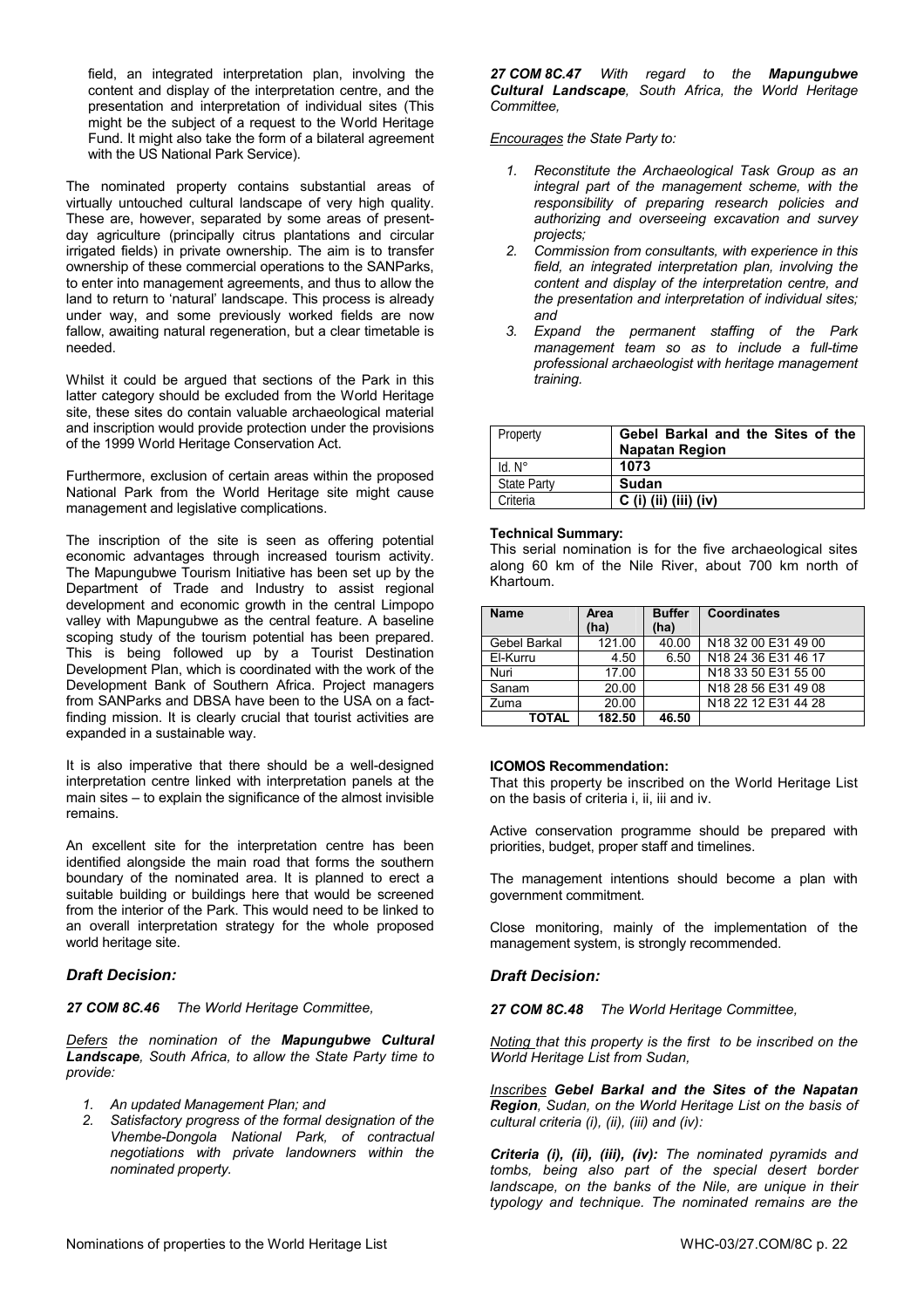*testimony to an ancient important culture which existed and flourished in this region only.* 

*27 COM 8C.49 With regard to Gebel Barkal and the Sites of the Napatan Region, Sudan, the World Heritage Committee,* 

- *1. Requests the World Heritage Centre to work with the State Party to finalize the management plan, including an active conservation programme with priorities, budget, proper staff and timelines; and to ensure full government commitment to its implementation;*
- *2. Requests that the State Party report back to the Committee at its 28th session on the progress made in the implementation of the management system.*

| Property           | <b>Historic City of Mardin</b> |
|--------------------|--------------------------------|
| $Id. N^\circ$      | 1098                           |
| <b>State Party</b> | Turkev                         |
| Criteria           |                                |

#### **Technical Summary:**

At the request of the State Party, this nomination will not be examined by the Committee.

| Property           | <b>Royal Botanic Gardens, Kew</b> |
|--------------------|-----------------------------------|
| $Id. N^\circ$      | 1084                              |
| <b>State Party</b> | <b>United Kingdom</b>             |
| Criteria           | $C$ (ii)(iii)(iv)                 |

#### **Technical Summary:**

The Royal Botanic Gardens occupies of an area of 132 ha in the London Borough of Richmond on Thames, with a proposed buffer zone of approximately 350 ha. The State Party submitted management and site conservation plans for the property on 12 December 2002.

#### **ICOMOS Recommendation:**

That this property should be inscribed on the World Heritage List on the basis of cultural criteria ii, iii and iv.

The right balance needs to be struck between the use of the property for botanical purposes and the preservation of the existing historic gardens. It is important that the specialist personnel at Kew should be able to count on the presence of landscape architects qualified in the history of art and history in general, so that the architectural conservation activities can be coordinated on-site.

The heritage of William Chambers, Lancelot "Capability" Brown and William Nesfield should be shown off to better effect, both as regards the reconstruction of individual ornamental elements and their integration in the cultural landscape of the Thames.

#### **IUCN Comments:**

IUCN has advised ICOMOS that it considers this site to have potential merit as a Cultural Landscape, particularly taking into account its natural values and associations.

During the evaluation mission, the ICOMOS expert rightly drew attention to the need to balance conservation of the historic landscapes at Kew with the need to continue and develop further its scientific role and its contribution to plant conservation worldwide. Thus any changes to the garden landscape, and restoration of earlier garden features, need to be weighed carefully with their impact on Kew's other roles, notably in science, education and, not least, providing a place of quiet enjoyment for the public. Balancing these needs is best left to the discretion of the Director and his senior staff.

#### *Draft Decision:*

*27 COM 8C.50 The World Heritage Committee,* 

*Inscribes the Royal Botanic Gardens, Kew, United Kingdom, on the World Heritage List on the basis of cultural criteria (ii), (iii) and (iv):* 

*Criterion (ii): Since the 18th century, the Botanic Gardens of Kew have been closely associated with scientific and economic exchanges established throughout the world in the field of botany, and this is reflected in the richness of its collections. The landscape features and architectural features of the gardens reflect considerable artistic influences both with regard to the European continent and to more distant regions.* 

*Criterion (iii): Kew Gardens have largely contributed to advances in many scientific disciplines, particularly botany and ecology.* 

*Criterion (iv): The landscape gardens and the edifices created by celebrated artists such as Charles Bridgeman, William Kent, Lancelot 'Capability' Brown and William Chambers reflect the beginning of movements which were to have international influence.* 

*27 COM 8C.51 With regard to the Royal Botanic Gardens, Kew, United Kingdom, the World Heritage Committee,* 

*Encourages the State Party to include on the staff of the Royal Botanic Gardens a landscape architect or other specialist qualified in the history of art and history in general, so that architectural conservation activities can be coordinated on-site.* 

# **C.2 Deferred Nominations**

| Property           | The Old City of Mostar        |
|--------------------|-------------------------------|
| $Id. N^\circ$      | 946                           |
| <b>State Party</b> | <b>Bosnia and Herzegovina</b> |
| Criteria           |                               |

#### **Technical Summary:**

The nomination was initially received in 15 July 1998. The Committee deferred the nomination, requesting further information concerning the management plan at its 23rd session (Marrakesh, 1999) and again at its 24th session (Cairns, 2000). The sizes of the nominated area and buffer zone were not provided in the nomination submitted in 1998. The Management Plan identifies an historic city core, surrounded by the Old Town ("Stari Grad").

#### **ICOMOS Recommendation:**

That the assessment of the nominated property be **deferred.**

The condition of the historic town of Mostar today is seen as work in progress. The architectural fabric has been severely damaged or destroyed. The reports also indicate that the reconstruction has not always been correct from the historical point of view. Whatever the results, it would thus be advisable to wait until the situation has been stabilised before deciding about eventual inscription.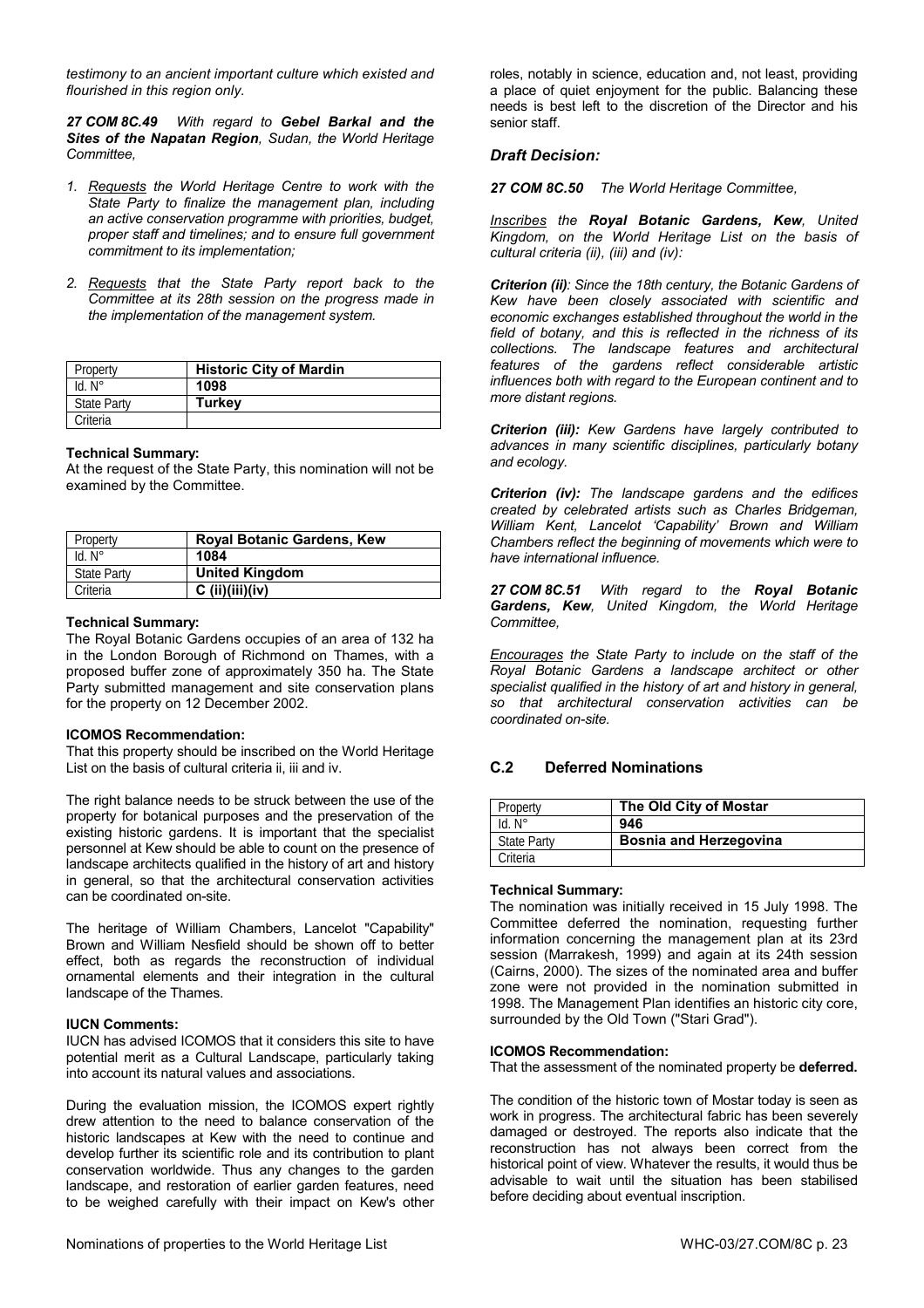The State Party has not proposed any criteria. Previously, ICOMOS has suggested that the property could be inscribed on the basis of criterion iv. Taking into account the current situation, however, this criterion should be reconsidered. What remains from the old site is practically an archaeological site within the landscape of the river valley. The physical fabric is being rebuilt, and will be substantially a product of the 21st century. In this regard, the site resembles the case of Warsaw. It is noted however that when Warsaw was inscribed [1980], it was seen as an exception and was not to form a precedent.

#### **Additional information received:**

A management plan and other documents were received from the State Party on 12 May 2003 and transmitted to ICOMOS.

### *Draft Decision:*

*27 COM 8C.52 The World Heritage Committee,* 

*Defers the nomination of The Old City of Mostar, Bosnia and Herzegovina, to allow the State Party to:* 

- *1. complete the reconstruction of the Old Bridge and the main features of the property, redefine the significance of the Old City, taking into account the impact of the destruction and reconstruction of the site;*
- *2. identify the relevant World Heritage criteria, review the nominated core area and buffer zone; and*
- *3. review and implement the management system and relevant plans in view of the significance of the nominated property and its context.*

| Property           | <b>James Island and Related Sites</b> |
|--------------------|---------------------------------------|
| $Id. N^\circ$      | <b>761 Rev</b>                        |
| <b>State Party</b> | Gambia                                |
| Criteria           | $C$ (iii)(vi)                         |

#### **Technical Summary:**

l

The nomination of James Island was originally submitted in 1995 and deferred by the 20th session of the Bureau (1996) to await the outcome of a comparative study of precolonial and early colonial trading settlements in West Africa. The State Party was also encouraged to consider an extension of the property to better illustrated the totality of trading activities not illustrated by other West African World Heritage properties. The revised nomination submitted in 2002 includes Fort Bullen and the Six-Gun Battery in Banjul. The serial nomination is composed of seven sites along 30 km of the Gambia River.

| Name                       | <b>District</b>             | Area (ha)         | <b>Buffer</b><br>Zone |
|----------------------------|-----------------------------|-------------------|-----------------------|
| James Island               | Lower Niumi District        | $0.35$ ha         | 0 <sub>ha</sub>       |
| Six-Gun Battery            | <b>Banjul Municipality</b>  | $0.17$ ha         | 0 <sub>ha</sub>       |
| Fort Bullen                | <b>Upper Niumi District</b> | 6.3 <sub>ha</sub> | 0 <sub>ha</sub>       |
| Ruins of San<br>Domingo    | Lower Niumi District        | $0.723$ ha        | 300 ha                |
| Remains of                 |                             |                   | (Coastal              |
| Portuguese Chapel          | Lower Niumi District        | $0.006$ ha        | strip)                |
| CFAO <sup>2</sup> Building | Lower Niumi District        | $0.030$ ha        |                       |
| <b>Maurel Frères</b>       | Lower Niumi District        | $0.0191$ ha       |                       |
| Buildina                   |                             |                   |                       |
|                            | TOTAL                       | 7.5981 ha         | 300 ha                |

<sup>&</sup>lt;sup>2</sup> « Compagnie Française d'Afrique Occidentale »

# **ICOMOS Recommendation:**

That the nominated property be inscribed on the basis of criteria iii and vi.

James Island and Related Sites form an exceptional testimony to the different facets and phases of the African-European encounter, from the 15th to the 19th centuries. The River Gambia was particularly important forming the first trade route to the inland of Africa. ... The region forms a cultural landscape, where the nominated historic elements are retained in their cultural and natural context.

It is recommended that the management of the site take into consideration the aspects of the cultural landscape of which they are a part.

### *Draft Decision:*

*27 COM 8C.53 The World Heritage Committee,* 

*Inscribes James Island and Related Sites, Gambia, on the World Heritage List on the basis of cultural criteria (iii) and (vi):* 

*Criterion (iii): James Island and related sites on the River Gambia provide an exceptional testimony to the different facets of the African-European encounter, from the 15th to 20th centuries. The river formed the first trade route to the inland of Africa, being also related with the slave trade.* 

*Criterion (vi): James Island and related sites, the villages and the batteries, were directly and tangibly associated with the beginning and the conclusion of the slave trade, retaining its memory related to the African Diaspora.* 

*27 COM 8C.54 With regard to the James Island and Related Sites, Gambia, the World Heritage Committee,* 

- *1. Requests the World Heritage Centre to work with the State Party to strengthen the management plan for the entire property, integrating protection of the cultural landscape of the Gambia River into this plan;*
- *2. Requests that the State Party report back to the Committee at its 28th session on the progress made in the implementation of this plan.*

| Property           | The Sacri Monti of Piedmont and<br>Lombardy |
|--------------------|---------------------------------------------|
| $Id. N^\circ$      | 1068                                        |
| <b>State Party</b> | Italy                                       |
| Criteria           | $C$ (ii)(iv)                                |

#### **Technical Summary:**

The nomination, submitted in December 2000, was deferred by the 26th session of the Committee (Budapest, 2002) to allow the State Party to provide a comprehensive management plan for the nine *Sacri Monti* (decision **26 COM 23.22**). The State Party provided the plan requested on 3 January 2003.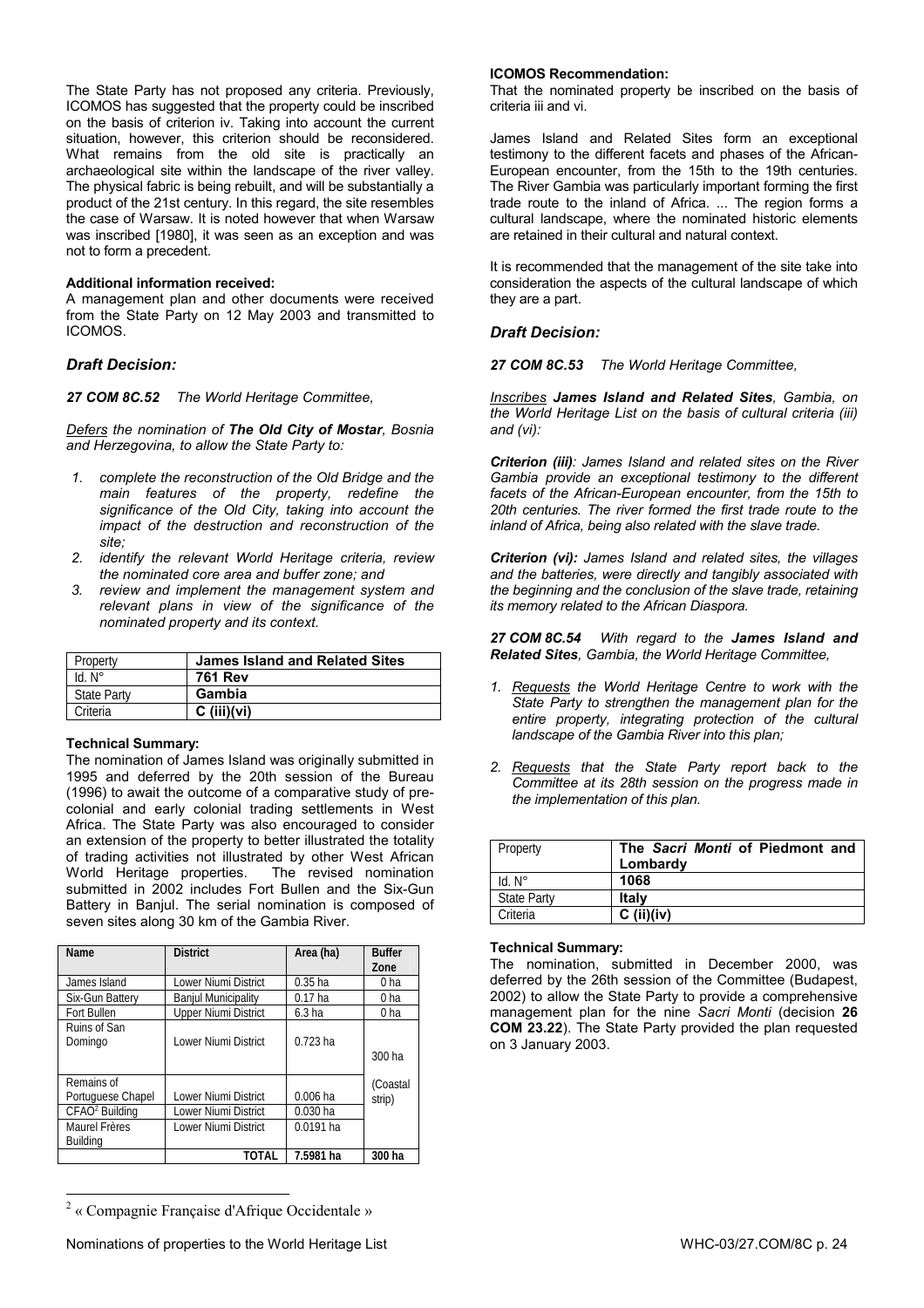The nominated property, in the Piedmont and Lombardy regions of northern Italy consists of nine separate areas:

| <b>Name</b>                                                  | Province<br>(Region)        | Area (ha) | <b>Buffer</b> |
|--------------------------------------------------------------|-----------------------------|-----------|---------------|
| Sacro Monte o "Nuova<br>Gerusalemme" di Varallo<br>Sesia     | Vercelli<br>(Piedmont)      | 5.40      | 26.10         |
| Sacro Monte di S.Maria<br>Assunta di Serralunga di<br>Crea   | Alessandria<br>(Piedmont)   | 8.90      | 24.10         |
| Sacro Monte di San<br>Francesco d'Orta San<br>Giulio         | Novara<br>(Piedmont)        | 14.00     | 7.50          |
| Sacro Monte del Rosario<br>di Varese                         | Varese<br>(Lombardy)        | 14.60     | 32.60         |
| Sacro Monte della Beata<br>Vergine, Oropa                    | <b>Biella</b><br>(Piedmont) | 15.40     | 49.60         |
| Sacro Monte della Beata<br>Vergine del Soccorso,<br>Ossuccio | Como<br>(Lombardy)          | 3.00      | 9.00          |
| Sacro Monte della<br>SS.Trinità, Ghiffa                      | Verbania<br>(Piedmont)      | 11.00     | 210.00        |
| Sacro Monte Calvario,<br>Domodossola                         | Verbania<br>(Piedmont)      | 3.60      | 41.40         |
| Sacro Monte di Belmonte,<br>Valperga Canavese                | Turin<br>(Piedmont)         | 14.60     | 321.60        |
|                                                              | TOTAL                       | 90.50     | 721.90        |

At the 26th session of the Committee, the State Party agreed to the proposal of ICOMOS that the name of the property in English be: "The *Sacri Monti* of Piedmont and Lombardy." In its examination of the nomination in April 2002, the 26th session of the Bureau noted that other sites of this type are located in Switzerland (Ticino).

#### **ICOMOS Recommendation:**

That this property be inscribed on the World Heritage List on the basis of criteria ii and iv:

#### *Draft Decision:*

*27 COM 8C.55 The World Heritage Committee,* 

*Inscribes The Sacri Monti of Piedmont and Lombardy, Italy, on the World Heritage List on the basis of cultural criteria (ii) and (iv):* 

*Criterion (ii): The implantation of architecture and sacred art into a natural landscape for didactic and spiritual purposes achieved its most exceptional expression in the Sacri Monti ('Sacred Mountains') of northern Italy and had a profound influence on subsequent developments elsewhere in Europe.* 

*Criterion (iv): The Sacri Monti ('Sacred Mountains') of northern Italy represent the successful integration of architecture and fine art into a landscape of great beauty for spiritual reasons at a critical period in the history of the Roman Catholic Church.* 

*27 COM 8C.56 With regard to the Sacri Monti of Piedmont and Lombardy, Italy, the World Heritage Committee,* 

*Encourages the authorities of Italy and Switzerland to consider a possible transboundary collaboration in an extension of the property to include other properties of this type in Switzerland.* 

| Property           | Wooden Churches of Southern<br><b>Little Poland</b> |
|--------------------|-----------------------------------------------------|
| $Id. N^\circ$      | 1053                                                |
| <b>State Party</b> | <b>Poland</b>                                       |
| Criteria           | $C$ (iii) (iv)                                      |

#### **Technical Summary:**

The nomination, submitted in June 2000, originally proposed nine wooden churches built between the 15th and 18th centuries. Examination of the nomination was deferred by the 25th session of the Bureau (June 2001) to allow the State Party to complete a comparative of wooden churches in the region. The comparative study was provided in October 2001, but based on the study, ICOMOS's recommendation, which the 26th session of the Bureau (March 2002) accepted, was to inscribe only the six churches from te 15th and 16th centuries, and to exclude the later churches until a more definitve study had been undertaken. The 26th session of the Committee (Budapest, 2002) deferred the nomination to allow the State Party to provide a comprehensive management plan for the six churches (decision **26 COM 23.21**). The State Party provided the plan requested on 30 December 2002.

The nominated property consists of six separate churches:

| Church                                                                              | Town                | Area<br>(ha) | <b>Buffer</b><br>(ha) |
|-------------------------------------------------------------------------------------|---------------------|--------------|-----------------------|
| Church of the Archangel<br>Michael                                                  | <b>Binarowa</b>     | 1.80         | 40.4                  |
| Church of All Saints                                                                | <b>Blizne</b>       | 2.20         | 46.7                  |
| Church of the Archangel<br>Michael                                                  | Debno               | 0.14         | 64.0                  |
| Church of the Assumption of<br>the Blessed Virgin Mary and<br>the Archangel Michael | Haczów              | 1.30         | 38.2                  |
| Church of St Leonard                                                                | Lipnica<br>Murowana | 1.10         | 16.5                  |
| Church of St Philip and St<br>James the Apostles                                    | Sekowa              | 1.72         | 36.4                  |
|                                                                                     | <b>TOTAL</b>        | 8.26         | 242.2                 |

#### **ICOMOS Recommendation:**

That the six medieval wooden churches of Binarowa, Blizne, Debno, Haczow, Lipnica Murowana, and Sekowa be inscribed on the World Heritage List on the basis of criteria iii and iv.

ICOMOS considers that this nomination could be completed with properties in Hungary, Romania, Slovakia, and/or Ukraine, where the churches can represent later periods as well as other types of traditions (potential for serial nomination).

#### *Draft Decision:*

*27 COM 8C.57 The World Heritage Committee,* 

*Inscribes Wooden Churches of Southern Little Poland, Poland, on the World Heritage List on the basis of cultural criteria (iii) and (iv):* 

*Criterion (iii): The wooden churches of Little Poland bear important testimony to medieval church building traditions, as these related to the liturgical and cult functions of the Roman Catholic Church in a relatively closed region in central Europe.* 

*Criterion (iv): The churches are the most representative examples of surviving Gothic churches built in horizontal log technique, particularly impressive in their artistic and*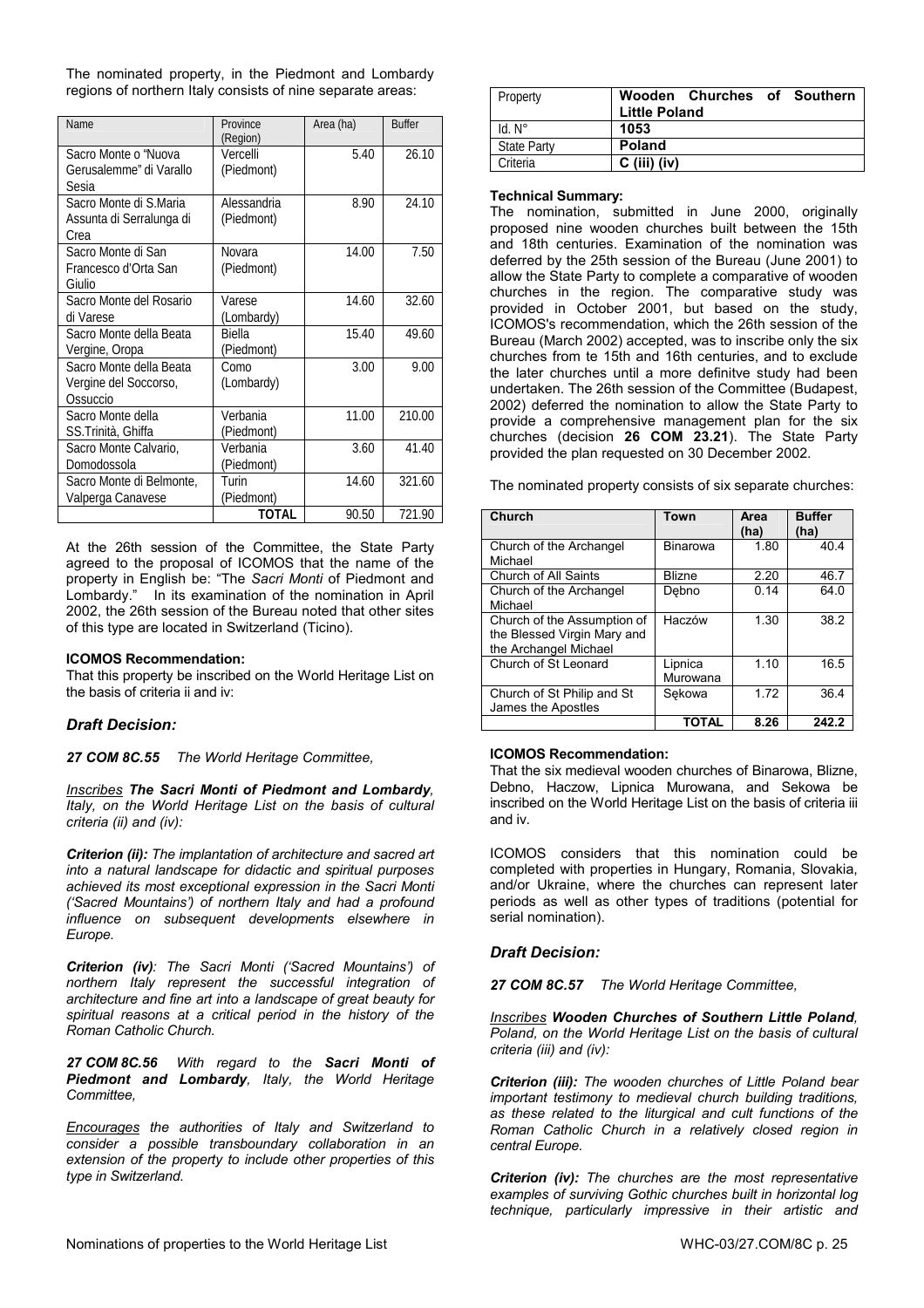*technical execution, and sponsored by noble families and rulers as symbols of social and political prestige.* 

*27 COM 8C.58 With regard to the Sacri Monti of Piedmont and Lombardy, Italy and the Wooden Churches of Southern Little Poland, Poland, the World Heritage Committee,* 

- *1. Congratulates the States Parties of Italy and Poland on the successful establishment of planning mechanisms for the two serial nominations;*
- *2. Encourages the States Parties to work with the World Heritage Centre in assisting other States Parties to develop planning mechanisms for similar serial properties; and*
- *3. Requests that the two States Parties report back to the Committee at its 28th session on the implementation of the two plans and any potential extensions.*

| Property           | <b>Matobo Hills</b> |
|--------------------|---------------------|
| $Id. N^{\circ}$    | <b>306 Rev</b>      |
| <b>State Party</b> | <b>Zimbabwe</b>     |
| Criteria           |                     |

#### **Technical Summary:**

The nomination of Matobo Hills was originally submitted as a natural nomination in 1983. After a positive evaluation of the rock-art of this property, the 1984 Bureau requested the Zimbabwe authorities to re-submit the nomination. The nomination was resubmitted in February 2002 as a cultural landscape. A management plan was received from the authorities on 3 June 2002 and has been reviewed by ICOMOS. The nomination is for an area of 205,000 ha, together with a buffer zone of 105,000 ha.

#### **ICOMOS Recommendation:**

That this nomination be **deferred** to allow the State Party to provide a revised management plan that addresses:

- The integrated management of the site to achieve sustainable development which respects both cultural and natural parameters of a cultural landscape;
- The integration of intangible heritage issues into management and interpretation;
- Acknowledges the need for conservation plans for key aspects of the site.

The management plan is very much a description of the status quo. It does not address the need for research for the area nor how current basic management arrangements can be transformed into conservation practice. For instance there is no mention of the need for research by oral historians and anthropologists into indigenous knowledge and intangible heritage associated with the site. Nor does the plan address how the cultural and natural qualities of the area – addressed separately in the plan – can be drawn together so that the area can be managed as a cultural landscape.

# *Draft Decision:*

*27 COM 8C.59 The World Heritage Committee,* 

*Defers the nomination of Matobo Hills, Zimbabwe, to allow the State Party an opportunity to revise the management plan for the property, taking into consideration the comments of ICOMOS.* 

**C3. Proposals for Extensions of Properties inscribed on the World Heritage List**

| Property           | <b>Historic District of Québec</b> |
|--------------------|------------------------------------|
| $Id. N^\circ$      | <b>300 Bis</b>                     |
| <b>State Party</b> | Canada                             |
| Criteria           | $C$ (iv) (vi)                      |

#### **Technical Summary:**

The Historic District of Québec was inscribed on the World Heritage List in 1985. The proposed extension to include the Old Port would add another 10 ha to the existing 135 ha of the inscribed property.

#### **ICOMOS Recommendation:**

That the proposed extension be **deferred** subject to verification of the perimeter of the newly defined core zone, as well as identifying an appropriate buffer zone and management regime for the proposed areas.

#### *Draft Decision:*

*27 COM 8C.60 The World Heritage Committee,* 

*Defers approval of the extension proposal of the Historic District of Québec, Canada, subject to verification of the perimeter of the newly defined core zone, as well as the identification of an appropriate buffer zone and management regime for the proposed areas.* 

| Property           | Imperial Tombs of the Ming and<br>Qing Dynasties (extension to<br>include the Ming Dynasty Xiaoling<br>Tomb and the 13 tombs north of<br>Beijing) |
|--------------------|---------------------------------------------------------------------------------------------------------------------------------------------------|
| $Id. N^\circ$      | <b>1004 Bis</b>                                                                                                                                   |
| <b>State Party</b> | China                                                                                                                                             |
| Criteria           | $C$ (i) (ii) (iii) (iv) (vi)                                                                                                                      |

#### **Technical Summary:**

The Imperial Tombs of the Ming and Qing Dynasties in Hebei Province were inscribed on the World Heritage List at the 24th session of the Committee in 2000. The proposed extension, adding two groups of tombs in Beijing and Jiangsu Province, would add an additional 943 ha of protected area to the tombs already inscribed.

| ID<br>No.      | Tomb(s)                    | Province                    | Inscribed    | Area (ha) | <b>Buffer Zone</b> |
|----------------|----------------------------|-----------------------------|--------------|-----------|--------------------|
| 001            | Xianling<br>Tomb           | Hubei                       | 2000         | 87.6      | 226.4              |
| 002            | Eastern<br>Qing<br>Tombs   | Hebei                       | 2000         | 224       | 7,800              |
| 003            | Western<br>Qing<br>Tombs   | Hebei                       | 2000         | 1.842     | 4,758              |
| Subtotal, 2000 |                            |                             |              | 2.153.6   | 12.784.4           |
| 004            | Ming<br>Tombs              | Changping<br>Dist., Beijing | proposed     | 823       | 8.100.0            |
|                | <b>Xiaoling Tombs</b>      |                             |              |           |                    |
| 005            | Xiaoling<br>Tomb           | Jiangsu                     | proposed     | 116       |                    |
| 006            | Tomb of<br>Chang<br>Yuchun | Jiangsu                     | proposed     | 0.98      |                    |
| 007            | Tomb of<br>Qiu Cheng       | Jiangsu                     | proposed     | 0.55      | 180                |
| 800            | Tomb of<br>Wu Liang        | Jiangsu                     | proposed     | 0.40      |                    |
| 009            | Tomb of<br>Wu Zhen         | Jiangsu                     | proposed     | 0.35      |                    |
| 010            | Tomb of Xu<br>Da           | Jiangsu                     | proposed     | 0.85      |                    |
| 011            | Tomb of Li<br>Wenzhong     | Jiangsu                     | proposed     | 0.87      |                    |
| Subtotal, 2003 |                            |                             |              | 943.00    | 8.280.0            |
|                |                            |                             | <b>TOTAL</b> | 3,096.60  | 21.064.4           |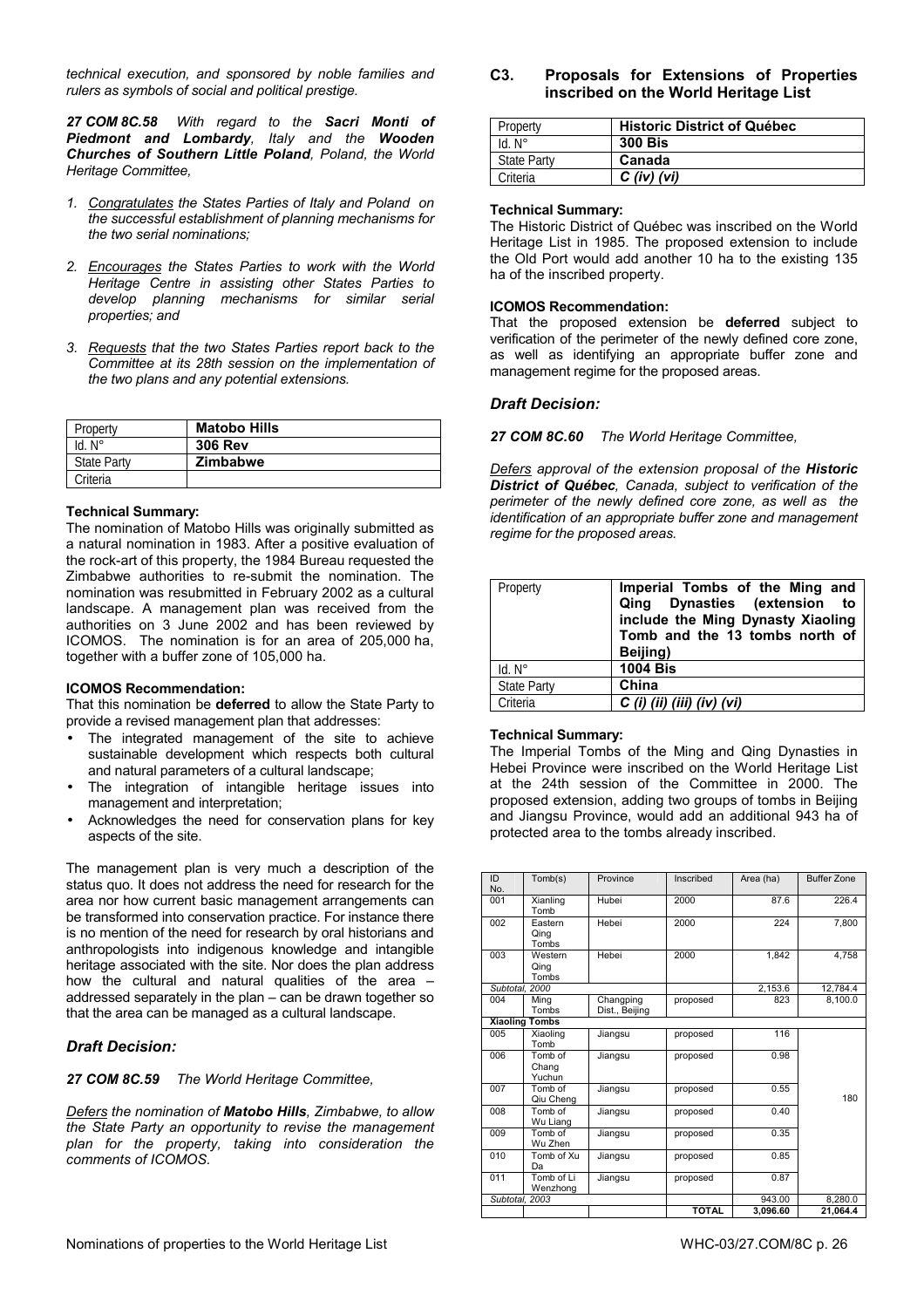#### **ICOMOS Recommendation:**

That the property be **inscribed** on the World Heritage List as an extension to the existing World Heritage site of Ming and Qing tombs, using the same criteria i, ii, iii, iv and vi.

ICOMOS emphasises the overall quality of the sites as symbolic cultural landscapes, based on the principles of Chinese Geomancy, taking note of the efforts made to remove some structures not considered compatible with the character of the burial sites.

In the same spirit, and recognizing the existing long-term conservation management programmes, ICOMOS also draws attention to the need to enforce the maintenance and sensitive conservation of the areas where the condition is not considered satisfactory.

### *Draft Decision:*

*27 COM 8C.61 The World Heritage Committee,* 

*Approves the extension of the Imperial Tombs of the Ming and Qing Dynasties China, on the World Heritage List on the basis of existing cultural criteria (i), (ii), (iii), (iv) and (vi).* 

*27 COM 8C.62 With regard to the Imperial Tombs of the Ming and Qing Dynasties, China, the World Heritage Committee,* 

*Recognizing the existing conservation management programmes of the property,* 

*Encourages the State Party to enforce maintenance and conservation in the areas of the Ming Tombs in Beijing where tourism and development pressures are increasing.*

| Property           | Historic District of Panamá, with<br>the Salón Bolivar (extension to<br>include the Archaeological Site of<br>Panamá Viejo) |
|--------------------|-----------------------------------------------------------------------------------------------------------------------------|
| $Id. N^\circ$      | <b>790 Bis</b>                                                                                                              |
| <b>State Party</b> | Panama                                                                                                                      |
| Criteria           | $C$ (i) (ii) (iii) (iv) (v) (vi)                                                                                            |

#### **Technical Summary:**

The Historic District of Panamá, with the Salón Bolivar was inscribed on the World Heritage List by the 21st session of the Committee (Naples, 1997). When the original nomination was presented, it had included the archaeological site of Panamá Viejo, 7.5 km east of the historic district. Requesting a more precise definition of Panamá Viejo and its statutory controls, the Committee inscribed only the Historic District in 1997. The property proposed in this extension is a 28ha shoreline area with an 85ha buffer zone.

| <b>Name</b>            | <b>Date</b><br><b>Inscribed</b> | Area<br>(ha) | <b>Buffer</b><br>(ha) |
|------------------------|---------------------------------|--------------|-----------------------|
| Historic District of   | 1997                            | 29.4         | not given             |
| Panamá, with the Salón |                                 |              |                       |
| Bolivar                |                                 |              |                       |
| Archaeological Site of | proposed                        | 28.0         | 85.0                  |
| Panamá Viejo           |                                 |              |                       |
| TOTAL                  |                                 | 574          |                       |

If the Committee approves the extension, it may be appropriate to consider a revised name for the property. With the agreement of the State Party, the Committee may wish to consider: "*Archaeological Site of Panamá Viejo and the Historic District of Panamá*."

#### **ICOMOS Recommendation:**

ICOMOS recommends that the extension of the nomination of Panama' Viejo be approved to include the archaeological site [ and ]

That the general context be respected as well as special attention paid to possible visual risks, mainly in possible developments in the buffer zone.

#### *Draft Decision:*

*27 COM 8C.63 The World Heritage Committee,* 

- *1. Approves the extension of the Historic District of Panamá, with the Salón Bolivar, Panama, on the World Heritage List to include the Archaeological Site of Panamá Viejo under the existing cultural criteria (i), (ii), (iii), (iv), (v) and (vi);*
- *2. Approves the proposed name change to "the Archaeological Site of Panamá Viejo and the Historic District of Panamá," with the agreement of the State Party.*

### **C.4 Nominations previously presented but withdrawn by the State Party**

| Property           | Sector of the Historical Area of |
|--------------------|----------------------------------|
|                    | Valparaíso                       |
| $Id. N^\circ$      | 959 Rev                          |
| <b>State Party</b> | <b>Chile</b>                     |
| Criteria           | $C$ (iii)                        |

#### **Technical Summary:**

The "Historic Centre of the Seaport City of Valparaíso" (C 959) was submitted by the State Party on 9 November 1998. The ICOMOS evaluation to the 24th Session of the Bureau (June 2000) did not recommend inscription, and the nomination was withdrawn prior to the session. The current nomination was received on 21 January 2002. The zone proposed for inscription comprises a single area of 23.2 ha, while the buffer zone comprises an area of 44.5 ha.

#### **ICOMOS Recommendation:**

Recognising the wish of the municipal authorities to advance knowledge of the urban fabric and the values associated with Valparaíso, as well as the efforts undertaken for its protection and conservation management, ICOMOS recommends that the authorities continue the initiatives taken so far, and especially:

- Systematically identify, make inventories, and protect the infrastructures related to the historic functions of the harbour area, such as quays, depots, and customs facilities, as well as the transport systems, tramlines and elevators;
- Develop the conservation management plans in the entire maritime port area of Valparaíso;
- Clarify with more precision the norms and guidelines in areas that are adjacent to the protected zones, e.g. Plaza de Intendencia, Cementario, Pantheon, Plaza de San Francisco.

Furthermore, ICOMOS recommends to the State Party to consider the possibility of changing the name so as to better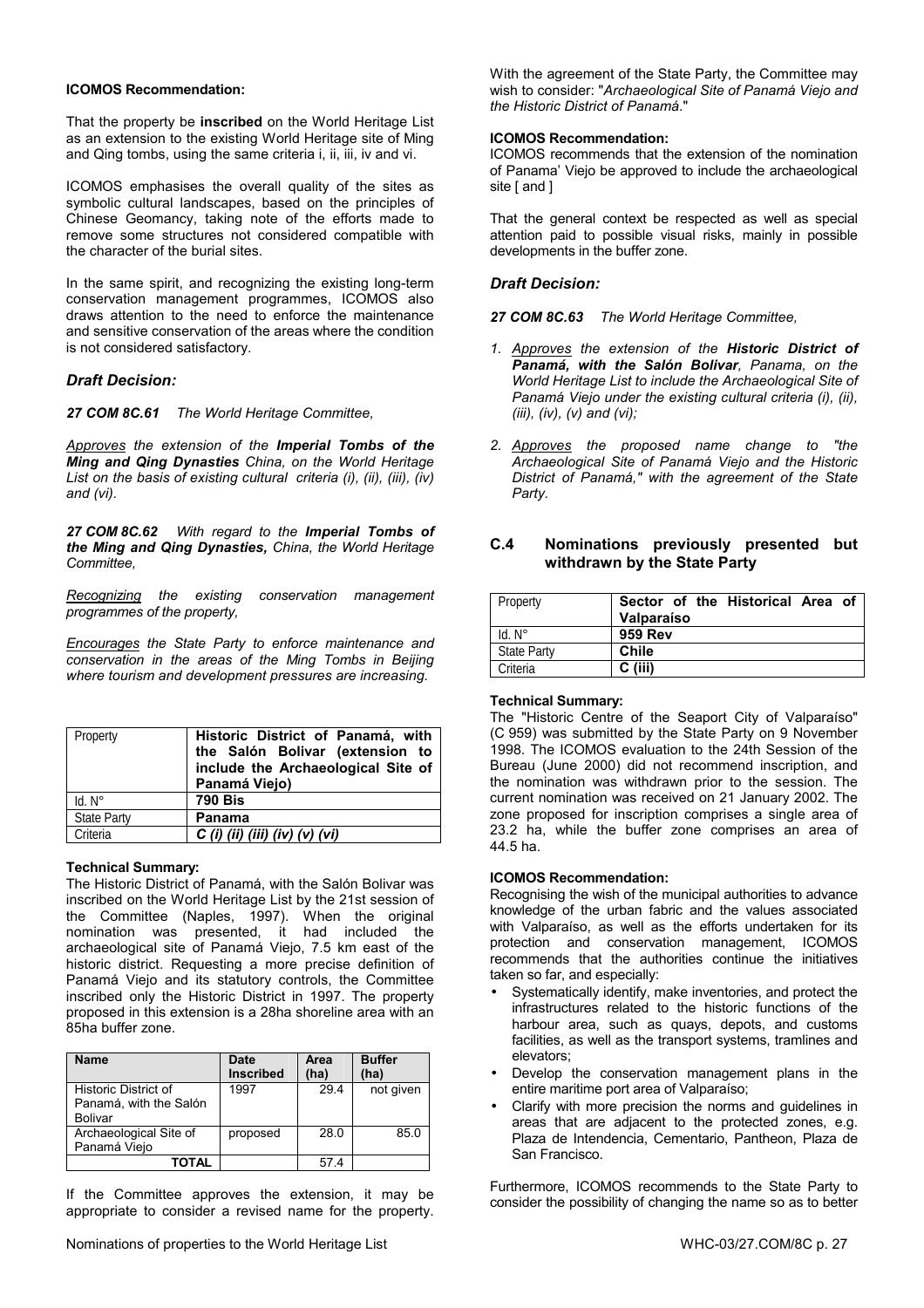reflect the outstanding universal value of Valparaíso as a major merchant port on a world trade route.

Taking into account the above, ICOMOS recommends that the nominated be **inscribed** on the World Heritage List on the basis of criterion iii:

### *Draft Decision:*

*27 COM 8C.64 The World Heritage Committee,* 

*Inscribes the Sector of the Historical Area of Valparaíso, Chile, on the World Heritage List on the basis of cultural criterion (iii):* 

*Criterion (iii): Valparaíso is an exceptional testimony to the early phase of globalisation in the late 19th century, when it became the leading merchant port on the sea routes of the Pacific coast of South America.* 

*27 COM 8C.65 With regard to the Sector of the Historical Area of Valparaíso, Chile, the World Heritage Committee,* 

- *1. Noting the agreement of the State Party to the proposal,*
- *2. Approves the proposed name change to the "Historic Quarter of Valparaíso".*

*27 COM 8C.66 With regard to the Sector of the Historical Area of Valparaíso, Chile, the World Heritage Committee,* 

- *1. Encourages the State Party to continue its efforts to inventory and protect the infrastructure related to the historic functions of the harbour area and transport systems;*
- *2. Further encourages the State Party to develop conservation management plans in the entire maritime port area;*
- *3. Requests the State Party to clarify with more precision the norms and guidelines in areas that are adjacent to the protected zones, e.g. Plaza de Intendencia, Cementario, Pantheon, Plaza de San Francisco.*

| Property           | Ubeda-Baeza:<br>cultural unity | Urban | duality, |
|--------------------|--------------------------------|-------|----------|
| $Id. N^\circ$      | <b>522 Rev</b>                 |       |          |
| <b>State Party</b> | <b>Spain</b>                   |       |          |
| Criteria           |                                |       |          |

#### **Technical Summary:**

The nomination, for two historic towns in Andalusia, 10.6 km distant from one another, was originally presented in January 1989 and not inscribed by the 13th session of the Committee (Paris, 1989). It was presented again on 30 June 1999 as the "Renaissance Monumental Ensembles of Úbeda and Baeza" (522 Rev), but after a negative recommendation by ICOMOS, the nomination was withdrawn by the State Party prior to the 24th session of the Bureau (Paris, 2000). The present nomination was received on 25 January 2002.

| Name  | Area<br>(ha) | <b>Buffer zone</b> | Coordinates                           |
|-------|--------------|--------------------|---------------------------------------|
| Baeza | 4.8          | 85.4               | N37 59 47.0<br>W3 27 59.5             |
| Úbeda | 4.2          | 90.3               | N38 00 40.7<br>W <sub>3</sub> 22 16.4 |
| TOTAL | 9.0          | 175.7              |                                       |

#### **ICOMOS Recommendation:**

That the property be **deferred** subject to redefinition and verification of the nominated areas and buffer zones.

The State Party is invited to elaborate the norms and guidelines for the restoration and rehabilitation of historic buildings and areas so as to be coherent with the internationally accepted criteria. Action should also be taken to restore the surroundings of the historic areas.

#### **Additional information received:**

Supplementary information was received by the Centre on 3 and 19 June 2003, revising the areas nominated in Ubeda and Baeza. The table above reflects the revised limits of the site.

#### *Draft Decision:*

*27 COM 8C.67 The World Heritage Committee,* 

*Defers the nomination of Ubeda-Baeza: Urban duality, cultural unity, Spain, subject to redefinition and verification of the nominated areas and buffer zones.* 

*27 COM 8C.68 With regard to Ubeda-Baeza: Urban duality, cultural unity, Spain, the World Heritage Committee,* 

*Invites the State Party to elaborate the norms and guidelines for the restoration and rehabilitation of historic buildings and areas so as to be coherent with internationally accepted criteria. Action should also be taken to restore the surroundings of the historic areas.* 

# **C.5 Reactivation of a deferred nomination at the request of the Committee**

| Property           | Cultural<br>Landscape<br>and<br>Archaeological Remains of the<br><b>Bamiyan Valley</b> |
|--------------------|----------------------------------------------------------------------------------------|
| $Id. N^\circ$      | <b>C 208 Rev</b>                                                                       |
| <b>State Party</b> | Afghanistan                                                                            |
| Criteria           | C (i) (ii) (iii) (iv) (vi)                                                             |

#### **Technical Summary:**

The original nomination, "The Monuments of Bamiyan Valley", was submitted in 1982. ICOMOS recommended the adoption of a perimeter of protection sufficiently broad to safeguard the natural environment of exceptional beauty. At its 7th session in June 1983, the Bureau of the World Heritage Committee recommended inscription on the condition that the authorities define a large perimeter of protection, which would include the cliffs and the valley, and provide a map indicating the delimitation of this zone. In December 1983, the Committee decided to defer examination of the nomination since the conditions under which the Bureau had recommended the inscription of the property on the World Heritage List had not yet been fulfilled. No further information was received from the Afghan authorities before the Buddhas in Bamiyan were destroyed by Taliban forces on 11 March 2001.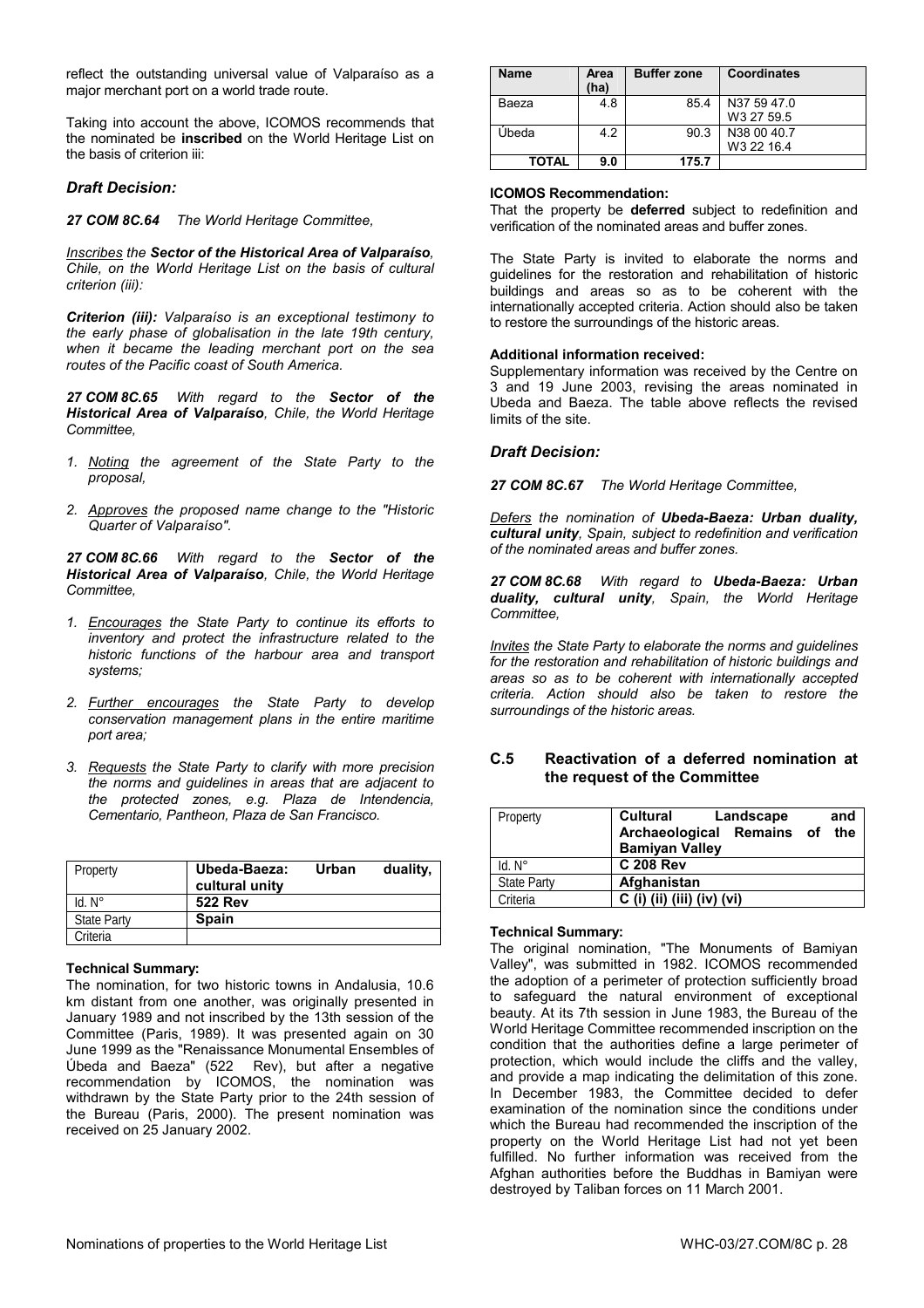At its 26th session (Budapest, 2002), the Committee decided to provide assistance to Afghanistan, inviting the State Party "to further proceed in the reformulation of the deferred nominations of the Historic City of Herat and the Monuments and Archaeological Sites of the Bamiyan Valley for possible examination by the Committee in 2004 or 2005." The Committee further requested the Centre to assist the Afghan authorities in compiling the necessary documentation (Decision **26 COM 24.2.4 and Annex 2**).

The revised nomination was received from the Afghan authorities on 19 May 2003 for inscription on the World Heritage List and the request that the property be included the List of World Heritage in Danger.

The **Cultural Landscape and Archaeological Remains of the Bamiyan Valley** is a serial nomination of 8 parcels in the Bamiyan Valley, 246 km west of Kabul. The eight sites occupy an area of just under 160 ha, surrounded by buffer zones totalling 342 ha.

| Name                                                                                                         | Area<br>(ha) | <b>Buffer</b><br>Zone (ha) |
|--------------------------------------------------------------------------------------------------------------|--------------|----------------------------|
| Bamiyan Cliff including niches of the<br>38 meter Buddha, seated Buddhas,<br>55 meter Buddha and surrounding | 105.00       | 225.25                     |
| caves                                                                                                        |              |                            |
| Kakrak Valley caves including the<br>niche of the standing Buddha                                            | 15.00        | 33.00                      |
| Qoul-I Akram Caves in the Fuladi<br>Vallev                                                                   | 6.00         | 40.50                      |
| Kalai Ghamai Caves in the Fuladi<br>Vallev                                                                   | 5.50         |                            |
| Shahr-i-Zuhak                                                                                                | 18.00        | 13.00                      |
| Qallay Kaphari A                                                                                             | 0.0625       |                            |
| Qallay Kaphari B                                                                                             | 0.0640       | 17.00                      |
| Shahr-i-Ghulghulah                                                                                           | 9.30         | 13.20                      |
| TOTAL                                                                                                        | 158.9265     | 341.95                     |

#### **ICOMOS Recommendation**

That the property be inscribed on the basis of criteria i, ii, iii, iv and vi:

It is recommended that the State Party make every effort to guarantee the adequate legal framework for the protection and conservation of Bamiyan Valley. It is further recommended that the International community continue its collaboration with the scope to provide a sustainable basis for the future conservation, rehabilitation and maintenance of the Bamiyan cultural landscape, its monumental remains and traditional settlements.

It is further recommended that the property be inscribed on the World Heritage in Danger List considering that it is threatened by the imminent danger of further deterioration, and considering that major operations are necessary for its conservation.

# *Draft Decision:*

*27 COM 8C.69 The World Heritage Committee,* 

*Inscribes the Cultural Landscape and Archaeological Remains of the Bamiyan Valley, Afghanistan, on the World Heritage List on the basis of cultural criteria (i), (ii), (iii), (iv) and (vi):* 

*Criterion (i): The Buddha statues and the cave art in Bamiyan Valley are an outstanding representation of the*  *Gandharan school in Buddhist art in the Central Asian region.* 

*Criterion (ii): The artistic and architectural remains of Bamiyan Valley, and an important Buddhist centre on the Silk Road, are an exceptional testimony to the interchange of Indian, Hellenistic, Roman, Sasanian influences as the basis for the development of a particular artistic expression in the Gandharan school. To this can be added the Islamic influence in a later period.* 

*Criterion (iii): The Bamiyan Valley bears an exceptional testimony to a cultural tradition in the Central Asian region, which has disappeared.* 

*Criterion (iv): The Bamiyan Valley is an outstanding example of a cultural landscape which illustrates a significant period in Buddhism.* 

*Criterion (vi): The Bamiyan Valley is the most monumental expression of the western Buddhism. It was an important centre of pilgrimage over many centuries. Due to their symbolic values, the monuments have suffered at different times of their existence, including the deliberate destruction in 2001, which shook the whole world.*

*27 COM 8C.70 The World Heritage Committee,* 

*Decides to inscribe* **to the Cultural Landscape and Archaeological Remains of the Bamiyan Valley, Afghanistan***, on the List of World Heritage in Danger.* 

*27 COM 8C.71 With regard to the Cultural Landscape and Archaeological Remains of the Bamiyan Valley, Afghanistan, the World Heritage Committee,* 

- *1. Recommends that the State Party make every effort to guarantee the adequate legal framework for the protection and conservation of the Bamiyan Valley;*
- *2. Further urges the international community and various organizations active in the field of heritage protection in the Bamiyan Valley to continue its cooperation and assistance to the Afghan authorities to enhance the conservation and protection of the property;*
- *3. Recognizing the significant and persisting danger posed by anti-personnel mines in various areas of the Bamiyan Valley and noting the request from the Afghan authorities that all cultural projects include funds for demining,*
- *4. Strongly encourages Member States, IGOs, NGOs, and other institutions to take this request into consideration when planning cultural heritage activities in the Bamiyan Valley, and to this end, appeals for financial and technical assistance for demining activities in the valley;*
- *5. Requests the Director-General of UNESCO to continue his efforts to effectively co-ordinate the various initiatives and activities benefitting the conservation process in the Bamiyan Valley, and in particular, ensure that the work of the World Heritage Committee and the Advisory Bodies are fully taken into account at the International Co-ordination Committee sessions and associated Working Groups;*
- *6. Requests the World Heritage Centre and the Advisory*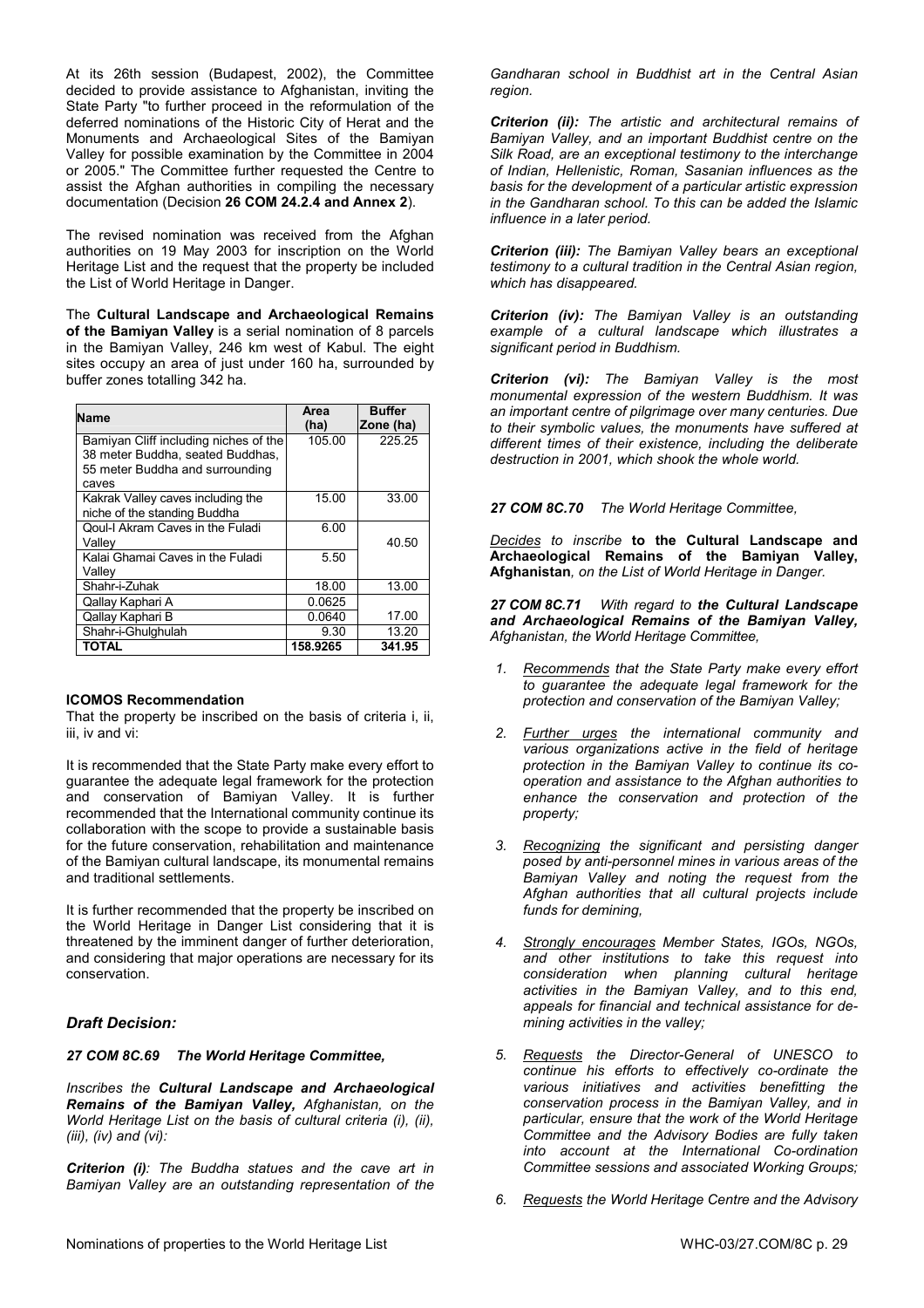*Bodies to assist the Afghan authorities, in close cooperation with the UNESCO Kabul Office and the Division for Cultural Heritage, to elaborate a comprehensive and effective management plan for the Bamiyan Valley,* 

*7. Requests a report on the state of conservation of the Bamiyan Valley to be submitted by the State Party with assistance from the World Heritage Centre, UNESCO Kabul and the Division of Cultural Heritage, for examination at the 28th session of the World Heritage Committee.* 

# **III. Application of para. 67 of the**  *Operational Guidelines* **(July 2002) concerning nominations to be processed on an Emergency Basis**

Paragraph 67 of the Operational Guidelines:

67. *The normal deadlines for the submission and processing of nominations will not apply in the case of properties which, in the opinion of the Bureau, after consultation with the competent international nongovernmental organization, would unquestionably meet the criteria for inclusion in the World Heritage List and which have suffered damage from disaster caused by natural events or by human activities. Such nominations will be processed on an emergency basis.* 

The following two nominations were received in 2003 under the conditions of paragraph 67, cited above. Both have been examined by ICOMOS.

| Property           | Ashur (Qala'at at Shergat) |
|--------------------|----------------------------|
| $Id. N^\circ$      | C 1130                     |
| <b>State Party</b> | Irag                       |
| Criteria           | $C$ (iii) (iv)             |

### **Technical Summary:**

The nomination of Ashur (Qala'at at Sherqat) was received on 18 October 2002. A revised text was received in January 2003. Ashur was the first capital of the Assyrian empire, begun c.2800 B.C., although it continued to prosper into Hellenistic and Parthian periods in the 1st and 2nd centuries A.D. The site is located on the west bank of the river Tigris, 390 km north of Baghdad and occupies an area of 70 ha. A buffer zone of 100 ha is proposed for the property. The property is threatened by the construction of the Makhool Dam, 30-40 km downstream of the property of Ashur. The waters of Makhool Lake will flood areas to the north and east of the archaeological site by 2006. An expert mission, consisting of a hydrologist and an archaeologist, visited the site 18-22 November 2002 to assess the dam's impact on the archaeological site. However, no information was made available to the mission as to the future operation of the reservoir, designed for the generation of 300 MW of hydroelectric power. As a result it was not possible to adequately study the protection works necessary both from the reservoir waters and from infiltration and leakage to the existing and future excavation sites. The team proposed two solutions: an earthen embankment with impermeable core; or construction of a "Terramesh" wall with an impermeable membrane lining to reinforce the soil escarpments down to the Tigris River.

# **ICOMOS Recommendation**

ICOMOS recognizes the outstanding universal value of Ashur, and despite the current lack of management systems, considering the exceptional circumstances, recommends that the site be inscribed on the basis of criteria iii and iv:

Consideration should also be given to inscribing the site on the World Heritage in Danger List.

ICOMOS strongly recommends that protection in the area of Ashur should be extended from the excavated site to the surrounding territory, which will certainly contain extremely valuable and relevant information to the understanding of the whole region.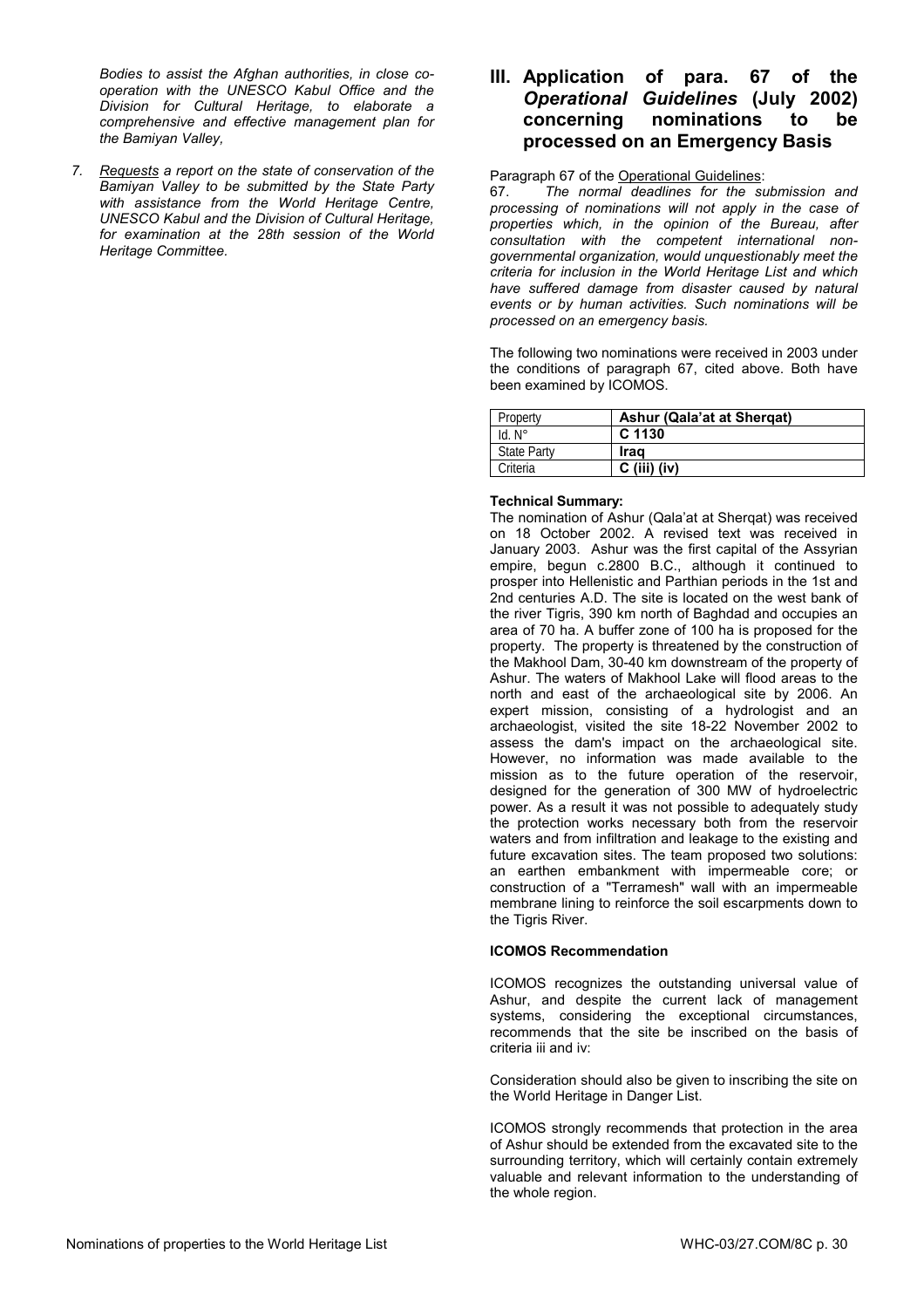Secondly, ICOMOS recommends that a management regime be properly organised and implemented for the site of Ashur and its context as soon as possible.

With reference to the findings of the UNESCO mission to Ashur in November 2002, ICOMOS further recommends that:

- o Iraqi authorities launch an invitation to archaeological expeditions on an international level to participate in the salvage excavations and studies of the Makhool Dam reservoir area;
- a coordination centre for the archaeological research in the area of Ashur be established with the support of UNESCO and the World Heritage Fund;
- o an integrated approach be applied, combining on-site and off-site research, based on archaeological survey strategies, archaeological excavations, and the use of scientific methods of analysis;
- o the necessary technical information on the Makhool Dam construction and its environmental impact be provided by the Iraqi authorities to UNESCO and its specialists as soon as possible, as a necessary condition for appropriate measures to developed for the safeguard of Ashur and the territory affected by the dam construction.

#### **Additional information received:**

A letter from the Ministry of Culture of the Coalition Provisional Authority was received 25 June 2003, confirming the decision taken by the Cultural Cabinet that the World Heritage Committee "should proceed with inscribing Ashur on the World Heritage List. The Cabinet also agreed that simultaneously Ashur should be entered on the 'in danger' list."

# *Draft Decision:*

*27 COM 8C.72 The World Heritage Committee,* 

*Inscribes* **Ashur (Qala'at at Sherqat)***, Iraq, on the World Heritage List on the basis of cultural criteria (iii) and (iv):* 

*Criterion (iii): Founded in the 3rd millennium BCE, the most important role of Ashur was from the 14th to 9th century BCE when it was the first capital of the Assyrian empire. Ashur was also the religious capital of Assyrians, and the place for crowning and burial of its kings.* 

*Criterion (iv): The excavated remains of the public and residential buildings of Ashur provide an outstanding record of the evolution of building practice from the Sumerian and Akkadian period through the Assyrian empire, as well as including the short revival during the Parthian period.* 

#### *27 COM 8C.73 The World Heritage Committee,*

*Decides to inscribe* **Ashur (Qala'at at Sherqat)***, Iraq, on the List of World Heritage in Danger.* 

*27 COM 8C.74 With regard to* **Ashur (Qala'at at Sherqat)***, Iraq, the World Heritage Committee,* 

- *1. Requests the Iraqi authorities to release the Environmental Impact Assessment and original feasibility study;*
- *2. Considering the costs of remedial measures already proposed by the Engineering Report;*
- *3. Considering the pause in construction activity occasioned by the war; and*
- *4. Taking into consideration that the original proposal for the dam, while necessary, may not have been planned with consideration of all aspects of the problem;*
- *5. Requests the Centre and ICOMOS to continue assisting the responsible Iraqi authorities in the definition of possible alternative locations for the dam and the most appropriate protection measures for the site, including a comprehensive management plan;*
- *6. Invites UNESCO, should the dam project be resumed, to launch an appeal to the international community and archaeological missions to help the Iraqi Department of Antiquities in conducting rescue excavations and documentation in the area affected by the future reservoir.*

| Property           | The First Railway Bridge over the |
|--------------------|-----------------------------------|
|                    | <b>Yenisei River</b>              |
| $Id. N^\circ$      | C 1071                            |
| <b>State Party</b> | <b>Russian Federation</b>         |
| Criteria           | $C$ (i) (ii) (iv)                 |

### **Technical Summary:**

The Yenisei River Bridge at Krasnoyarsk, built in 1896-99, is the largest railroad bridge on the main line of Trans-Siberian Railway. It was the first bridge in Russia and the second on the Euro-Asian continent of such length (1000 m) and size of span between abutments (144m). The bridge reportedly exercised great influence on subsequent bridge design. The State Party claims it as an outstanding example of "typical" construction at the end of the 19th century. The bridge occupies 0.96 ha and has a buffer zone of 2 ha. The bridge is scheduled to be demolished by the Ministry of Railways.

The nomination was originally submitted on 28 June 2001 for inscription on an emergency basis under paragraph 67 of the *Operational Guidelines*. The nomination was transmitted to ICOMOS for evaluation, but requested information concerning the precise nature of the threat was not provided, and the nomination was not examined by the 25th session of the Committee (Helsinki, 2001). The nomination was again submitted for inscription on an emergency basis on 30 January 2003 by the State Party. The Centre has requested the State Party to provide further information on the threat to the site, especially concerning the recent history of the bridge and legal and administrative efforts by local authorities to preserve the bridge. As of the preparation of this report, no further information has been received.

#### **ICOMOS Recommendation**

Following the ICOMOS evaluation, the proposed property of the First Railway Bridge over the Yenissei River appears to meet the requirements of outstanding universal value on the basis of criteria ii and iv.

Nevertheless, ICOMOS has not been in the position to send a site mission in order to verify the condition of the bridge within its context and the management structure.

The property was presented as an emergency inscription. Nevertheless, no physical concerns are indicated in the nomination documents. It is understood however that the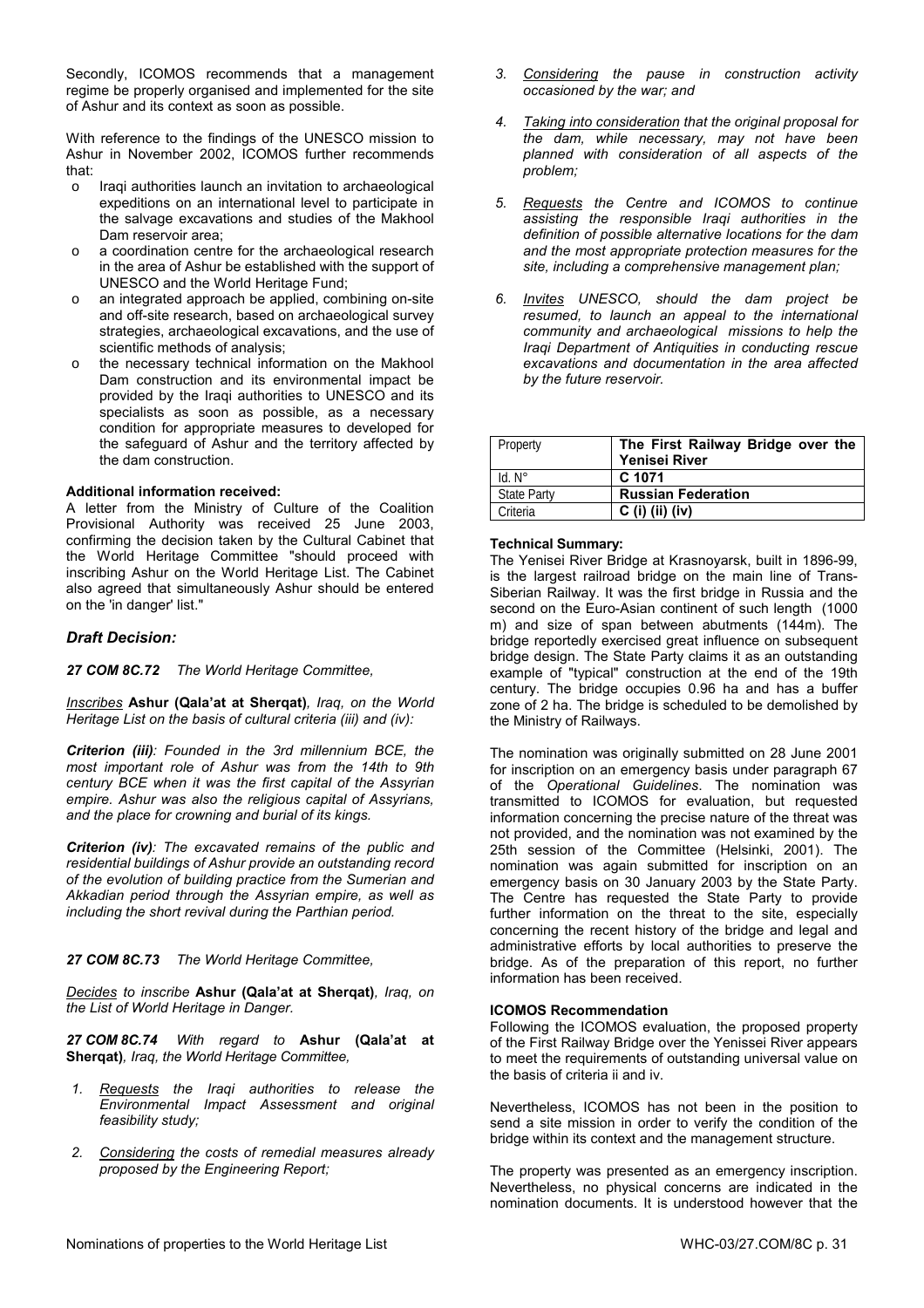Ministry of Railways had been considering that possibility of demolishing the bridge as it did not meet the present traffic requirements any longer. Since 1999, the bridge has come under a new administration and it has been listed for protection at the local level. Notwithstanding the requests, the State Party has not provided specific reasons to continue with the emergency inscription.

Considering the above, ICOMOS does not see justification for emergency inscription, and recommends that the inscription should follow the normal procedure, allowing also a site mission to take place.

# *Draft Decision:*

### *27 COM 8C.75 The World Heritage Committee*

- *1. Considers that the conditions required by paragraph 67 of the Operational Guidelines concerning "damage from disaster caused by natural events or human activities" have not been fully justified;*
- *2. Decides not to inscribe* **The First Railway Bridge over the Yenisei River***, Russian Federation, on the World Heritage List on an emergeny basis; and*
- *3. Encourages the State Party to resubmit the nomination with full documentation by 1 February 2004 for consideration by the 29th session of the World Heritage Committee in 2005.*